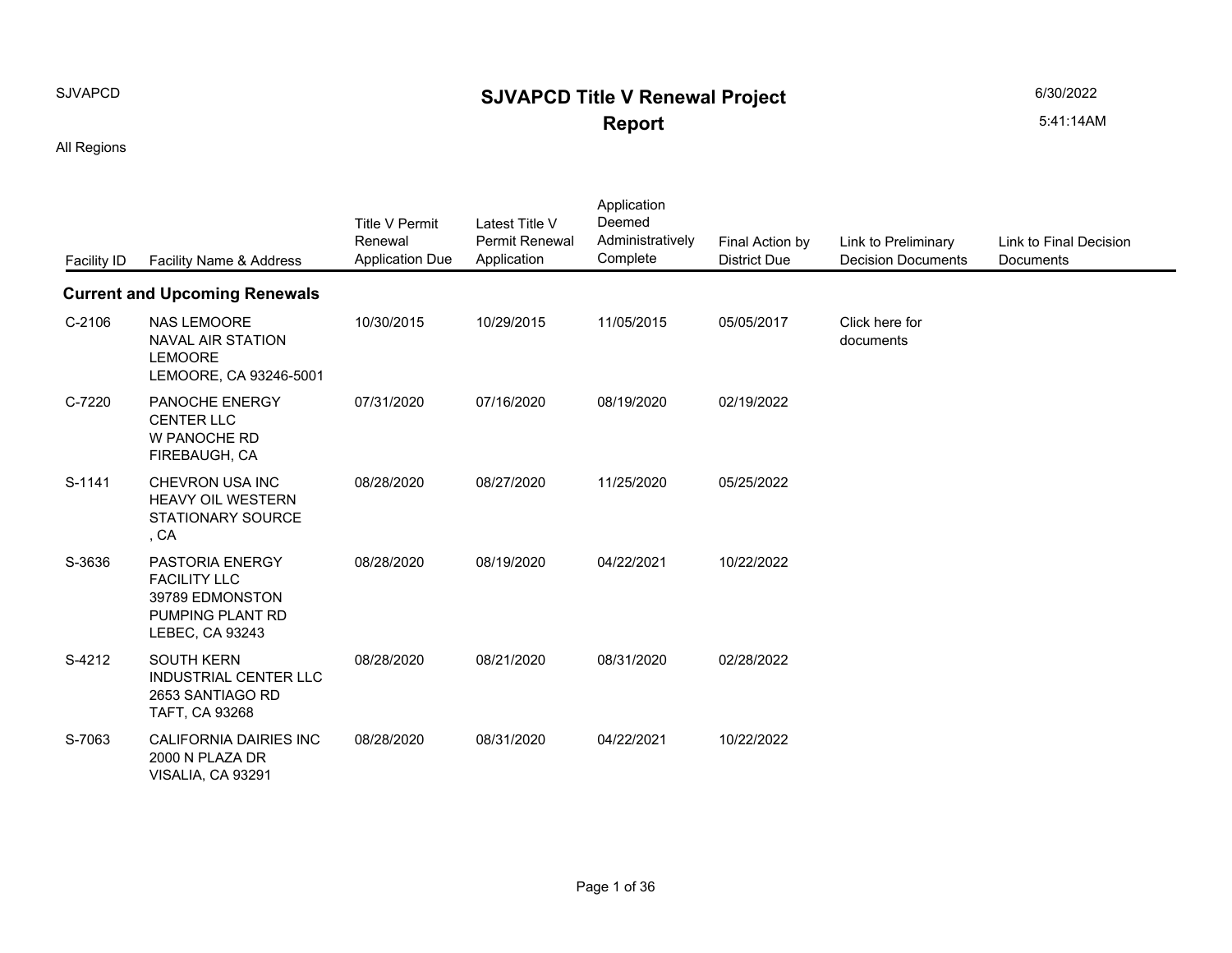| <b>Facility ID</b> | Facility Name & Address                                                                                         | <b>Title V Permit</b><br>Renewal<br><b>Application Due</b> | Latest Title V<br>Permit Renewal<br>Application | Application<br>Deemed<br>Administratively<br>Complete | Final Action by<br><b>District Due</b> | Link to Preliminary<br><b>Decision Documer</b> |
|--------------------|-----------------------------------------------------------------------------------------------------------------|------------------------------------------------------------|-------------------------------------------------|-------------------------------------------------------|----------------------------------------|------------------------------------------------|
| S-1234             | TAFT PRODUCTION CO<br>950 N PETROLEUM CLUB<br><b>ROAD</b><br>TAFT, CA                                           | 09/30/2020                                                 | 07/29/2020                                      | 09/03/2020                                            | 03/03/2022                             |                                                |
| S-1246             | <b>BERRY PETROLEUM</b><br><b>COMPANY LLC</b><br>HEAVY OIL WESTERN<br>STATIONARY SOURCE<br>KERN COUNTY, CA       | 09/30/2020                                                 | 09/29/2020                                      | 11/25/2020                                            | 05/25/2022                             |                                                |
| S-1328             | <b>BERRY PETROLEUM</b><br><b>COMPANY LLC</b><br><b>HEAVY OIL WESTERN</b><br>STATIONARY SOURCE<br>MCKITTRICK, CA | 09/30/2020                                                 | 09/29/2020                                      | 10/15/2020                                            | 04/15/2022                             | Click here for<br>documents                    |
| $C-36$             | PACTIV, LLC<br>5370 E HOME AVE<br><b>FRESNO, CA 93727</b>                                                       | 10/30/2020                                                 | 09/21/2020                                      | 11/02/2020                                            | 05/02/2022                             |                                                |
| C-6923             | <b>AMPERSAND</b><br>CHOWCHILLA BIOMASS<br><b>LLC</b><br>16457 AVENUE 24+<br>CHOWCHILLA, CA                      | 10/30/2020                                                 | 10/26/2020                                      | 01/22/2021                                            | 07/22/2022                             |                                                |
| N-257              | <b>DART CONTAINER</b><br><b>CORPORATION</b><br>1400 E VICTOR RD<br>LODI, CA 95240                               | 10/30/2020                                                 | 10/13/2020                                      | 10/20/2020                                            | 04/20/2022                             | Click here for<br>documents                    |
| N-770              | ALTAGAS RIPON ENERGY<br><b>INC</b><br>944 S STOCKTON AVE<br><b>RIPON, CA 95366</b>                              | 10/30/2020                                                 | 08/17/2020                                      | 09/17/2020                                            | 03/17/2022                             | Click here for<br>documents                    |
| N-3715             | <b>CUSTOM MARBLE &amp;</b><br><b>ONYX</b><br>201 WINMOORE WAY<br>MODESTO, CA 95358                              | 10/30/2020                                                 | 09/22/2020                                      | 10/22/2020                                            | 04/22/2022                             |                                                |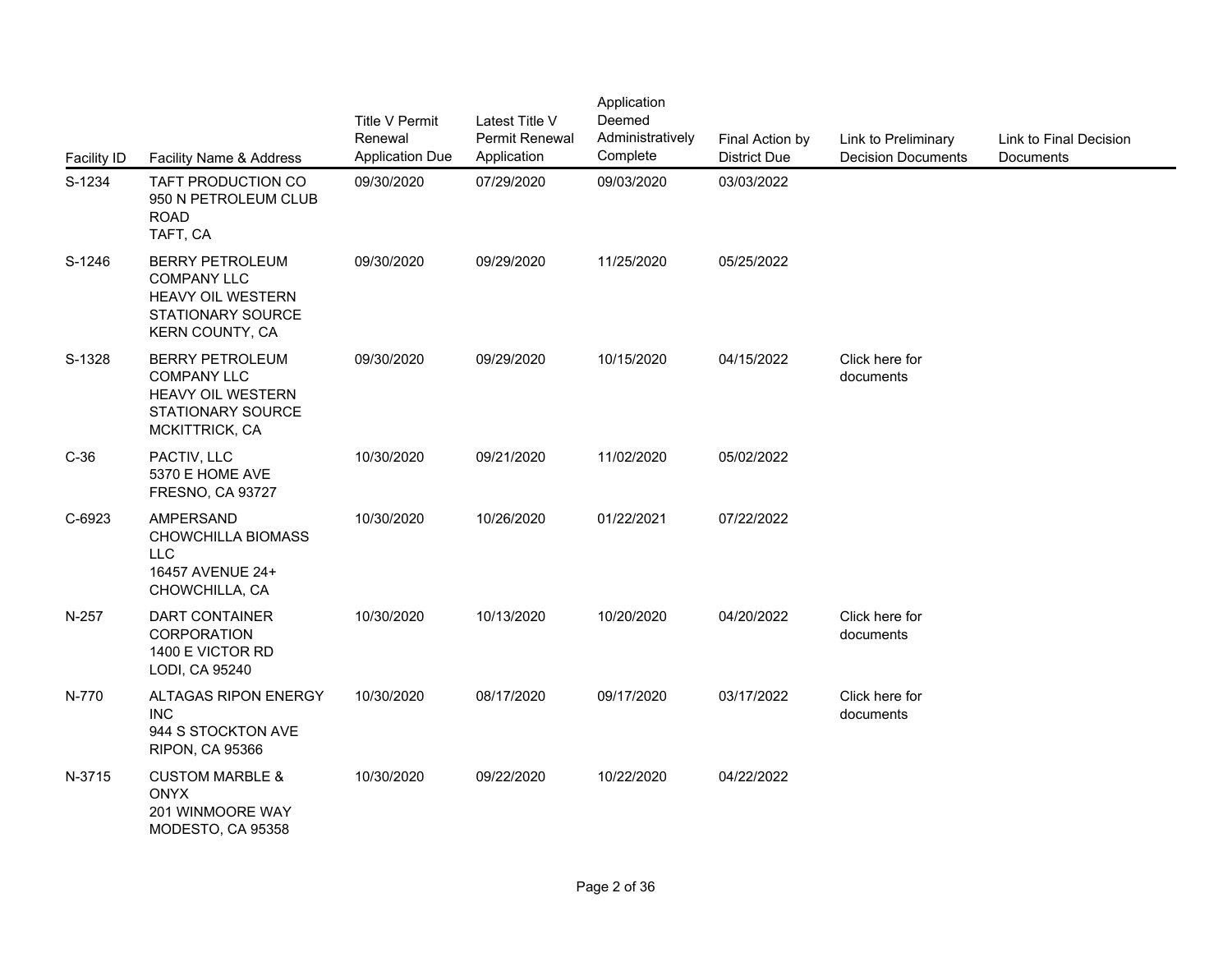| Facility ID | Facility Name & Address                                                                           | <b>Title V Permit</b><br>Renewal<br><b>Application Due</b> | Latest Title V<br>Permit Renewal<br>Application | Application<br>Deemed<br>Administratively<br>Complete | Final Action by<br><b>District Due</b> | Link to Preliminary<br><b>Decision Documer</b> |
|-------------|---------------------------------------------------------------------------------------------------|------------------------------------------------------------|-------------------------------------------------|-------------------------------------------------------|----------------------------------------|------------------------------------------------|
| S-3585      | <b>BERRY PETROLEUM</b><br><b>COMPANY LLC</b><br>HEAVY OIL CENTRAL<br>STATIONARY SOURCE<br>, CA    | 10/30/2020                                                 | 09/28/2020                                      | 10/15/2020                                            | 04/15/2022                             | Click here for<br>documents                    |
| C-1077      | SFPP, L.P.<br>4149 S MAPLE AVE<br><b>FRESNO, CA 93725</b>                                         | 11/30/2020                                                 | 10/27/2020                                      | 01/22/2021                                            | 07/22/2022                             |                                                |
| S-1199      | PLAINS MARKETING LP<br>PENTLAND PUMP<br><b>STATION</b><br>MARICOPA, CA 93252                      | 11/30/2020                                                 | 09/30/2020                                      | 10/28/2020                                            | 04/28/2022                             |                                                |
| S-1372      | SENTINEL PEAK<br><b>RESOURCES CA LLC</b><br>HEAVY OIL WESTERN<br><b>STATIONARY SOURCE</b><br>, CA | 11/30/2020                                                 | 10/20/2020                                      | 11/02/2020                                            | 05/02/2022                             |                                                |
| S-1810      | <b>CONTAINMENT</b><br>SOLUTIONS INC<br>2600 PEGASUS DR<br>BAKERSFIELD, CA 93308                   | 11/30/2020                                                 | 08/10/2020                                      | 09/24/2020                                            | 03/24/2022                             |                                                |
| $C-120$     | THE WINE GROUP INC<br>2916 S REED AVE<br>SANGER, CA 93657                                         | 12/30/2020                                                 | 08/25/2020                                      | 09/23/2020                                            | 03/23/2022                             | Click here for<br>documents                    |
| C-3839      | <b>AVENAL REGIONAL</b><br><b>LANDFILL</b><br>201 HYDRIL RD<br>AVENAL, CA 93204                    | 12/30/2020                                                 | 10/15/2020                                      | 11/05/2020                                            | 05/05/2022                             | Click here for<br>documents                    |
| N-1662      | <b>GALLO GLASS COMPANY</b><br>605 S SANTA CRUZ AVE<br>MODESTO, CA 95354                           | 12/30/2020                                                 | 12/30/2020                                      | 01/08/2021                                            | 07/08/2022                             | Click here for<br>documents                    |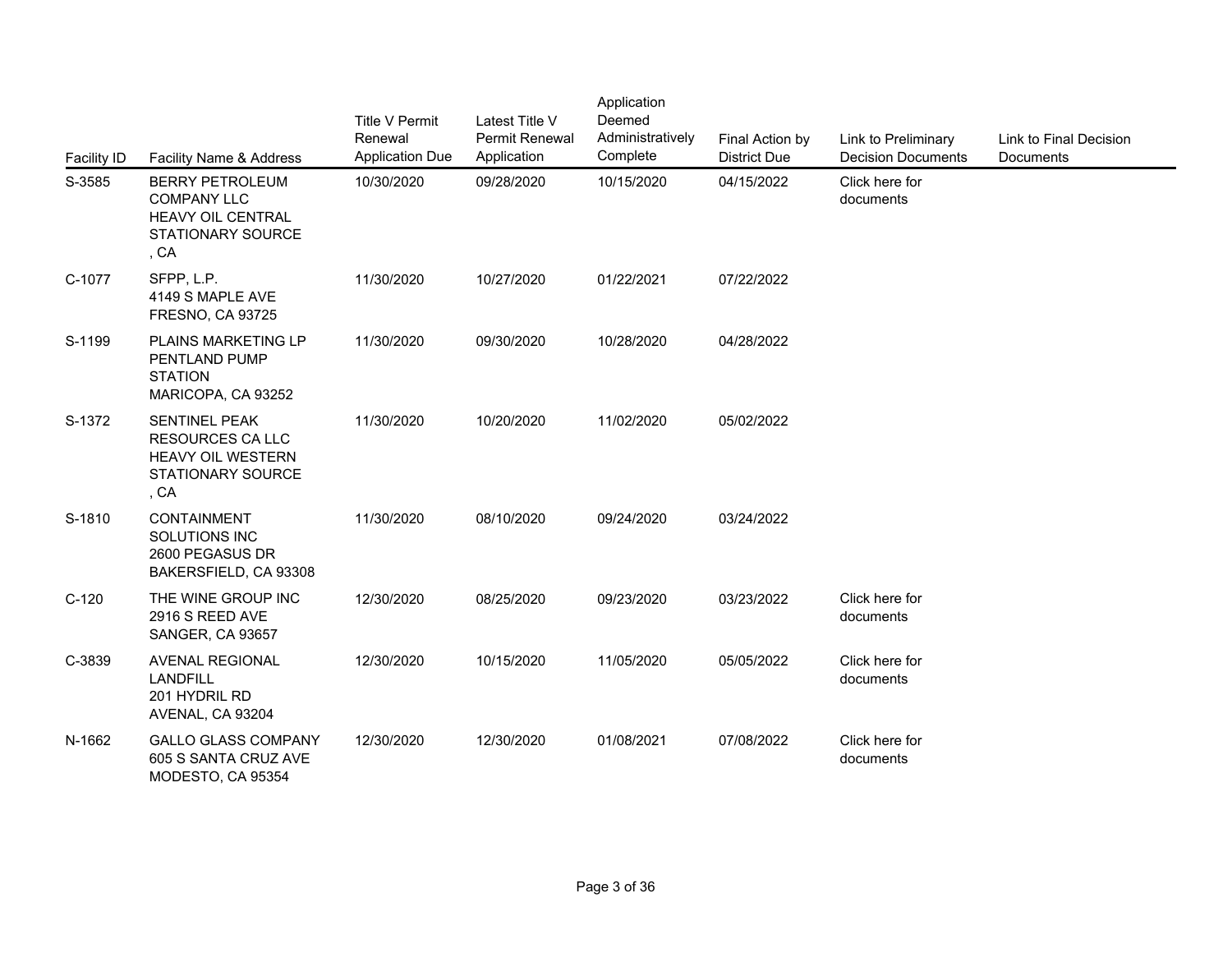| <b>Facility ID</b> | Facility Name & Address                                                                   | <b>Title V Permit</b><br>Renewal<br><b>Application Due</b> | Latest Title V<br>Permit Renewal<br>Application | Application<br>Deemed<br>Administratively<br>Complete | Final Action by<br><b>District Due</b> | Link to Preliminary<br><b>Decision Documer</b> |
|--------------------|-------------------------------------------------------------------------------------------|------------------------------------------------------------|-------------------------------------------------|-------------------------------------------------------|----------------------------------------|------------------------------------------------|
| S-1624             | <b>E&amp;B NATURAL</b><br><b>RESOURCES MGMT</b><br><b>HEAVY OIL CENTRAL</b><br>, CA       | 12/30/2020                                                 | 12/07/2020                                      | 12/21/2020                                            | 06/21/2022                             |                                                |
| $C-3115$           | <b>AMERICAN AVENUE</b><br><b>LANDFILL</b><br>18950 W AMERICAN AVE<br>KERMAN, CA           | 01/31/2021                                                 | 08/07/2020                                      | 09/21/2020                                            | 03/21/2022                             |                                                |
| N-339              | FORWARD INC LANDFILL<br>9999 S AUSTIN RD<br>MANTECA, CA 95336                             | 01/31/2021                                                 | 12/29/2020                                      | 01/21/2021                                            | 07/21/2022                             | Click here for<br>documents                    |
| N-3969             | <b>FINK ROAD LANDFILL</b><br><b>4000 FINK RD</b><br>CROWS LANDING, CA<br>95313            | 01/31/2021                                                 | 12/07/2020                                      | 12/10/2020                                            | 06/10/2022                             | Click here for<br>documents                    |
| $S-36$             | SAN JOAQUIN REFINING<br>CO<br>STANDARD AND SHELL<br><b>ST</b><br>BAKERSFIELD, CA 93308    | 02/28/2021                                                 | 11/03/2020                                      | 11/17/2020                                            | 05/17/2022                             |                                                |
| N-1237             | E & J GALLO WINERY<br>18000 W RIVER RD<br>LIVINGSTON, CA 95334                            | 03/30/2021                                                 | 12/29/2020                                      | 01/28/2021                                            | 07/28/2022                             |                                                |
| N-1980             | <b>EVERGREEN BEVERAGE</b><br><b>PACKAGING</b><br>1500 W MAIN ST<br>TURLOCK, CA 95380-0000 | 03/30/2021                                                 | 03/02/2021                                      | 05/02/2021                                            | 11/02/2022                             |                                                |
| N-1719             | SILGAN CONTAINERS<br>MFR. CORP.<br>567 S RIVERSIDE DR<br>MODESTO, CA 95354                | 04/30/2021                                                 | 03/02/2021                                      | 05/02/2021                                            | 11/02/2022                             |                                                |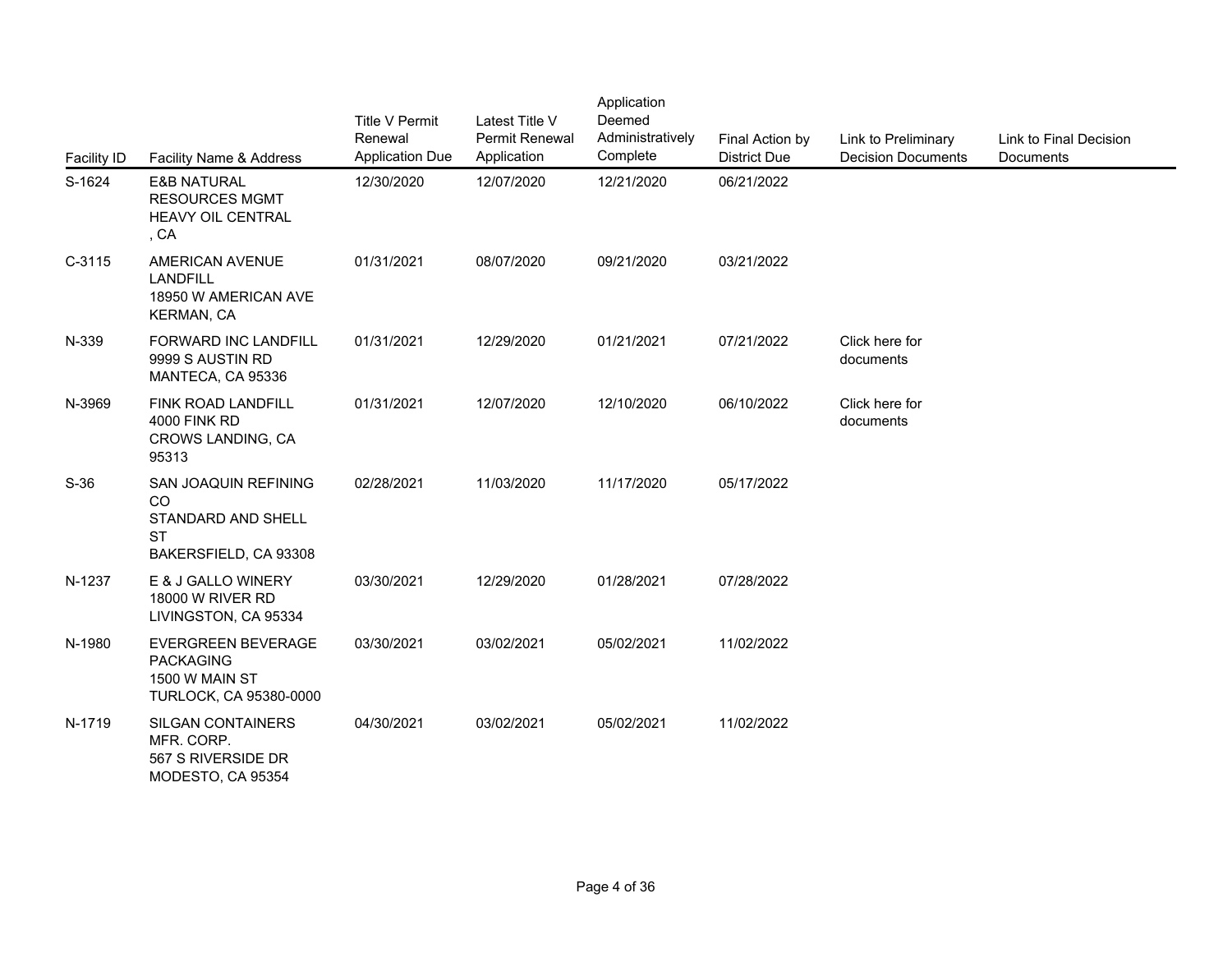| <b>Facility ID</b> | Facility Name & Address                                                                                                    | <b>Title V Permit</b><br>Renewal<br><b>Application Due</b> | Latest Title V<br>Permit Renewal<br>Application | Application<br>Deemed<br>Administratively<br>Complete | Final Action by<br><b>District Due</b> | Link to Preliminary<br><b>Decision Documents</b> | Link to Final Decision<br>Documents |
|--------------------|----------------------------------------------------------------------------------------------------------------------------|------------------------------------------------------------|-------------------------------------------------|-------------------------------------------------------|----------------------------------------|--------------------------------------------------|-------------------------------------|
| S-382              | CALIFORNIA RESOURCES<br>ELK HILLS LLC<br><b>LIGHT OIL WESTERN</b><br>STATIONARY SOURCE<br><b>KERN COUNTY, CA</b>           | 04/30/2021                                                 | 11/19/2020                                      | 12/02/2020                                            | 06/02/2022                             |                                                  |                                     |
| S-2234             | CALIFORNIA RESOURCES<br>ELK HILLS LLC<br><b>GAS PLANT</b><br>TUPMAN, CA                                                    | 04/30/2021                                                 | 11/10/2020                                      | 11/17/2020                                            | 05/17/2022                             |                                                  |                                     |
| S-9168             | ELK HILLS POWER LLC<br>35R GAS PLANT<br>TUPMAN, CA                                                                         | 04/30/2021                                                 | 09/10/2020                                      | 10/02/2020                                            | 04/02/2022                             |                                                  |                                     |
| $C-306$            | <b>CRIMSON CALIFORNIA</b><br>PIPELINE, LP<br><b>INTERSTATE 5 &amp;</b><br><b>HIGHWAY 41</b><br>KETTLEMAN CITY, CA<br>93239 | 05/30/2021                                                 | 05/28/2021                                      | 06/07/2021                                            | 12/07/2022                             |                                                  |                                     |
| $C-825$            | <b>CES MENDOTA BECCS</b><br><b>PLANT</b><br><b>400 GUILLEN PARKWAY</b><br>MENDOTA, CA 93640                                | 05/30/2021                                                 | 05/12/2021                                      |                                                       |                                        |                                                  |                                     |
| $C-1555$           | J G BOSWELL COMPANY<br>OIL MILL<br>710 BAINUM AVE<br>CORCORAN, CA 93212                                                    | 05/30/2021                                                 | 01/15/2021                                      | 03/16/2021                                            | 09/16/2022                             |                                                  |                                     |
| N-1119             | NORTH COUNTY<br>SANITARY LANDFILL<br>17720 EAST HARNEY<br>LANE<br>LODI, CA 95240                                           | 05/30/2021                                                 | 05/18/2021                                      | 07/29/2021                                            | 01/29/2023                             |                                                  |                                     |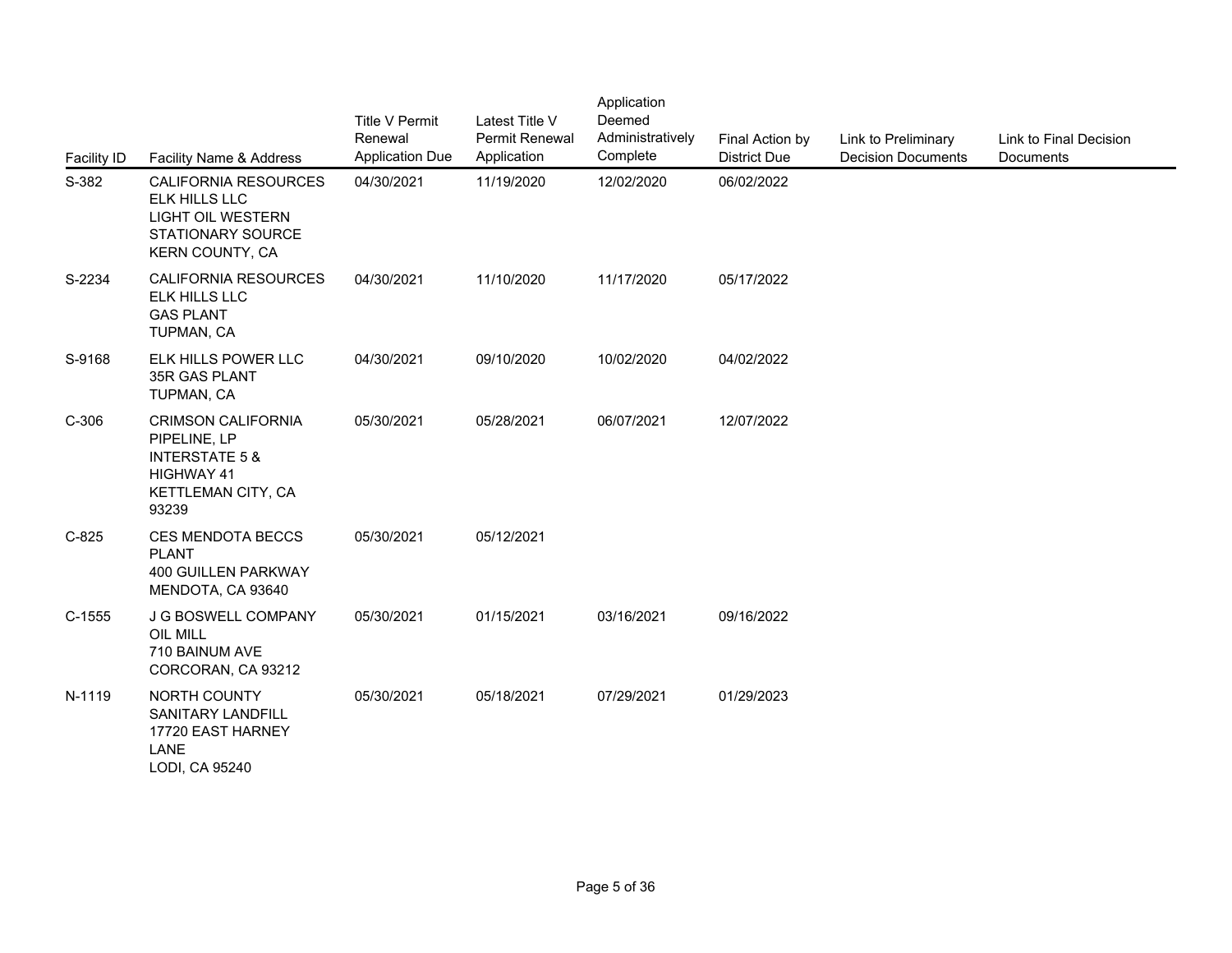| <b>Facility ID</b> | Facility Name & Address                                                                                    | <b>Title V Permit</b><br>Renewal<br><b>Application Due</b> | Latest Title V<br><b>Permit Renewal</b><br>Application | Application<br>Deemed<br>Administratively<br>Complete | Final Action by<br><b>District Due</b> | Link to Preliminary<br><b>Decision Documents</b> | Link to Final Decision<br>Documents |  |
|--------------------|------------------------------------------------------------------------------------------------------------|------------------------------------------------------------|--------------------------------------------------------|-------------------------------------------------------|----------------------------------------|--------------------------------------------------|-------------------------------------|--|
| S-724              | GRADE 6 OIL, LLC -<br><b>WESTERN POWER &amp;</b><br><b>STEAM</b><br>3300 MANOR ST<br>BAKERSFIELD, CA 93308 | 06/30/2021                                                 | 06/01/2021                                             | 06/14/2021                                            | 12/14/2022                             |                                                  |                                     |  |
| N-758              | <b>EQUILON ENTERPRISES</b><br><b>LLC</b><br><b>ROUGH &amp; READY ISLAND</b><br>STOCKTON, CA 95203          | 07/31/2021                                                 | 07/27/2021                                             | 09/09/2021                                            | 03/09/2023                             |                                                  |                                     |  |
| S-892              | PACTIV LLC<br>2024 NORRIS RD<br><b>BAKERSFIELD, CA</b><br>93308-2297                                       | 07/31/2021                                                 | 06/29/2021                                             | 07/09/2021                                            | 01/09/2023                             |                                                  |                                     |  |
| S-1114             | SENECA RESOURCES<br>COMPANY, LLC<br>HEAVY OIL WESTERN<br>, CA                                              | 08/28/2021                                                 | 08/26/2021                                             | 09/13/2021                                            | 03/13/2023                             |                                                  |                                     |  |
| S-1129             | CHEVRON USA INC<br>HEAVY OIL WESTERN<br>, CA                                                               | 08/28/2021                                                 | 08/02/2021                                             | 08/31/2021                                            | 02/28/2023                             |                                                  |                                     |  |
| S-1327             | <b>CALIFORNIA RESOURCES</b><br>PRODUCTION CORP<br><b>HEAVY OIL WESTERN</b><br>STATIONARY SOURCE<br>, CA    | 08/28/2021                                                 | 02/22/2021                                             | 03/22/2021                                            | 09/22/2022                             |                                                  |                                     |  |
| S-3007             | SENECA RESOURCES<br>COMPANY, LLC<br><b>HEAVY OIL WESTERN</b>                                               | 08/28/2021                                                 | 08/26/2021                                             | 09/13/2021                                            | 03/13/2023                             |                                                  |                                     |  |
| S-3755             | SENECA RESOURCES<br>COMPANY, LLC<br>HEAVY OIL WESTERN                                                      | 08/28/2021                                                 | 08/26/2021                                             | 09/13/2021                                            | 03/13/2023                             |                                                  |                                     |  |
|                    |                                                                                                            |                                                            |                                                        |                                                       |                                        |                                                  |                                     |  |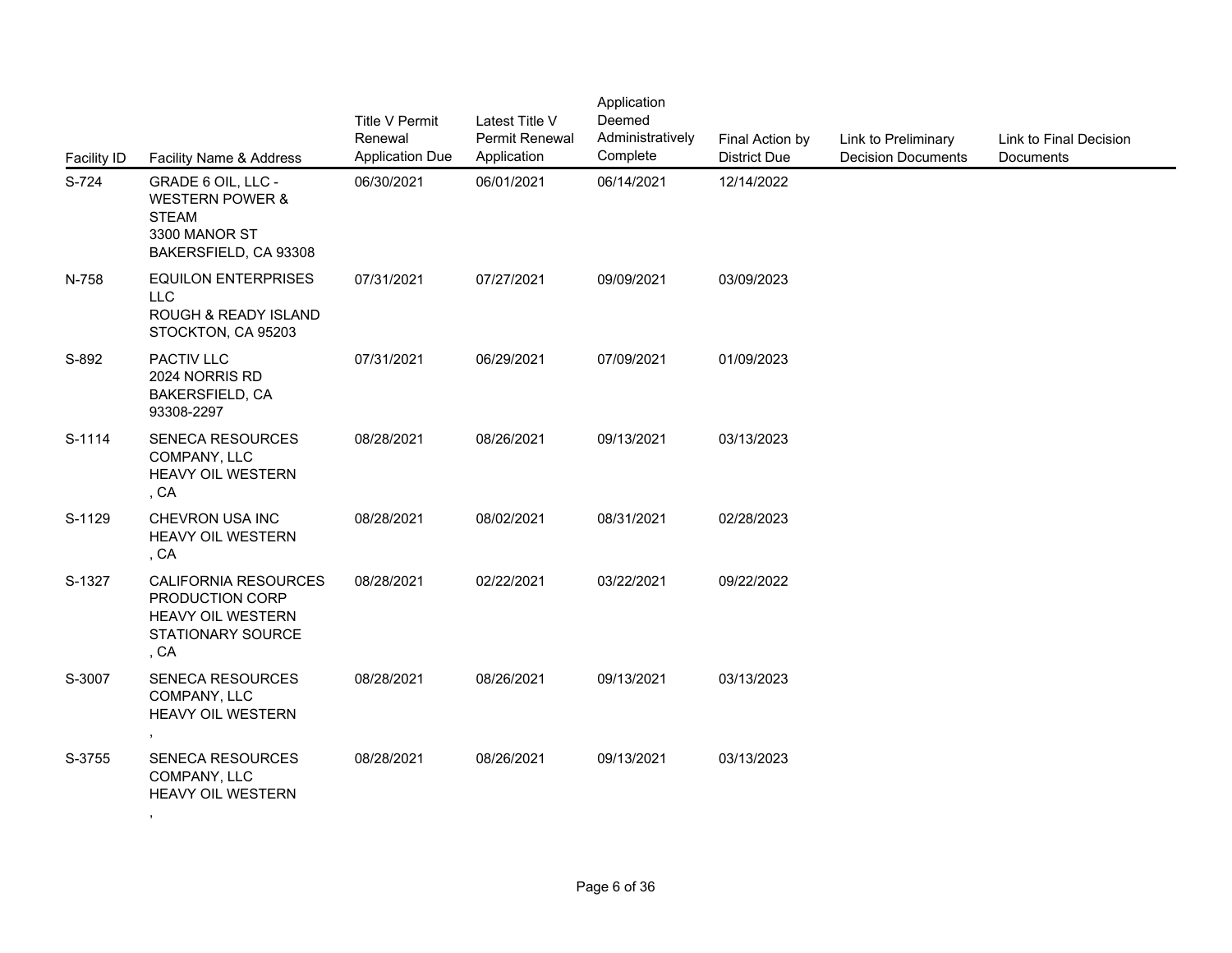| <b>Facility ID</b> | Facility Name & Address                                                                                      | <b>Title V Permit</b><br>Renewal<br><b>Application Due</b> | Latest Title V<br>Permit Renewal<br>Application | Application<br>Deemed<br>Administratively<br>Complete | Final Action by<br><b>District Due</b> | Link to Preliminary<br><b>Decision Documents</b> | Link to Final Decision<br>Documents |
|--------------------|--------------------------------------------------------------------------------------------------------------|------------------------------------------------------------|-------------------------------------------------|-------------------------------------------------------|----------------------------------------|--------------------------------------------------|-------------------------------------|
| S-4159             | <b>SENECA RESOURCES</b><br>COMPANY, LLC<br><b>HEAVY OIL WESTERN</b>                                          | 08/28/2021                                                 | 08/26/2021                                      | 09/13/2021                                            | 03/13/2023                             |                                                  |                                     |
| S-1251             | <b>MCKITTRICK LIMITED</b><br><b>HEAVY OIL WESTERN</b><br>MCKITTRICK, CA 93251                                | 09/30/2021                                                 | 08/17/2021                                      | 10/21/2021                                            | 04/21/2023                             |                                                  |                                     |
| C-1234             | SAN PABLO BAY PIPELINE<br><b>COMPANY LLC</b><br><b>COALINGA PUMP</b><br><b>STATION</b><br>COALINGA, CA 93210 | 10/30/2021                                                 | 06/15/2022                                      |                                                       |                                        |                                                  |                                     |
| C-1344             | VIE-DEL WINERY #1<br>11903 S CHESTNUT AVE<br><b>FRESNO, CA 93725</b>                                         | 10/30/2021                                                 | 10/28/2021                                      | 01/24/2022                                            | 07/24/2023                             |                                                  |                                     |
| N-3038             | MONSCHEIN INDUSTRIES<br><b>INC</b><br>6344 ROSELLE AVE STE<br>101<br>RIVERBANK, CA 95367                     | 10/30/2021                                                 | 10/25/2021                                      | 11/09/2021                                            | 05/09/2023                             |                                                  |                                     |
| S-172              | LIVE OAK LIMITED<br><b>HEAVY OIL CENTRAL</b><br>7001 GRANITE RD, CA<br>93308                                 | 10/30/2021                                                 | 10/06/2021                                      | 10/20/2021                                            | 04/20/2023                             |                                                  |                                     |
| S-1398             | <b>CRIMSON CALIFORNIA</b><br>PIPELINE LP<br>27-G PUMP STATION<br>VALLEY ACRES, CA 93268                      | 10/30/2021                                                 | 10/01/2021                                      | 10/28/2021                                            | 04/28/2023                             |                                                  |                                     |
| S-2033             | ELK CORP OF TEXAS<br>6200 ZERKER RD<br>SHAFTER, CA 93263                                                     | 10/30/2021                                                 | 10/27/2021                                      | 12/29/2022                                            | 06/29/2024                             |                                                  |                                     |
| $C-261$            | <b>CERTAINTEED LLC</b><br>17775 AVENUE 23 1/2<br>CHOWCHILLA, CA 93610                                        | 11/30/2021                                                 | 09/01/2021                                      | 10/07/2021                                            | 04/07/2023                             |                                                  |                                     |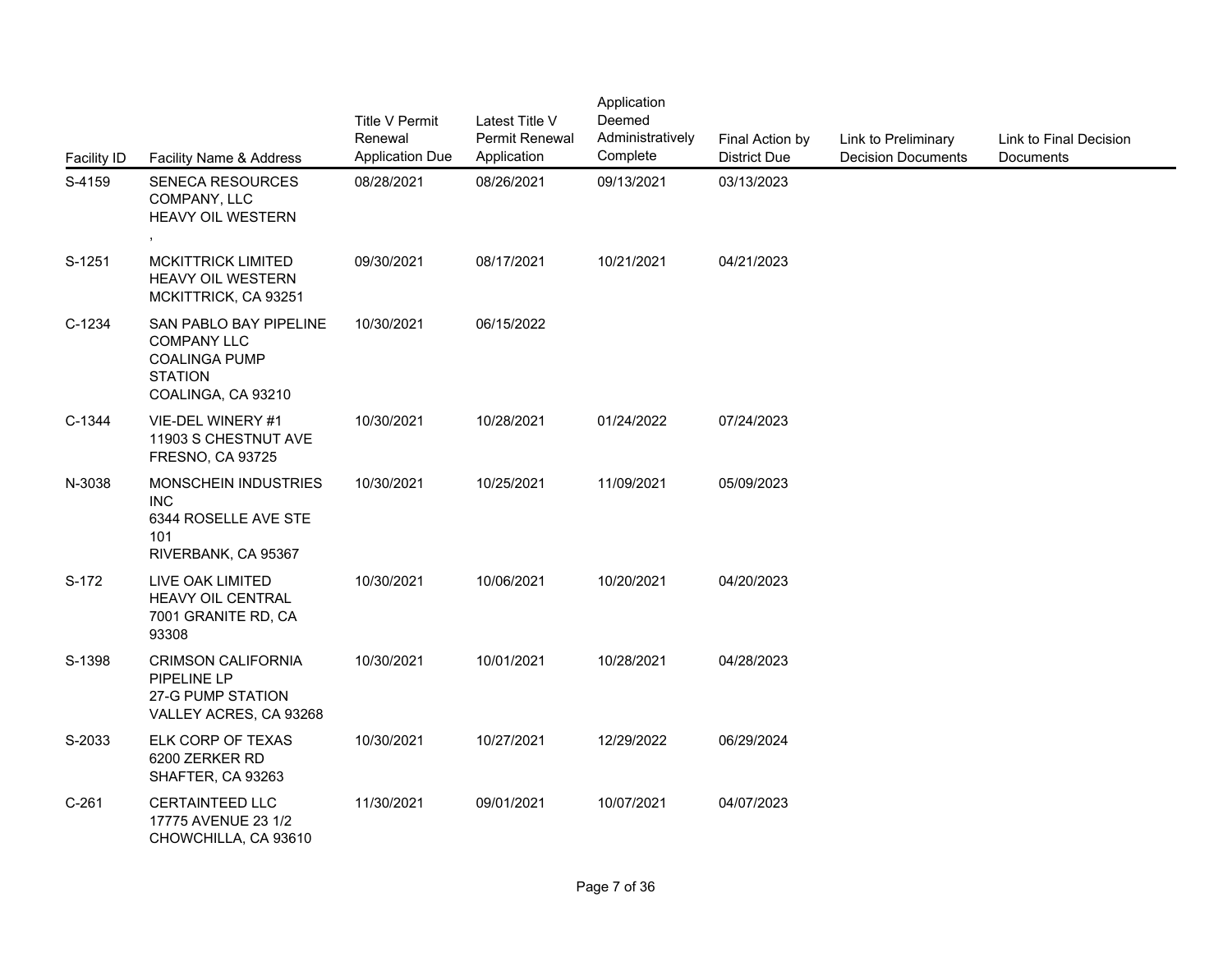| <b>Facility ID</b> | Facility Name & Address                                                                    | <b>Title V Permit</b><br>Renewal<br><b>Application Due</b> | Latest Title V<br><b>Permit Renewal</b><br>Application | Application<br>Deemed<br>Administratively<br>Complete | Final Action by<br><b>District Due</b> | Link to Preliminary<br><b>Decision Documents</b> | Link to Final Decision<br>Documents |
|--------------------|--------------------------------------------------------------------------------------------|------------------------------------------------------------|--------------------------------------------------------|-------------------------------------------------------|----------------------------------------|--------------------------------------------------|-------------------------------------|
| C-3775             | <b>CALIFORNIA POWER</b><br><b>HOLDINGS LLC</b><br>16457 AVENUE 24 1/2<br>CHOWCHILLA, CA    | 11/30/2021                                                 | 09/13/2021                                             | 10/07/2021                                            | 04/07/2023                             |                                                  |                                     |
| C-4071             | ALGONQUIN POWER<br><b>SANGER LLC</b><br>1125 MUSCAT AVE<br>SANGER, CA 93657                | 11/30/2021                                                 | 11/17/2021                                             | 01/25/2022                                            | 07/25/2023                             |                                                  |                                     |
| C-7286             | MIDWAY PEAKING LLC<br>43627 W PANOCHE RD<br>FIREBAUGH, CA                                  | 11/30/2021                                                 | 10/29/2021                                             | 01/24/2022                                            | 07/24/2023                             |                                                  |                                     |
| S-285              | CRES INC DBA DINUBA<br><b>ENERGY</b><br>6929 AVENUE 430<br>REEDLEY, CA 93654               | 11/30/2021                                                 | 06/01/2021                                             | 06/22/2021                                            | 12/22/2022                             |                                                  |                                     |
| S-1525             | PHILLIPS 66 PIPELINE LLC<br>MIDWAY PUMP STATION<br>TAFT, CA 93268                          | 11/30/2021                                                 | 11/22/2021                                             | 12/09/2021                                            | 06/09/2023                             |                                                  |                                     |
| S-1547             | AERA ENERGY LLC<br><b>HEAVY OIL WESTERN</b><br>STATIONARY SOURCE<br><b>KERN COUNTY, CA</b> | 11/30/2021                                                 | 09/01/2021                                             | 09/08/2021                                            | 03/08/2023                             |                                                  |                                     |
| S-2622             | TRC OPERATION CO INC<br>HEAVY OIL WESTERN<br>, CA                                          | 11/30/2021                                                 | 05/20/2021                                             | 06/24/2021                                            | 12/24/2022                             |                                                  |                                     |
| S-3088             | TRC CYPRESS GROUP<br><b>LLC</b><br>HEAVY OIL WESTERN<br>STATIONARY SOURCE<br>, CA          | 11/30/2021                                                 | 05/20/2021                                             | 06/03/2021                                            | 12/03/2022                             |                                                  |                                     |
| C-447              | E & J GALLO WINERY<br>5610 E OLIVE AVE<br>FRESNO, CA 93727                                 | 12/30/2021                                                 | 12/13/2021                                             | 03/31/2022                                            | 09/30/2023                             |                                                  |                                     |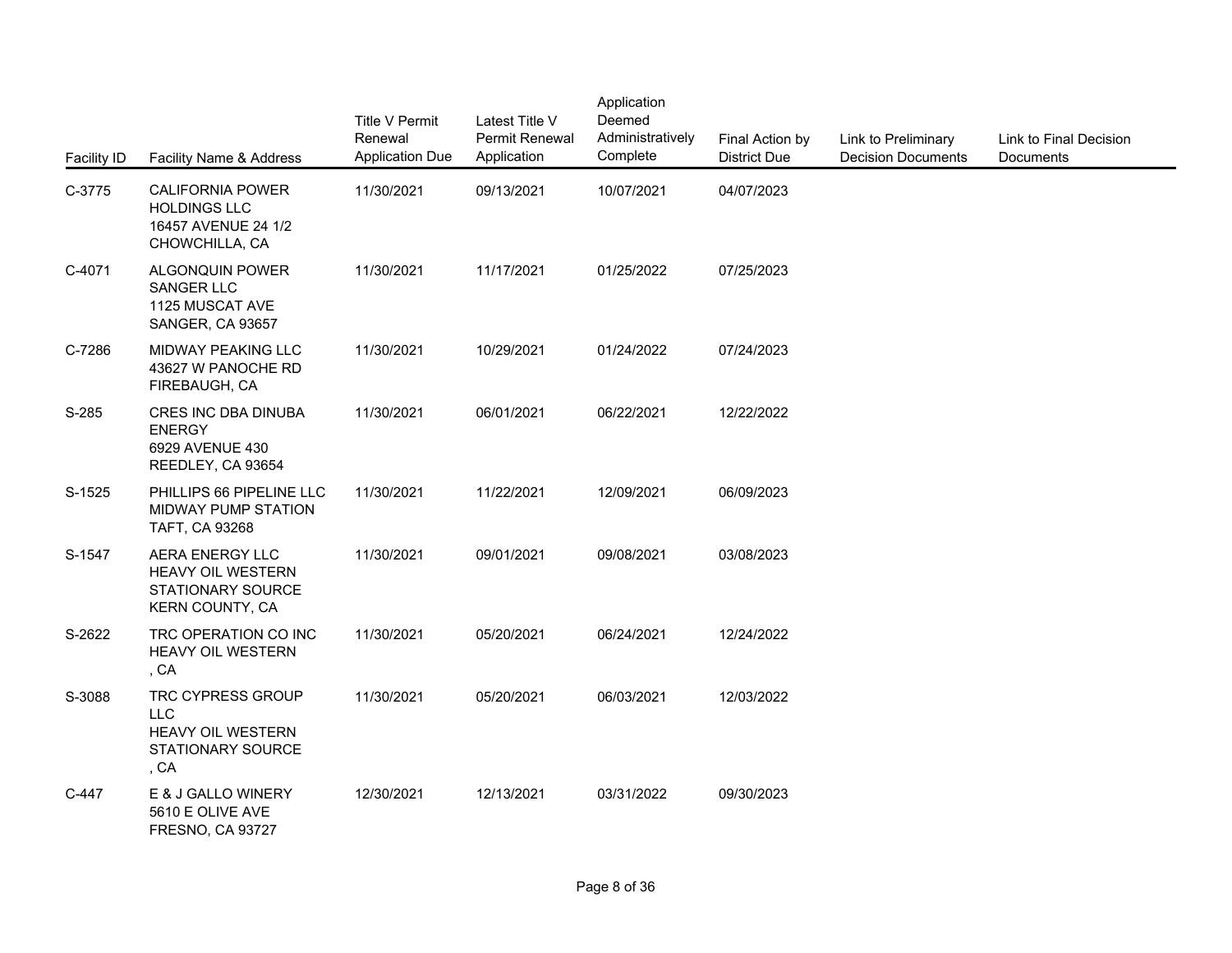| <b>Facility ID</b> | Facility Name & Address                                                                                     | <b>Title V Permit</b><br>Renewal<br><b>Application Due</b> | Latest Title V<br>Permit Renewal<br>Application | Application<br>Deemed<br>Administratively<br>Complete | Final Action by<br><b>District Due</b> | Link to Preliminary<br><b>Decision Documents</b> | Link to Final Decision<br><b>Documents</b> |
|--------------------|-------------------------------------------------------------------------------------------------------------|------------------------------------------------------------|-------------------------------------------------|-------------------------------------------------------|----------------------------------------|--------------------------------------------------|--------------------------------------------|
| N-4238             | LODI GAS STORAGE LLC<br>23265 N STATE ROUTE 99<br>ACAMPO, CA 95220                                          | 12/30/2021                                                 | 12/29/2021                                      | 01/24/2022                                            | 07/24/2023                             |                                                  |                                            |
| N-222              | CBC STEEL BUILDINGS<br><b>LLC</b><br>1700 E LOUISE AVE<br>LATHROP, CA 95330                                 | 01/31/2022                                                 | 01/21/2022                                      | 02/02/2022                                            | 08/02/2023                             |                                                  |                                            |
| N-593              | OWENS-BROCKWAY<br><b>GLASS CONTAINER</b><br>14700 W SCHULTE ROAD<br><b>TRACY, CA 95376</b>                  | 01/31/2022                                                 | 01/31/2022                                      | 02/14/2022                                            | 08/14/2023                             |                                                  |                                            |
| N-845              | <b>TESORO LOGISTICS</b><br>OPERATIONS LLC<br>3003 NAVY DR<br>STOCKTON, CA 95206                             | 01/31/2022                                                 | 01/25/2022                                      | 05/16/2022                                            | 11/16/2023                             |                                                  |                                            |
| S-1703             | MACPHERSON OIL CO<br>HEAVY OIL CENTRAL<br>STATIONARY SOURCE<br>, CA                                         | 01/31/2022                                                 | 10/29/2021                                      | 12/29/2021                                            | 06/29/2023                             |                                                  |                                            |
| $C-214$            | CALIF STATE PRISON -<br>CORCORAN<br>4001 KING AVE<br>CORCORAN, CA 93212                                     | 02/28/2022                                                 | 01/31/2022                                      | 06/16/2022                                            | 12/16/2023                             |                                                  |                                            |
| $C-283$            | <b>CHEMICAL WASTE</b><br>MANAGEMENT, INC<br>35251 OLD SKYLINE<br><b>ROAD</b><br>KETTLEMAN CITY, CA<br>93239 | 02/28/2022                                                 | 12/27/2021                                      | 03/14/2022                                            | 09/14/2023                             |                                                  |                                            |
| C-954              | PRISON INDUSTRY<br><b>AUTHORITY - AVENAL</b><br>1 KINGS WAY<br>AVENAL, CA 93204                             | 02/28/2022                                                 | 02/28/2022                                      | 05/10/2022                                            | 11/10/2023                             |                                                  |                                            |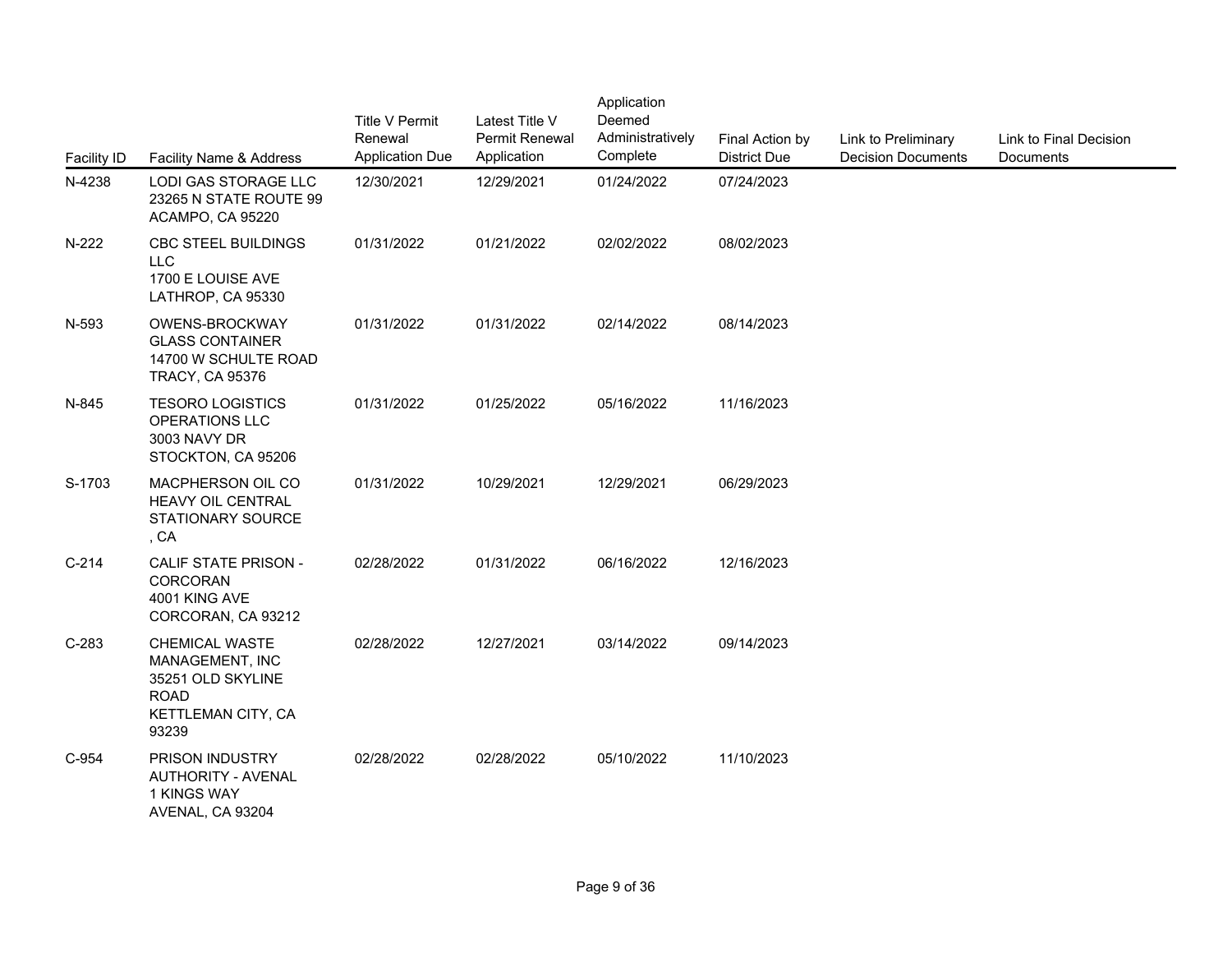| Facility ID | Facility Name & Address                                                                                | <b>Title V Permit</b><br>Renewal<br><b>Application Due</b> | Latest Title V<br>Permit Renewal<br>Application | Application<br>Deemed<br>Administratively<br>Complete | Final Action by<br><b>District Due</b> | Link to Preliminary<br><b>Decision Documents</b> | Link to Final Decision<br>Documents |
|-------------|--------------------------------------------------------------------------------------------------------|------------------------------------------------------------|-------------------------------------------------|-------------------------------------------------------|----------------------------------------|--------------------------------------------------|-------------------------------------|
| N-199       | <b>CHEVRON USA</b><br>PRODUCTS COMPANY<br>22888 S KASSON RD<br><b>TRACY, CA 95376</b>                  | 02/28/2022                                                 | 02/23/2022                                      | 03/31/2022                                            | 09/30/2023                             |                                                  |                                     |
| N-2321      | <b>CBUS OPS INC (DBA</b><br><b>WOODBRIDGE WINERY)</b><br>5950 E WOODBRIDGE RD<br>ACAMPO, CA 95220      | 02/28/2022                                                 | 02/28/2022                                      | 03/17/2022                                            | 09/17/2023                             |                                                  |                                     |
| $S-33$      | ALON BAKERSFIELD<br><b>REFINING</b><br>6451 ROSEDALE HWY<br>(AREA 1 & 2)<br>BAKERSFIELD, CA 93308      | 02/28/2022                                                 | 02/23/2022                                      | 03/16/2022                                            | 09/16/2023                             |                                                  |                                     |
| $S-34$      | ALON BAKERSFIELD<br><b>REFINING</b><br>3663 GIBSON ST (AREA 3)<br>BAKERSFIELD, CA 93302                | 02/28/2022                                                 | 02/23/2022                                      | 03/16/2022                                            | 09/16/2023                             |                                                  |                                     |
| $S-37$      | KERN OIL & REFINING CO.<br>PANAMA LN &<br><b>WEEDPATCH HWY</b><br><b>BAKERSFIELD, CA</b><br>93307-9210 | 02/28/2022                                                 | 02/28/2022                                      | 03/28/2022                                            | 09/28/2023                             |                                                  |                                     |
| $S-44$      | <b>TRICOR REFINING LLC</b><br>1134 MANOR ST<br>BAKERSFIELD, CA 93308                                   | 02/28/2022                                                 | 11/12/2021                                      | 01/24/2022                                            | 07/24/2023                             |                                                  |                                     |
| $S-71$      | <b>PLAINS LPG SERVICES LP</b><br>7TH STANDARD RD &<br><b>BEECH AVE</b><br>SHAFTER, CA 93263            | 02/28/2022                                                 | 05/09/2022                                      | 05/31/2022                                            | 11/30/2023                             |                                                  |                                     |
| $S-75$      | CES DELANO BECCS<br><b>PLANT</b><br>31500 POND RD<br>DELANO, CA 93215                                  | 02/28/2022                                                 | 02/22/2022                                      | 03/18/2022                                            | 09/18/2023                             |                                                  |                                     |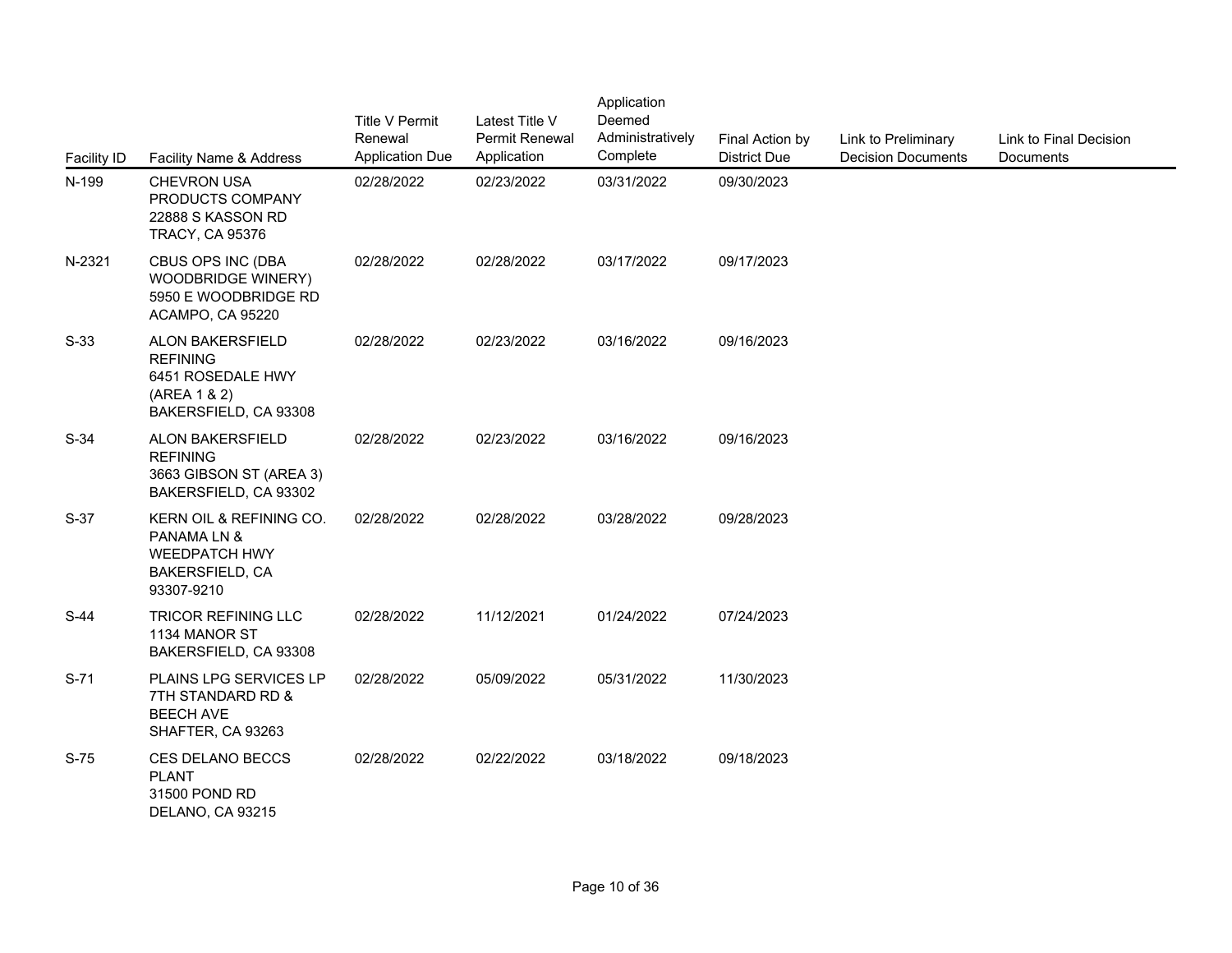| <b>Facility ID</b> | Facility Name & Address                                                                                            | <b>Title V Permit</b><br>Renewal<br><b>Application Due</b> | Latest Title V<br><b>Permit Renewal</b><br>Application | Application<br>Deemed<br>Administratively<br>Complete | Final Action by<br><b>District Due</b> | Link to Preliminary<br><b>Decision Documents</b> | Link to Final Decision<br>Documents |
|--------------------|--------------------------------------------------------------------------------------------------------------------|------------------------------------------------------------|--------------------------------------------------------|-------------------------------------------------------|----------------------------------------|--------------------------------------------------|-------------------------------------|
| $S-91$             | MT POSO<br><b>COGENERATION CO LLC</b><br>HEAVY OIL CENTRAL<br>BAKERSFIELD, CA 93308                                | 02/28/2022                                                 | 02/23/2022                                             | 03/24/2022                                            | 09/24/2023                             |                                                  |                                     |
| S-3303             | ALON BAKERSFIELD<br><b>REFINING</b><br>2436 FRUITVALE AVE<br>BAKERSFIELD, CA 93308                                 | 02/28/2022                                                 | 02/23/2022                                             | 03/16/2022                                            | 09/16/2023                             |                                                  |                                     |
| S-3729             | <b>VISALIA LANDFILL</b><br>33466 ROAD 80<br>VISALIA, CA 93277-9394                                                 | 02/28/2022                                                 | 12/15/2021                                             | 12/28/2021                                            | 06/28/2023                             |                                                  |                                     |
| S-8282             | CALIFORNIA RESOURCES<br>PRODUCTION CORP<br><b>LIGHT OIL WESTERN</b><br>STATIONARY SOURCE<br><b>KERN COUNTY, CA</b> | 02/28/2022                                                 |                                                        |                                                       |                                        |                                                  |                                     |
| C-4352             | <b>CSATF/CA SUBSTANCE</b><br><b>ABUSE TREATMENT</b><br><b>FACIL</b><br>900 QUEBEC AVE<br>CORCORAN, CA 93212        | 03/30/2022                                                 | 03/21/2022                                             | 06/16/2022                                            | 12/16/2023                             |                                                  |                                     |
| N-1275             | <b>HILMAR CHEESE</b><br><b>COMPANY</b><br>9001 N LANDER AVE<br>HILMAR, CA 95324                                    | 03/30/2022                                                 | 03/14/2022                                             |                                                       |                                        |                                                  |                                     |
| N-1326             | MORNING STAR PACKING<br><b>COMPANY</b><br>13448 S VOLTA RD<br>LOS BANOS, CA 93635                                  | 03/30/2022                                                 |                                                        |                                                       |                                        |                                                  |                                     |
| N-1904             | FOAM FABRICATORS, INC<br>301 B 9TH ST<br>MODESTO, CA 95351                                                         | 03/30/2022                                                 | 03/30/2022                                             | 04/06/2022                                            | 10/06/2023                             |                                                  |                                     |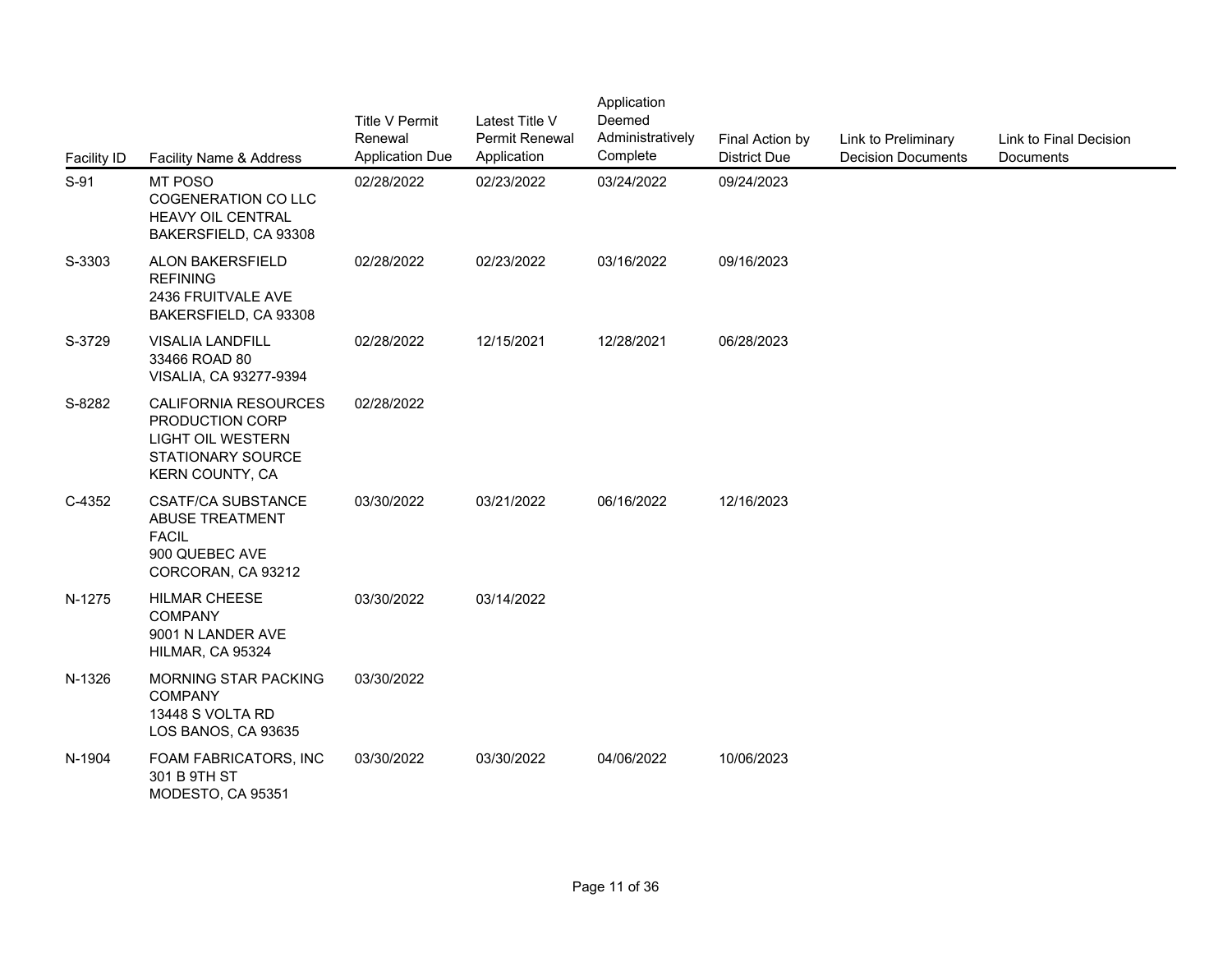| <b>Facility ID</b> | Facility Name & Address                                                                              | <b>Title V Permit</b><br>Renewal<br><b>Application Due</b> | Latest Title V<br>Permit Renewal<br>Application | Application<br>Deemed<br>Administratively<br>Complete | Final Action by<br><b>District Due</b> | Link to Preliminary<br><b>Decision Documents</b> | Link to Final Decision<br>Documents |
|--------------------|------------------------------------------------------------------------------------------------------|------------------------------------------------------------|-------------------------------------------------|-------------------------------------------------------|----------------------------------------|--------------------------------------------------|-------------------------------------|
| $C-195$            | <b>CALIF STATE PRISON -</b><br><b>AVENAL</b><br>1 KINGS WAY<br>AVENAL, CA 93204                      | 04/30/2022                                                 | 04/07/2022                                      |                                                       |                                        |                                                  |                                     |
| N-96               | <b>BEAR CREEK WINERY</b><br>11900 N FURRY RD<br>LODI, CA 95240                                       | 04/30/2022                                                 |                                                 |                                                       |                                        |                                                  |                                     |
| N-4607             | MERCED POWER, LLC<br>30 W SANDY MUSH ROAD<br>EL NIDO, CA                                             | 04/30/2022                                                 | 02/14/2022                                      | 03/21/2022                                            | 09/21/2023                             |                                                  |                                     |
| S-348              | <b>WEST KERN WATER</b><br><b>DISTRICT</b><br><b>STATION A</b><br>TAFT, CA 93268                      | 04/30/2022                                                 | 04/27/2022                                      |                                                       |                                        |                                                  |                                     |
| S-349              | <b>WEST KERN WATER</b><br><b>DISTRICT</b><br><b>STATION B</b><br>TAFT, CA 93268                      | 04/30/2022                                                 | 04/27/2022                                      |                                                       |                                        |                                                  |                                     |
| S-350              | <b>WEST KERN WATER</b><br><b>DISTRICT</b><br>PUMP STATION G                                          | 04/30/2022                                                 | 04/27/2022                                      |                                                       |                                        |                                                  |                                     |
| S-353              | <b>WEST KERN WATER</b><br><b>DISTRICT</b><br><b>WELL FIELD</b><br>TUPMAN, CA 93276                   | 04/30/2022                                                 | 04/27/2022                                      |                                                       |                                        |                                                  |                                     |
| S-377              | <b>WONDERFUL</b><br>PISTACHIOS & ALMONDS<br>3.5 MILES NORTH OF<br>HWY 46 ON HWY 33<br>LOST HILLS, CA | 04/30/2022                                                 | 09/03/2021                                      | 04/07/2022                                            | 10/07/2023                             |                                                  |                                     |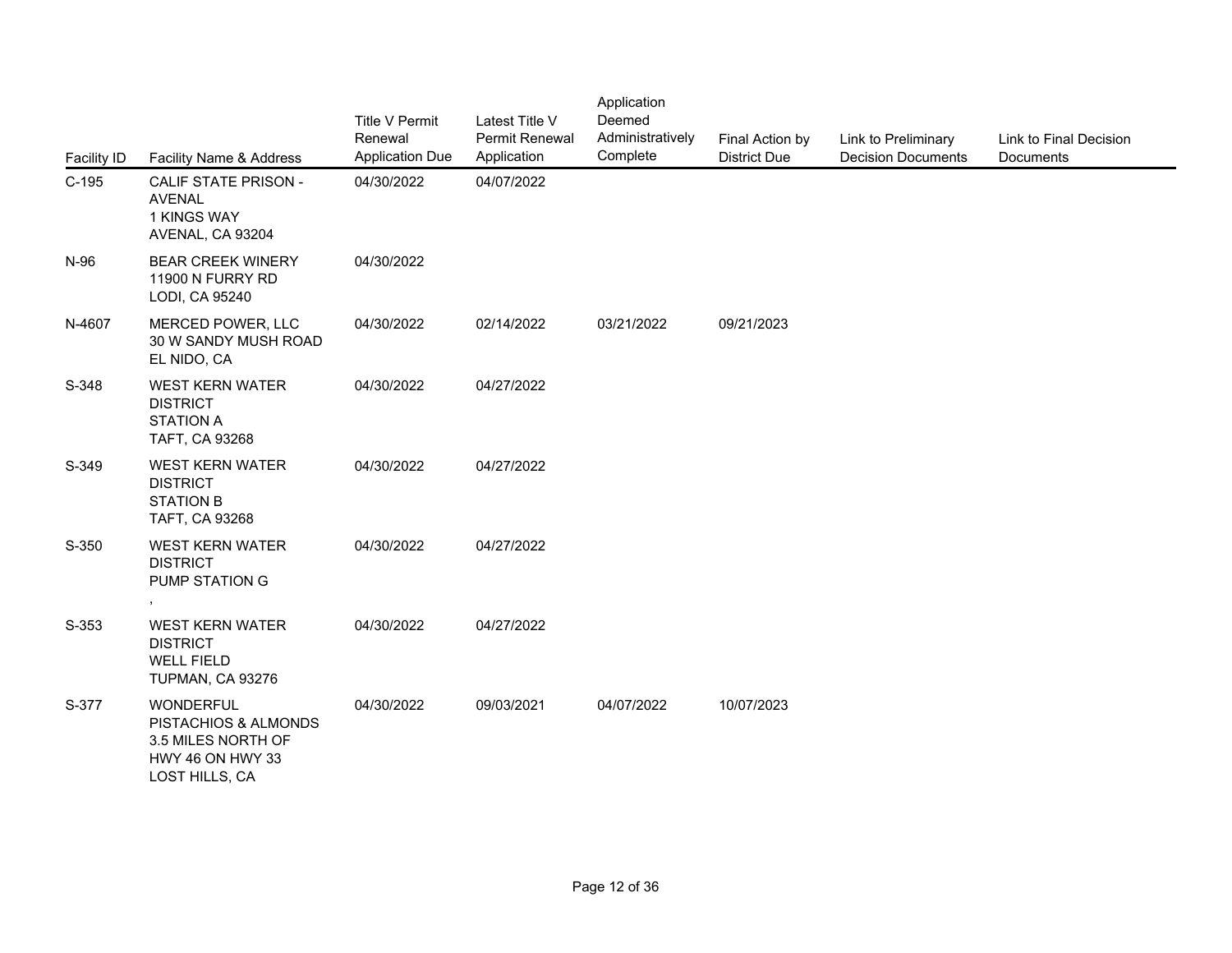| <b>Facility ID</b> | Facility Name & Address                                                                                | <b>Title V Permit</b><br>Renewal<br><b>Application Due</b> | Latest Title V<br>Permit Renewal<br>Application | Application<br>Deemed<br>Administratively<br>Complete | Final Action by<br><b>District Due</b> | Link to Preliminary<br><b>Decision Documents</b> | Link to Final Decision<br>Documents |
|--------------------|--------------------------------------------------------------------------------------------------------|------------------------------------------------------------|-------------------------------------------------|-------------------------------------------------------|----------------------------------------|--------------------------------------------------|-------------------------------------|
| S-548              | <b>TULARE CITY</b><br><b>WASTEWATER PLANT</b><br><b>1875 S WEST ST</b><br>TULARE, CA 93274             | 04/30/2022                                                 | 04/05/2022                                      | 04/25/2022                                            | 10/25/2023                             |                                                  |                                     |
| S-6967             | <b>CITY OF BAKERSFIELD</b><br>6901 MCCUTCHEN RD<br>BAKERSFIELD, CA                                     | 04/30/2022                                                 |                                                 |                                                       |                                        |                                                  |                                     |
| $C-628$            | CBUS OPS DBA MISSION<br><b>BELL WINERY</b><br>12667 ROAD 24<br>MADERA, CA 93637                        | 05/30/2022                                                 | 05/31/2022                                      |                                                       |                                        |                                                  |                                     |
| C-904              | PG & E CO-KETTLEMAN<br><b>COMPRESSOR STATION</b><br>34453 PLYMOUTH AVE<br>AVENAL, CA 93204             | 05/30/2022                                                 | 05/27/2022                                      |                                                       |                                        |                                                  |                                     |
| C-3844             | <b>WELLHEAD POWER</b><br>PANOCHE, LLC.<br>43649 W PANOCHE RD<br>FIREBAUGH, CA 93622                    | 05/30/2022                                                 | 03/01/2022                                      | 05/31/2022                                            | 11/30/2023                             |                                                  |                                     |
| $C-311$            | CHEVRON USA INC<br>HEAVY OIL PRODUCTION<br>FRESNO COUNTY, CA<br>93210                                  | 06/30/2022                                                 | 06/02/2022                                      | 06/28/2022                                            | 12/28/2023                             |                                                  |                                     |
| $C-1121$           | AERA ENERGY LLC<br><b>HEAVY OIL PRODUCTION</b><br>FRESNO COUNTY, CA                                    | 06/30/2022                                                 | 03/14/2022                                      | 05/10/2022                                            | 11/10/2023                             |                                                  |                                     |
| C-9856             | <b>CHEVRON</b><br>COGENERATION<br><b>COMPANY</b><br>HEAVY OIL PRODUCTION<br>FRESNO COUNTY, CA<br>93210 | 06/30/2022                                                 | 06/01/2022                                      |                                                       |                                        |                                                  |                                     |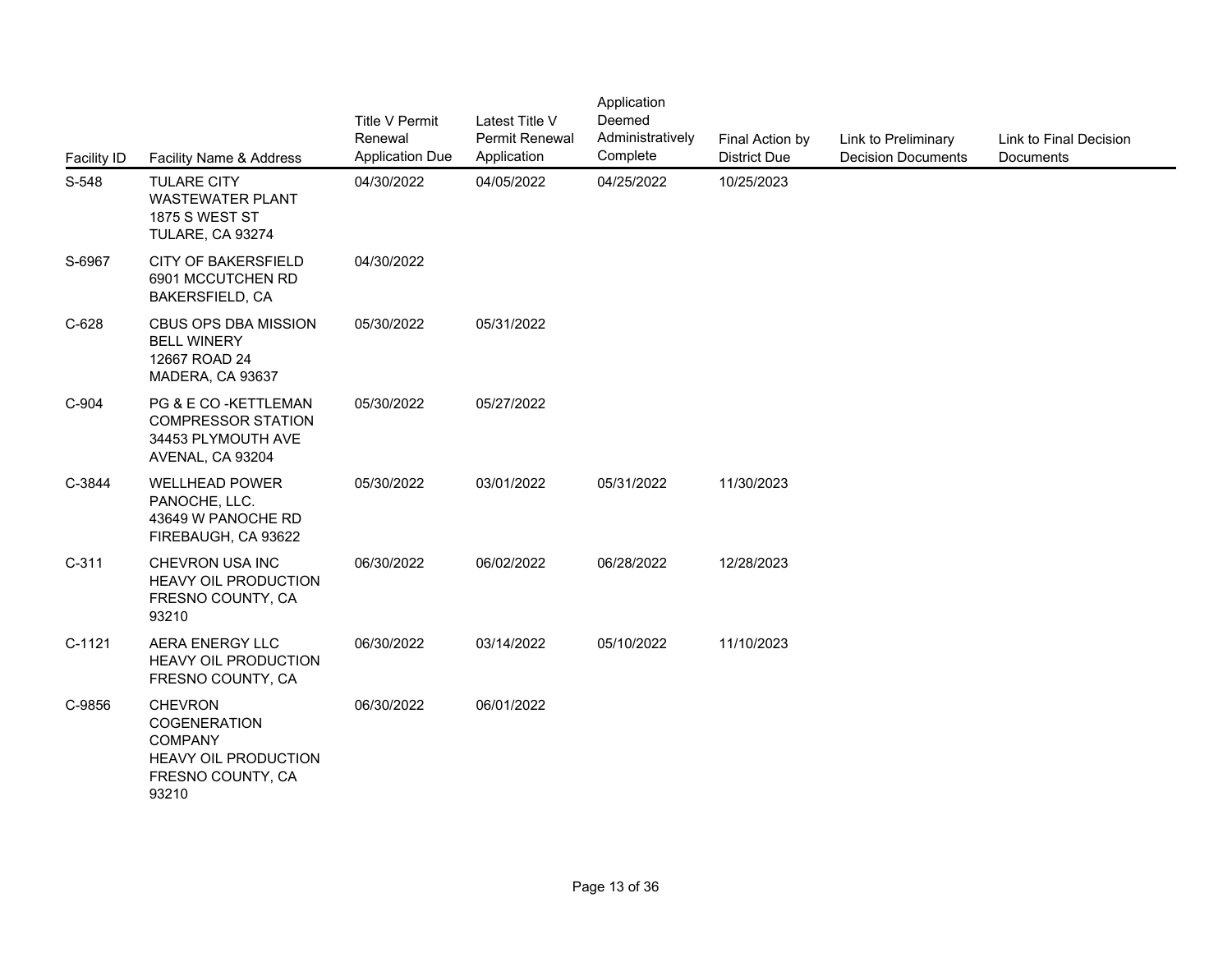| <b>Facility ID</b> | Facility Name & Address                                                                                 | <b>Title V Permit</b><br>Renewal<br><b>Application Due</b> | Latest Title V<br>Permit Renewal<br>Application | Application<br>Deemed<br>Administratively<br>Complete | Final Action by<br><b>District Due</b> | Link to Preliminary<br><b>Decision Documents</b> | Link to Final Decision<br>Documents |
|--------------------|---------------------------------------------------------------------------------------------------------|------------------------------------------------------------|-------------------------------------------------|-------------------------------------------------------|----------------------------------------|--------------------------------------------------|-------------------------------------|
| N-5526             | <b>RAINBOW FARMS</b><br>1220 HALL RD<br>DENAIR, CA 95316                                                | 06/30/2022                                                 |                                                 |                                                       |                                        |                                                  |                                     |
| S-381              | <b>HECK CELLARS</b><br>15401 BEAR MOUNTAIN<br>WINERY RD<br>DIGIORGIO, CA<br>93203-9743                  | 06/30/2022                                                 | 06/23/2022                                      |                                                       |                                        |                                                  |                                     |
| S-2273             | <b>BAKERSFIELD CITY</b><br>WASTEWATER #2<br><b>1700 E PLANZ</b><br>BAKERSFIELD, CA 93307                | 06/30/2022                                                 |                                                 |                                                       |                                        |                                                  |                                     |
| S-882              | <b>GOLDEN STATE</b><br>VINTNERS/FRANZIA-MCF<br><b>ARLAND</b><br>31795 WHISLER RD<br>MCFARLAND, CA 93250 | 07/31/2022                                                 | 08/26/2021                                      | 09/08/2021                                            | 03/08/2023                             |                                                  |                                     |
| S-3412             | CXA LA PALOMA, LLC<br>1760 W SKYLINE RD<br>MCKITTRICK, CA 93251                                         | 07/31/2022                                                 |                                                 |                                                       |                                        |                                                  |                                     |
| C-3275             | <b>CALIFORNIA NATURAL</b><br><b>COLOR</b><br>5631 E OLIVE AVE<br>FRESNO, CA 93727                       | 08/28/2022                                                 |                                                 |                                                       |                                        |                                                  |                                     |
| S-1119             | DOUBLE C LIMITED<br>HEAVY OIL CENTRAL<br><b>KERN FRONT, CA</b>                                          | 08/28/2022                                                 | 06/16/2022                                      |                                                       |                                        |                                                  |                                     |
| S-1131             | CHEVRON USA INC<br>HEAVY OIL CENTRAL<br>KERN COUNTY, CA                                                 | 08/28/2022                                                 |                                                 |                                                       |                                        |                                                  |                                     |
| S-1737             | <b>CALIFORNIA RESOURCES</b><br>PRODUCTION CORP<br>LIGHT OIL CENTRAL<br>KERN COUNTY, CA                  | 08/28/2022                                                 | 11/30/2021                                      | 01/18/2022                                            | 07/18/2023                             |                                                  |                                     |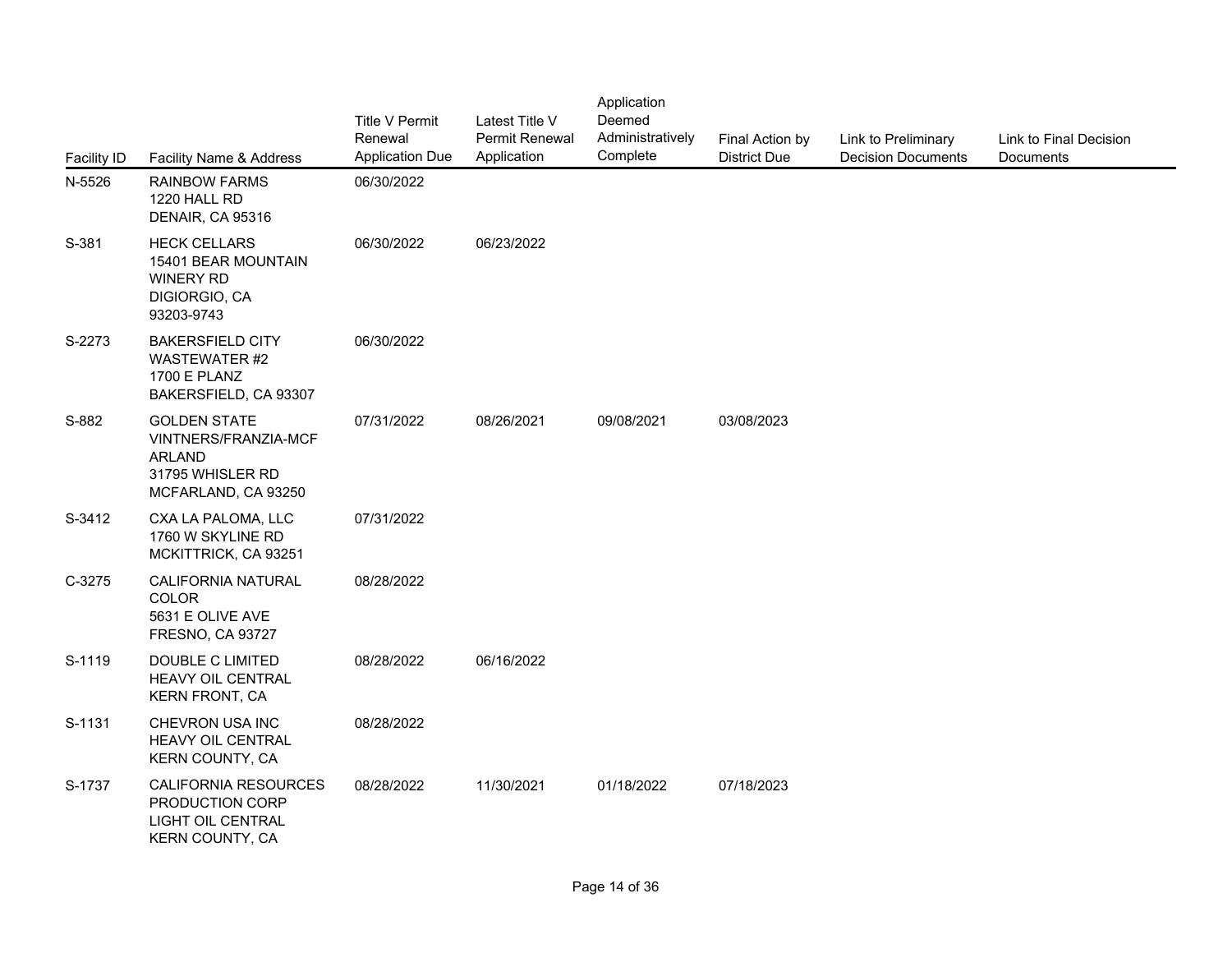| <b>Facility ID</b> | Facility Name & Address                                                                          | <b>Title V Permit</b><br>Renewal<br><b>Application Due</b> | Latest Title V<br>Permit Renewal<br>Application | Application<br>Deemed<br>Administratively<br>Complete | Final Action by<br><b>District Due</b> | Link to Preliminary<br><b>Decision Documents</b> | Link to Final Decision<br>Documents |
|--------------------|--------------------------------------------------------------------------------------------------|------------------------------------------------------------|-------------------------------------------------|-------------------------------------------------------|----------------------------------------|--------------------------------------------------|-------------------------------------|
| S-1738             | CALIFORNIA RESOURCES<br>PRODUCTION CORP<br><b>LIGHT OIL WESTERN</b><br>STATIONARY SOURCE<br>, CA | 08/28/2022                                                 | 11/30/2021                                      | 01/18/2022                                            | 07/18/2023                             |                                                  |                                     |
| S-8454             | <b>CALIFORNIA RESOURCES</b><br>PRODUCTION CORP<br><b>LIGHT OIL WESTERN</b><br>$\bullet$          | 08/28/2022                                                 | 11/30/2021                                      | 01/18/2022                                            | 07/18/2023                             |                                                  |                                     |
| S-9684             | <b>CHEVRON</b><br>COGENERATION<br><b>COMPANY</b><br>HEAVY OIL CENTRAL<br>BAKERSFIELD,            | 08/28/2022                                                 |                                                 |                                                       |                                        |                                                  |                                     |
| S-2890             | MM TULARE ENERGY LLC<br><b>VISALIA LANDFILL</b><br>VISALIA, CA 93291                             | 09/30/2022                                                 |                                                 |                                                       |                                        |                                                  |                                     |
| S-2996             | NEO TULARE LLC<br><b>VISALIA LANDFILL</b><br>VISALIA, CA 93291                                   | 09/30/2022                                                 |                                                 |                                                       |                                        |                                                  |                                     |
| S-7048             | ASV WINES INC<br>31502 PETERSON RD<br>MCFARLAND, CA 93250                                        | 09/30/2022                                                 |                                                 |                                                       |                                        |                                                  |                                     |
| S-2049             | <b>BEAR MOUNTAIN LIMITED</b><br>HEAVY OIL CENTRAL<br>KERN BLUFF,                                 | 10/30/2022                                                 |                                                 |                                                       |                                        |                                                  |                                     |
| C-799              | MADERA POWER, LLC<br>11427 FIREBAUGH BLVD<br>FIREBAUGH, CA 93622                                 | 11/30/2022                                                 |                                                 |                                                       |                                        |                                                  |                                     |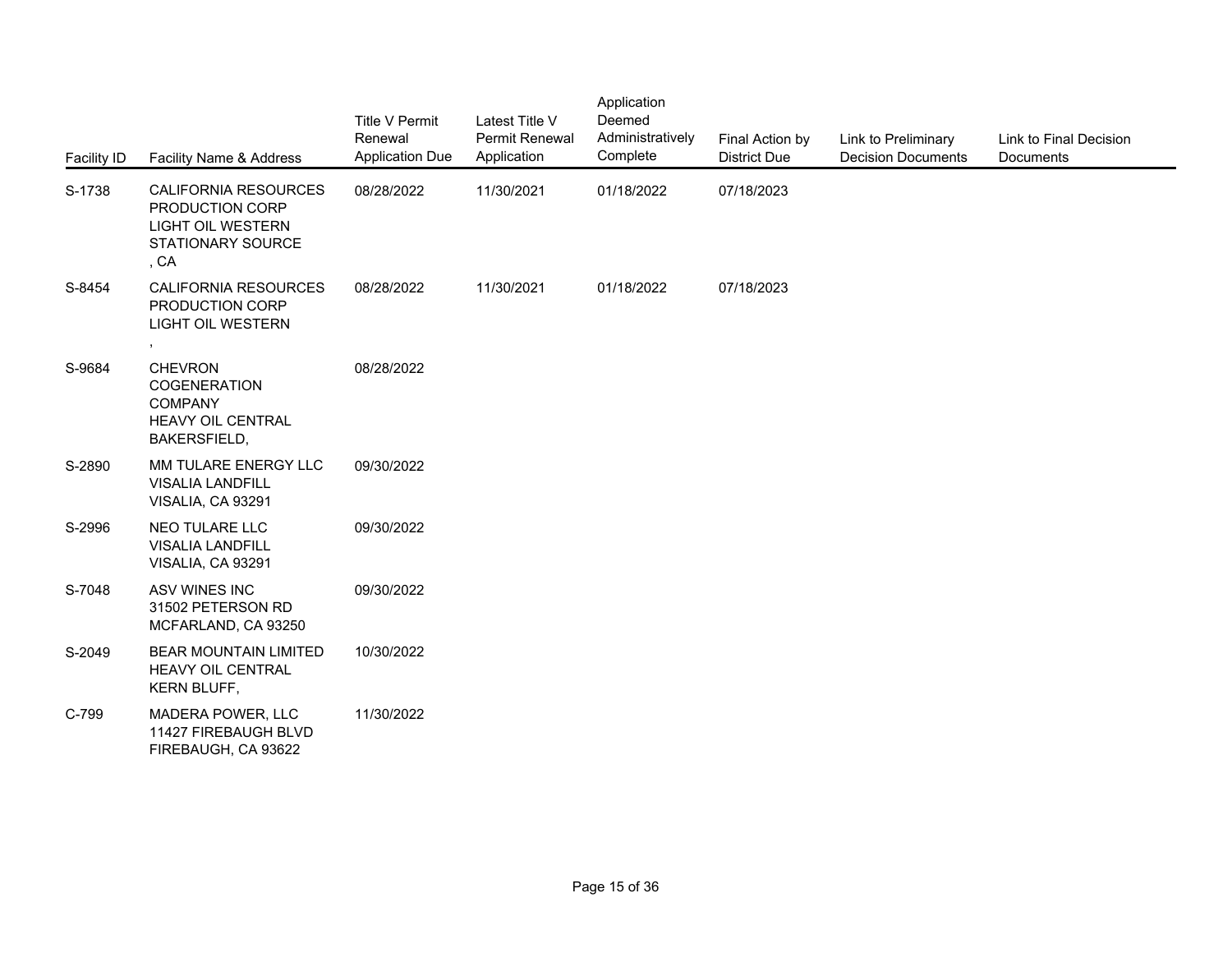| Facility ID | Facility Name & Address                                                                                        | <b>Title V Permit</b><br>Renewal<br><b>Application Due</b> | Latest Title V<br>Permit Renewal<br>Application | Application<br>Deemed<br>Administratively<br>Complete | Final Action by<br><b>District Due</b> | Link to Preliminary<br><b>Decision Documents</b> | Link to Final Decision<br>Documents |
|-------------|----------------------------------------------------------------------------------------------------------------|------------------------------------------------------------|-------------------------------------------------|-------------------------------------------------------|----------------------------------------|--------------------------------------------------|-------------------------------------|
| $C-3811$    | CAL PEAK POWER -<br>PANOCHE, LLC<br>43699 WEST PANOCHE<br><b>RD</b><br>FIREBAUGH, CA<br>93622-9720             | 11/30/2022                                                 |                                                 |                                                       |                                        |                                                  |                                     |
| N-3299      | <b>TURLOCK IRRIGATION</b><br><b>DISTRICT</b><br>4500 CROWS LANDING<br><b>RD</b><br>MODESTO, CA 95381           | 12/30/2022                                                 |                                                 |                                                       |                                        |                                                  |                                     |
| S-3746      | SUNRISE POWER CO<br>12857 SUNRISE POWER<br><b>RD</b><br>FELLOWS, CA 93224                                      | 12/30/2022                                                 |                                                 |                                                       |                                        |                                                  |                                     |
| S-1346      | CALIFORNIA DAIRIES INC<br>11894 AVENUE 120<br>TIPTON, CA 93272                                                 | 01/31/2023                                                 |                                                 |                                                       |                                        |                                                  |                                     |
| S-4692      | <b>BELLANAVE CORP</b><br>14461 HIGHWAY 119<br>BAKERSFIELD, CA 93311                                            | 01/31/2023                                                 |                                                 |                                                       |                                        |                                                  |                                     |
| $S-40$      | CALIFORNIA RESOURCES<br>PRODUCTION CORP<br>SOUTH COLES LEVEE<br><b>GAS PLANT</b><br>TUPMAN, CA 93276           | 02/28/2023                                                 | 04/19/2022                                      | 06/15/2022                                            | 12/15/2023                             |                                                  |                                     |
| S-77        | SAN PABLO BAY PIPELINE<br><b>COMPANY LLC</b><br><b>CARNERAS PUMP</b><br><b>STATION</b><br>LOST HILLS, CA 93249 | 02/28/2023                                                 |                                                 |                                                       |                                        |                                                  |                                     |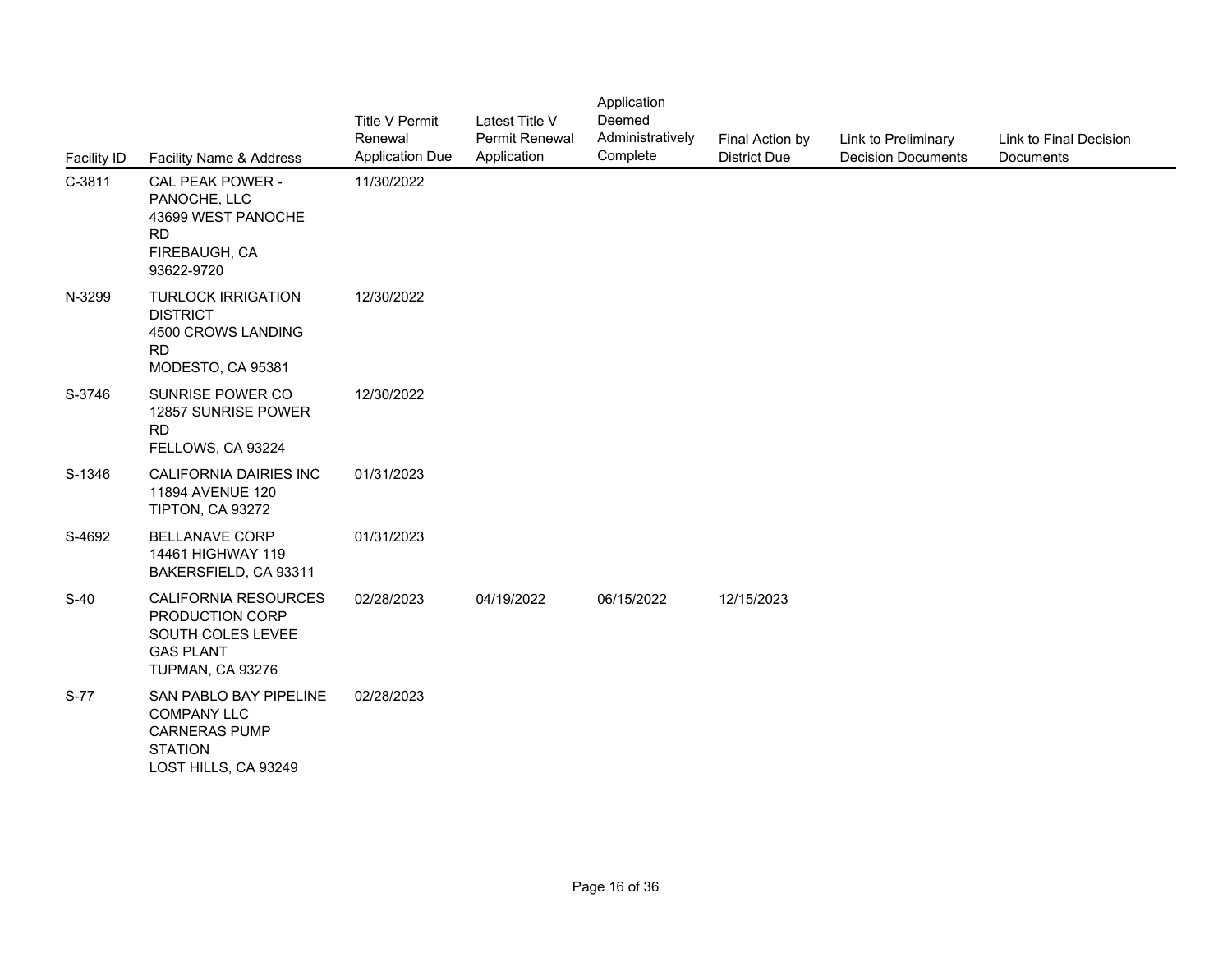| <b>Facility ID</b> | Facility Name & Address                                                                                  | <b>Title V Permit</b><br>Renewal<br><b>Application Due</b> | Latest Title V<br><b>Permit Renewal</b><br>Application | Application<br>Deemed<br>Administratively<br>Complete | Final Action by<br><b>District Due</b> | Link to Preliminary<br><b>Decision Documents</b> | Link to Final Decision<br>Documents |
|--------------------|----------------------------------------------------------------------------------------------------------|------------------------------------------------------------|--------------------------------------------------------|-------------------------------------------------------|----------------------------------------|--------------------------------------------------|-------------------------------------|
| N-1399             | LIBERTY PACKING CO -<br>THE MORNING STAR CO<br>12045 S INGOMAR GRADE<br><b>RD</b><br>LOS BANOS, CA 93635 | 03/30/2023                                                 |                                                        |                                                       |                                        |                                                  |                                     |
| N-1646             | QG PRINTING II LLC<br>2201 COOPER AVE<br>MERCED, CA 95348                                                | 03/30/2023                                                 |                                                        |                                                       |                                        |                                                  |                                     |
| N-7365             | PACIFIC ETHANOL<br><b>STOCKTON LLC</b><br>3028 NAVY DRIVE<br>STOCKTON, CA 95206                          | 03/30/2023                                                 |                                                        |                                                       |                                        |                                                  |                                     |
| C-3074             | CITY OF CLOVIS -<br>LANDFILL<br>15679 AUBERRY RD<br>CLOVIS, CA 93612                                     | 04/30/2023                                                 |                                                        |                                                       |                                        |                                                  |                                     |
| N-1919             | FRITO-LAY INC<br>600 GARNER RD<br>MODESTO, CA 95357-0514                                                 | 04/30/2023                                                 |                                                        |                                                       |                                        |                                                  |                                     |
| N-811              | <b>STOCKTON RWCF</b><br>2500 NAVY DR<br>STOCKTON, CA 95206                                               | 05/30/2023                                                 |                                                        |                                                       |                                        |                                                  |                                     |
| C-6927             | <b>MADDOX FARMS</b><br>12863 W KAMM AVE<br>RIVERDALE, CA<br>93656-9735                                   | 06/30/2023                                                 |                                                        |                                                       |                                        |                                                  |                                     |
| C-6048             | TULARE LAKE COMPOST<br>34318 23RD AVE<br>KETTLEMAN CITY, CA<br>93239                                     | 07/31/2023                                                 |                                                        |                                                       |                                        |                                                  |                                     |
| S-334              | PREGIS INNOVATIVE<br>PACKAGING INC<br>8201 W ELOWIN CT<br>VISALIA, CA 93291-9262                         | 07/31/2023                                                 |                                                        |                                                       |                                        |                                                  |                                     |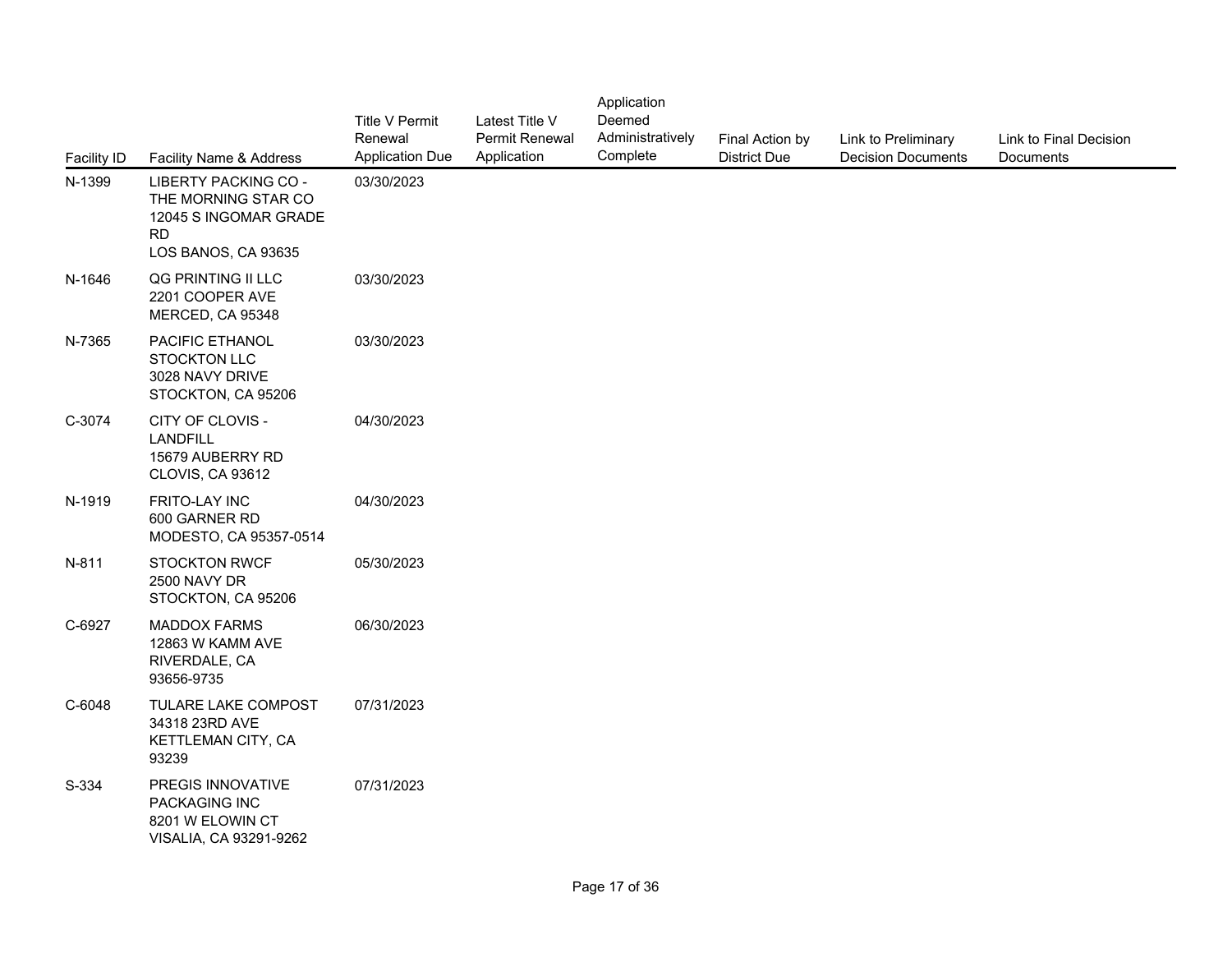| Facility ID | Facility Name & Address                                                          | <b>Title V Permit</b><br>Renewal<br><b>Application Due</b> | Latest Title V<br>Permit Renewal<br>Application | Application<br>Deemed<br>Administratively<br>Complete | Final Action by<br><b>District Due</b> | Link to Preliminary<br><b>Decision Documents</b> | Link to Final Decision<br>Documents |
|-------------|----------------------------------------------------------------------------------|------------------------------------------------------------|-------------------------------------------------|-------------------------------------------------------|----------------------------------------|--------------------------------------------------|-------------------------------------|
| S-1203      | SAPUTO CHEESE USA<br><b>INC</b><br>800 E PAIGE AVE<br>TULARE, CA 93274           | 07/31/2023                                                 |                                                 |                                                       |                                        |                                                  |                                     |
| C-1080      | <b>SCELZI ENTERPRISES</b><br><b>INC</b><br>2772 S CHERRY AVE<br>FRESNO, CA 93706 | 09/30/2023                                                 |                                                 |                                                       |                                        |                                                  |                                     |
| $C-1353$    | THE WINE GROUP LLC<br>DBA ALMADEN-MADERA<br>22004 ROAD 24<br>MADERA, CA 93638    | 09/30/2023                                                 |                                                 |                                                       |                                        |                                                  |                                     |
| N-7855      | SUTTER HOME WINERY<br>18667 N JACOB BRACK<br><b>RD</b><br>LODI, CA 95242         | 09/30/2023                                                 |                                                 |                                                       |                                        |                                                  |                                     |
| S-1250      | <b>BADGER CREEK LIMITED</b><br>HEAVY OIL CENTRAL<br>BAKERSFIELD, CA 93308        | 09/30/2023                                                 |                                                 |                                                       |                                        |                                                  |                                     |
| N-1665      | <b>BRONCO WINE COMPANY</b><br>6342 BYSTRUM RD<br><b>CERES, CA 95307</b>          | 10/30/2023                                                 |                                                 |                                                       |                                        |                                                  |                                     |
| N-3606      | PACIFIC SOUTHWEST<br><b>CONTAINER</b><br>4530 LECKRON RD<br>MODESTO, CA 95357    | 10/30/2023                                                 |                                                 |                                                       |                                        |                                                  |                                     |
| N-2697      | NORTHERN CALIFORNIA<br><b>POWER</b><br>12745 N THORNTON RD<br>LODI, CA 95242     | 11/30/2023                                                 |                                                 |                                                       |                                        |                                                  |                                     |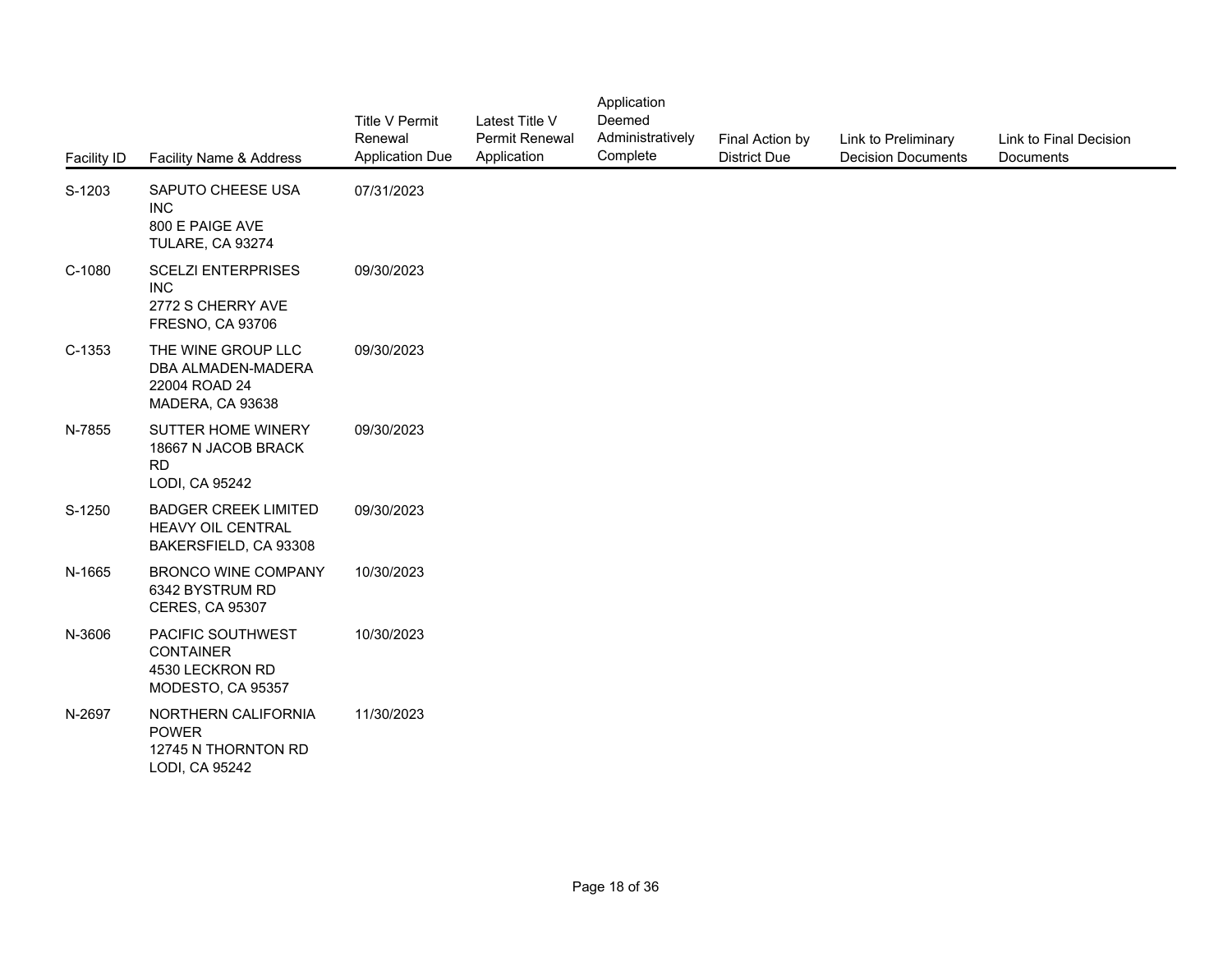| <b>Facility ID</b> | Facility Name & Address                                                                            | <b>Title V Permit</b><br>Renewal<br><b>Application Due</b> | Latest Title V<br>Permit Renewal<br>Application | Application<br>Deemed<br>Administratively<br>Complete | Final Action by<br><b>District Due</b> | Link to Preliminary<br><b>Decision Documents</b> | Link to Final Decision<br>Documents |
|--------------------|----------------------------------------------------------------------------------------------------|------------------------------------------------------------|-------------------------------------------------|-------------------------------------------------------|----------------------------------------|--------------------------------------------------|-------------------------------------|
| $C-72$             | <b>BAKER COMMODITIES,</b><br><b>INC</b><br>16801 W JENSEN AVE<br>KERMAN, CA 93630                  | 12/30/2023                                                 |                                                 |                                                       |                                        |                                                  |                                     |
| N-4597             | MRP SAN JOAQUIN<br>ENERGY, LLC<br>14950 W SCHULTE RD<br><b>TRACY, CA 95377</b>                     | 12/30/2023                                                 |                                                 |                                                       |                                        |                                                  |                                     |
| S-8841             | CENTRAL VALLEY EGGS<br><b>LLC</b><br>13606 GUN CLUB RD<br>WASCO, CA 93280                          | 12/30/2023                                                 |                                                 |                                                       |                                        |                                                  |                                     |
| $C-572$            | <b>GIBSON WINE COMPANY</b><br>1720 ACADEMY AVE<br>SANGER, CA 93657                                 | 01/31/2024                                                 |                                                 |                                                       |                                        |                                                  |                                     |
| N-4070             | FOOTHILL SANITARY<br><b>LANDFILL</b><br>6484 N WAVERLY RD<br>LINDEN, CA                            | 01/31/2024                                                 |                                                 |                                                       |                                        |                                                  |                                     |
| N-4939             | E&J GALLO WINERY -<br><b>TURNER ROAD VINTERS</b><br>4614 W TURNER RD<br>LODI, CA 95242             | 02/29/2024                                                 |                                                 |                                                       |                                        |                                                  |                                     |
| $S-88$             | <b>KERN RIVER</b><br>COGENERATION<br><b>FACILITY</b><br>HEAVY OIL CENTRAL<br>BAKERSFIELD, CA 93308 | 02/29/2024                                                 |                                                 |                                                       |                                        |                                                  |                                     |
| N-398              | <b>BARREL TEN QUARTER</b><br>CIRCLE LAND CO INC<br>21801 E HIGHWAY 120<br>ESCALON, CA 95320        | 03/30/2024                                                 |                                                 |                                                       |                                        |                                                  |                                     |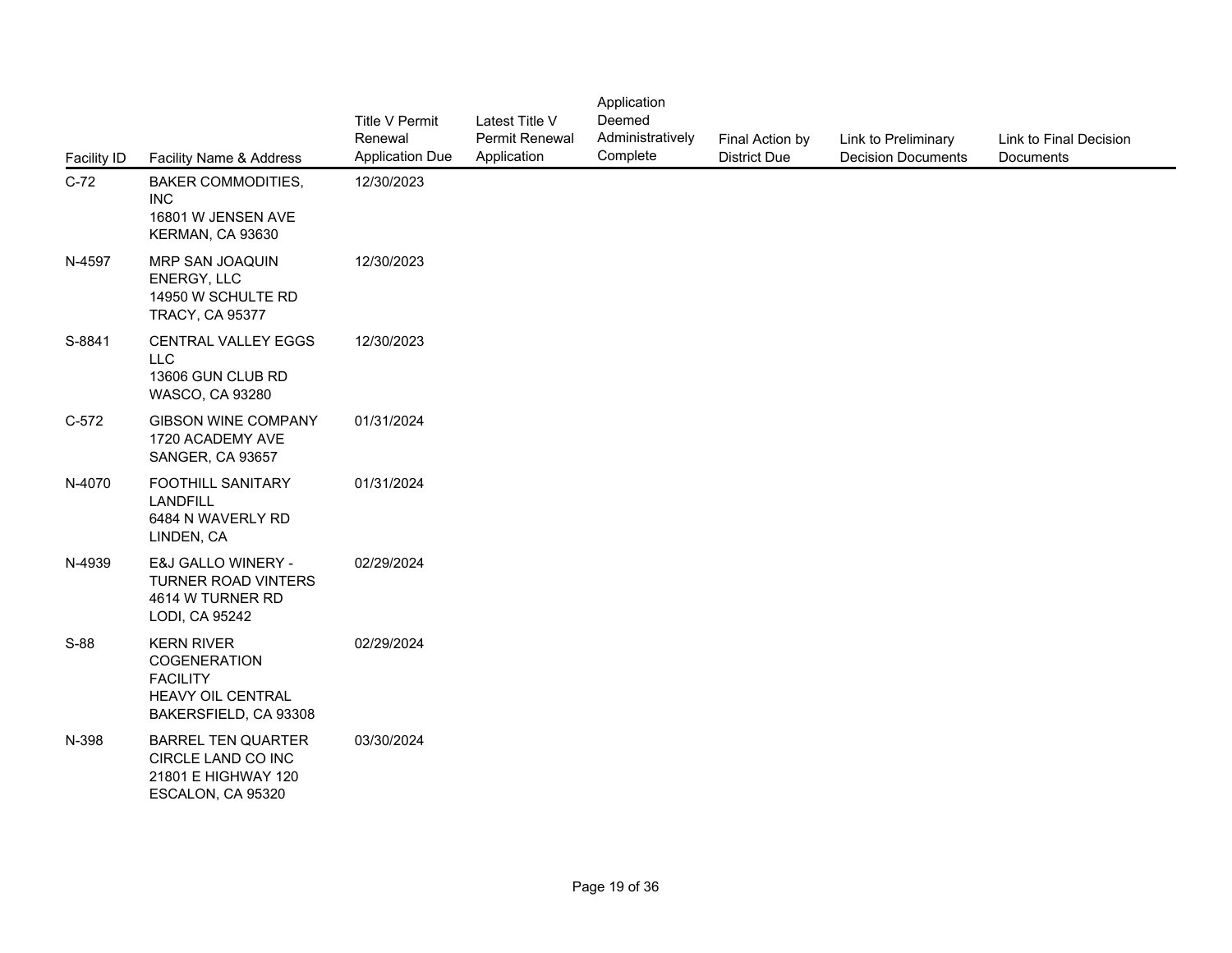| Facility ID | Facility Name & Address                                                                               | <b>Title V Permit</b><br>Renewal<br><b>Application Due</b> | Latest Title V<br>Permit Renewal<br>Application | Application<br>Deemed<br>Administratively<br>Complete | Final Action by<br><b>District Due</b> | Link to Preliminary<br><b>Decision Documents</b> | Link to Final Decision<br>Documents |
|-------------|-------------------------------------------------------------------------------------------------------|------------------------------------------------------------|-------------------------------------------------|-------------------------------------------------------|----------------------------------------|--------------------------------------------------|-------------------------------------|
| N-1246      | FINELINE INDUSTRIES,<br><b>LLC</b><br>455 GROGAN AVENUE<br>MERCED, CA                                 | 03/30/2024                                                 |                                                 |                                                       |                                        |                                                  |                                     |
| N-1319      | MINTURN HULLER COOP,<br>INC.<br>9080 S MINTURN RD<br>CHOWCHILLA, CA 93610                             | 03/30/2024                                                 |                                                 |                                                       |                                        |                                                  |                                     |
| N-2174      | <b>SILGAN CONTAINERS</b><br>MFR. CORP.<br>3250 PATTERSON RD<br>RIVERBANK, CA 95367                    | 03/30/2024                                                 |                                                 |                                                       |                                        |                                                  |                                     |
| N-9371      | <b>MCMANIS FAMILY</b><br><b>VINEYARDS</b><br><b>18700 E RIVER RD</b><br><b>RIPON, CA 95366</b>        | 03/30/2024                                                 |                                                 |                                                       |                                        |                                                  |                                     |
| N-3309      | G3 ENTERPRISES, LABEL<br><b>DIVISION</b><br>2612 CROWS LANDING<br><b>RD</b><br>MODESTO, CA 95358-9400 | 04/30/2024                                                 |                                                 |                                                       |                                        |                                                  |                                     |
| N-3386      | E & J GALLO WINERY<br>600 YOSEMITE BLVD<br>MODESTO, CA 95354                                          | 04/30/2024                                                 |                                                 |                                                       |                                        |                                                  |                                     |
| N-7478      | <b>E&amp;J GALLO - SPIRITS</b><br>200 YOSEMITE BLVD<br>MODESTO, CA 95354                              | 04/30/2024                                                 |                                                 |                                                       |                                        |                                                  |                                     |
| S-1792      | SOUTHERN CALIF GAS<br>CO<br>WHEELER RIDGE STA.,<br>9530 HWY 166<br>2 MI WEST OF 15, CA                | 04/30/2024                                                 |                                                 |                                                       |                                        |                                                  |                                     |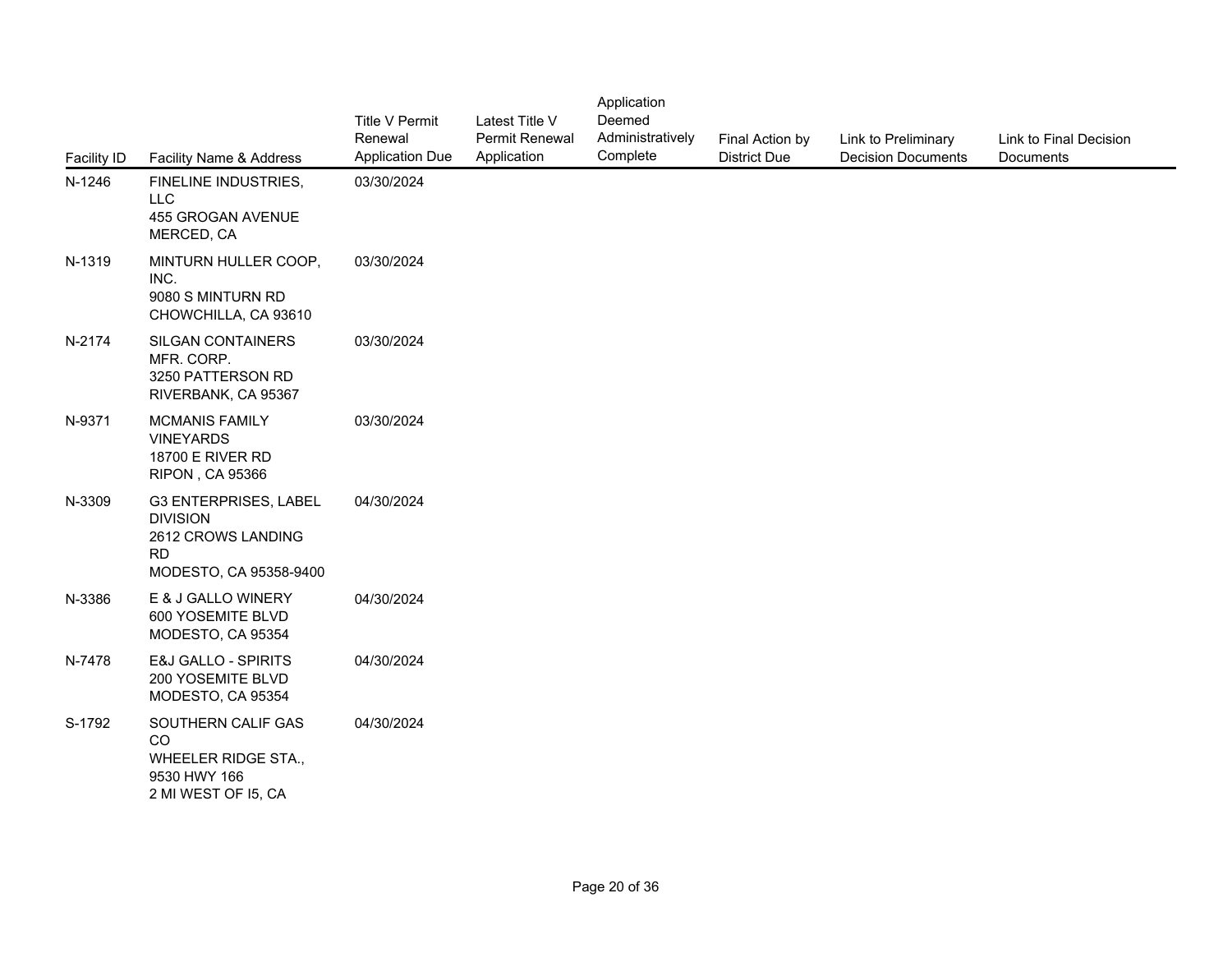| <b>Facility ID</b> | Facility Name & Address                                                                                                    | <b>Title V Permit</b><br>Renewal<br><b>Application Due</b> | Latest Title V<br>Permit Renewal<br>Application | Application<br>Deemed<br>Administratively<br>Complete | Final Action by<br><b>District Due</b> | Link to Preliminary<br><b>Decision Documents</b> | Link to Final Decision<br>Documents |
|--------------------|----------------------------------------------------------------------------------------------------------------------------|------------------------------------------------------------|-------------------------------------------------|-------------------------------------------------------|----------------------------------------|--------------------------------------------------|-------------------------------------|
| N-8817             | <b>LANGE TWINS WINERY</b><br>1525 E JAHANT<br>ACAMPO, CA 95220                                                             | 05/30/2024                                                 |                                                 |                                                       |                                        |                                                  |                                     |
| S-3317             | CHEVRON PIPE LINE<br><b>COMPANY</b><br>WEST OF LOST HILLS<br><b>GAS PLANT</b><br>LOST HILLS, CA                            | 05/30/2024                                                 |                                                 |                                                       |                                        |                                                  |                                     |
| S-6662             | DELANO ENERGY<br><b>CENTER LLC</b><br>SECTION 32, TOWNSHIP<br>24S, RANGE 25E<br>DELANO, CA 93215                           | 05/30/2024                                                 |                                                 |                                                       |                                        |                                                  |                                     |
| S-723              | <b>CHALK CLIFF LIMITED</b><br>HEAVY OIL WESTERN<br>MARICOPA, CA 93252                                                      | 06/30/2024                                                 |                                                 |                                                       |                                        |                                                  |                                     |
| S-2265             | <b>BERRY PETROLEUM</b><br><b>COMPANY LLC</b><br>HEAVY OIL WESTERN<br>, CA                                                  | 06/30/2024                                                 |                                                 |                                                       |                                        |                                                  |                                     |
| $C-402$            | CALIFORNIA DAIRIES,<br>INC.<br>755 F ST<br>FRESNO, CA 93706-3415                                                           | 07/31/2024                                                 |                                                 |                                                       |                                        |                                                  |                                     |
| N-4065             | BARBOSA CABINETS, INC.<br>2020 E GRANT LINE RD<br><b>TRACY, CA 95304</b>                                                   | 08/28/2024                                                 |                                                 |                                                       |                                        |                                                  |                                     |
| S-1413             | SAN PABLO BAY PIPELINE<br><b>COMPANY LLC</b><br><b>BAKERSFIELD PUMP</b><br><b>STATION</b><br>BAKERSFIELD, CA<br>93308-9793 | 10/30/2024                                                 |                                                 |                                                       |                                        |                                                  |                                     |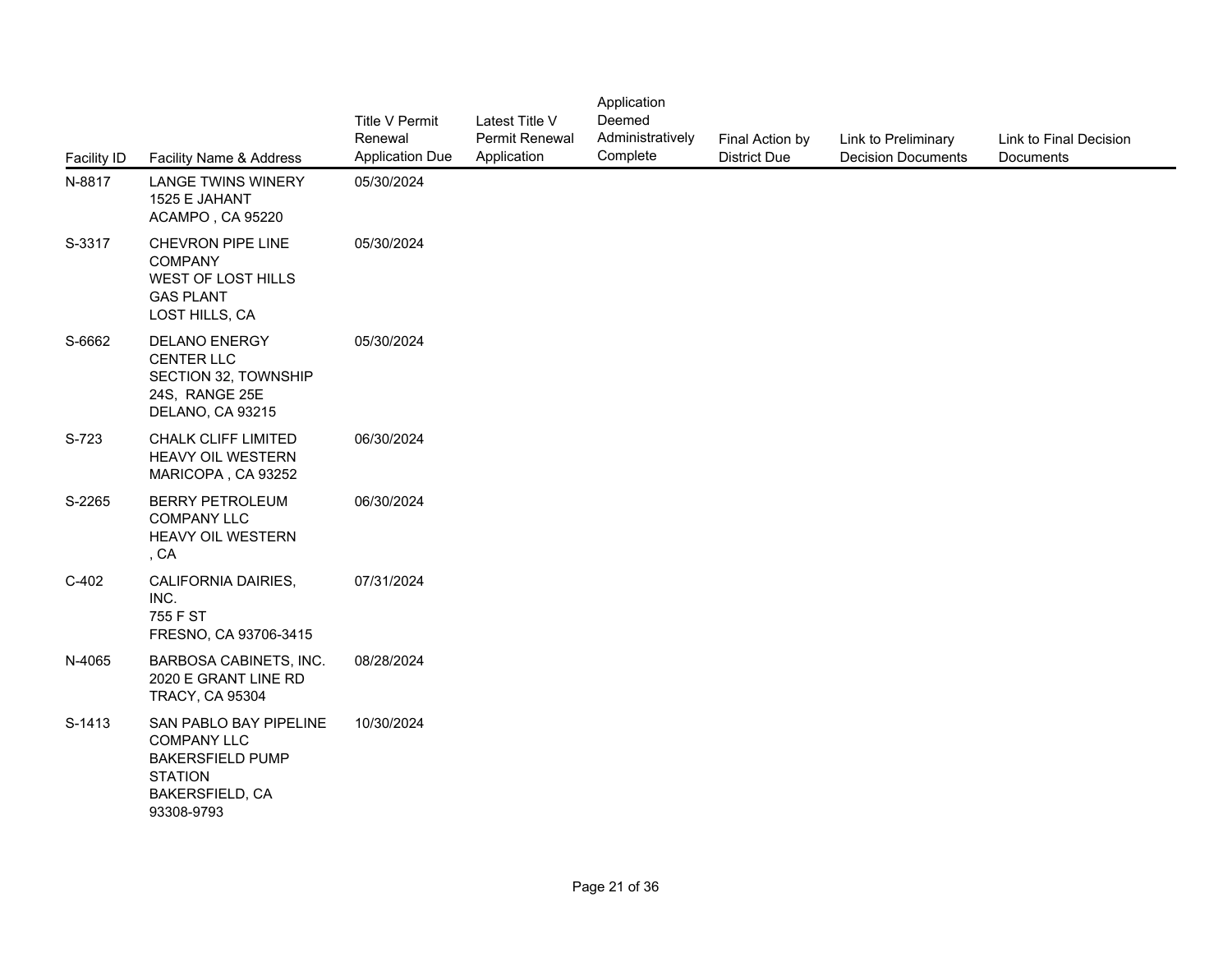| <b>Facility ID</b> | Facility Name & Address                                                                            | <b>Title V Permit</b><br>Renewal<br><b>Application Due</b> | Latest Title V<br>Permit Renewal<br>Application | Application<br>Deemed<br>Administratively<br>Complete | Final Action by<br><b>District Due</b> | Link to Preliminary<br><b>Decision Documents</b> | Link to Final Decision<br>Documents |
|--------------------|----------------------------------------------------------------------------------------------------|------------------------------------------------------------|-------------------------------------------------|-------------------------------------------------------|----------------------------------------|--------------------------------------------------|-------------------------------------|
| S-1518             | PHILLIPS 66 PIPELINE LLC<br>JUNCTION PUMP<br><b>STATION</b><br>LOST HILLS, CA 93249                | 11/30/2024                                                 |                                                 |                                                       |                                        |                                                  |                                     |
| $C-273$            | CALIFORNIA RESOURCES<br>PRODUCTION CORP<br><b>KETTLEMAN NORTH</b><br>DOME UNIT<br>KINGS COUNTY, CA | 12/30/2024                                                 |                                                 |                                                       |                                        |                                                  |                                     |
| C-4305             | MALAGA POWER, LLC<br>2611 E NORTH AVE<br>FRESNO, CA 93725                                          | 12/30/2024                                                 |                                                 |                                                       |                                        |                                                  |                                     |
| S-2076             | FRITO-LAY INC<br>28801 HIGHWAY 58<br>BAKERSFIELD, CA 93314                                         | 12/30/2024                                                 |                                                 |                                                       |                                        |                                                  |                                     |
| S-3461             | <b>BUILDING MATERIALS</b><br>MFG CORP (DBA GAF)<br>6505 ZERKER RD<br>SHAFTER, CA 93263             | 12/30/2024                                                 |                                                 |                                                       |                                        |                                                  |                                     |
| $C-581$            | <b>GOLDEN STATE</b><br><b>VINTNERS</b><br>7409 W CENTRAL AVE<br>FRESNO, CA 93706                   | 01/31/2025                                                 |                                                 |                                                       |                                        |                                                  |                                     |
| $C-629$            | O'NEILL BEVERAGES CO<br><b>LLC</b><br>8418 S LAC JAC AVE<br>PARLIER, CA 93648                      | 01/31/2025                                                 |                                                 |                                                       |                                        |                                                  |                                     |
| C-7748             | <b>OLAM SPICES</b><br>47641 W NEES AVE<br>FIREBAUGH, CA 93622                                      | 01/31/2025                                                 |                                                 |                                                       |                                        |                                                  |                                     |
| S-7858             | GRADE 6 OIL, LLC - KRH<br>HEAVY OIL CENTRAL<br>, CA                                                | 01/31/2025                                                 |                                                 |                                                       |                                        |                                                  |                                     |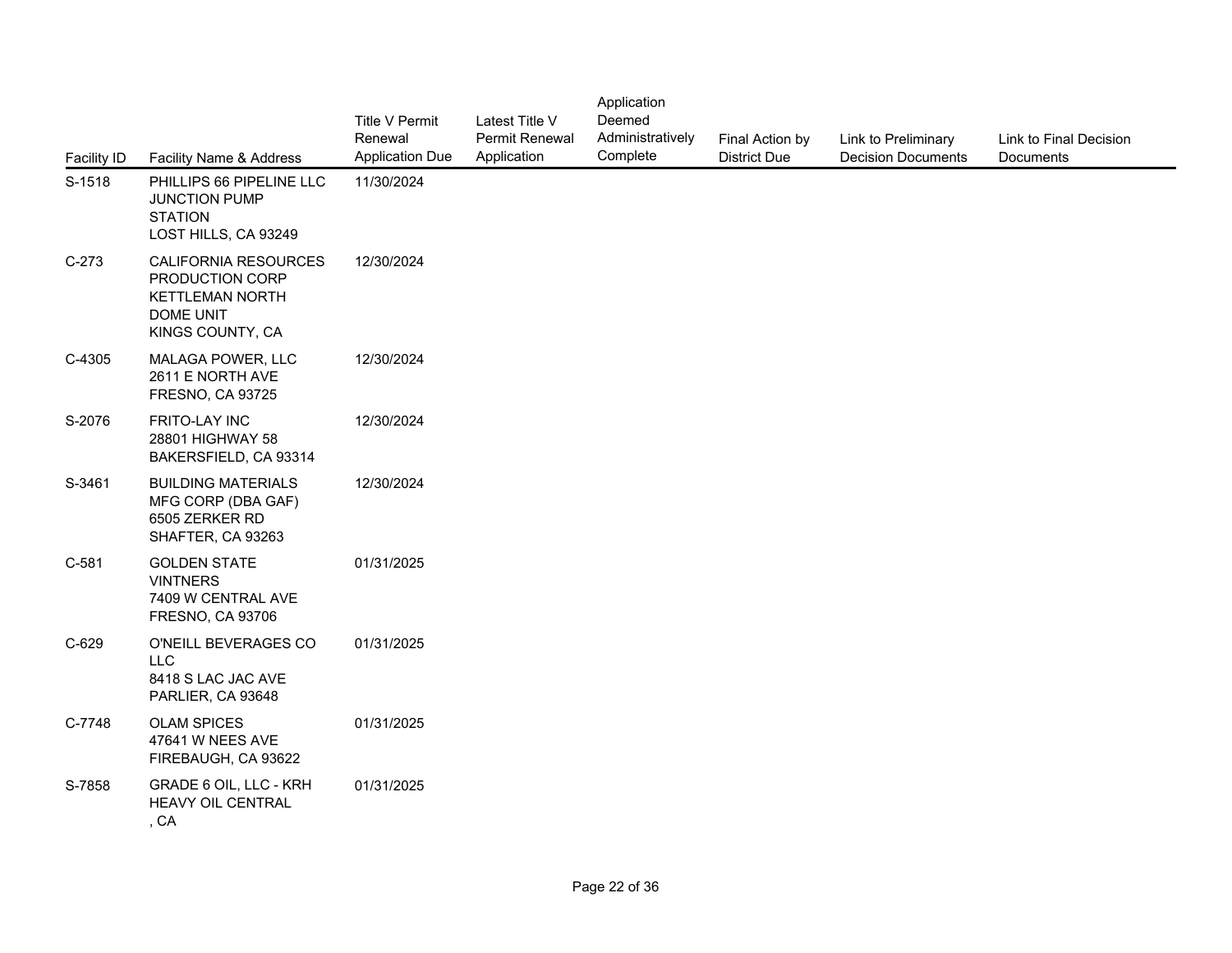| <b>Facility ID</b> | Facility Name & Address                                                                                 | <b>Title V Permit</b><br>Renewal<br><b>Application Due</b> | Latest Title V<br>Permit Renewal<br>Application | Application<br>Deemed<br>Administratively<br>Complete | Final Action by<br><b>District Due</b> | Link to Preliminary<br><b>Decision Documents</b> | Link to Final Decision<br>Documents |
|--------------------|---------------------------------------------------------------------------------------------------------|------------------------------------------------------------|-------------------------------------------------|-------------------------------------------------------|----------------------------------------|--------------------------------------------------|-------------------------------------|
| $C-14$             | FRESNO COGENERATION<br><b>PARTNERS</b><br>8105 S LASSEN AVE<br>SAN JOAQUIN, CA 93660                    | 02/28/2025                                                 |                                                 |                                                       |                                        |                                                  |                                     |
| N-956              | THE WINE GROUP, INC.<br>17000 E HIGHWAY 120<br><b>RIPON, CA 95366</b>                                   | 03/30/2025                                                 |                                                 |                                                       |                                        |                                                  |                                     |
| N-2052             | MODESTO IRRIGATION<br><b>DISTRICT</b><br>639 S MCCLURE RD<br>MODESTO, CA 95352                          | 03/30/2025                                                 |                                                 |                                                       |                                        |                                                  |                                     |
| N-2246             | <b>TURLOCK IRRIGATION</b><br><b>DISTRICT</b><br>325 S WASHINGTON RD<br>TURLOCK, CA 95380                | 03/30/2025                                                 |                                                 |                                                       |                                        |                                                  |                                     |
| N-7172             | <b>WALNUT ENERGY</b><br><b>CENTER AUTHORITY</b><br>600 S WASHINGTON<br><b>ROAD</b><br>TURLOCK, CA 95380 | 03/30/2025                                                 |                                                 |                                                       |                                        |                                                  |                                     |
| $C-495$            | FLORESTONE, LLC<br>2851 FALCON DRIVE<br>MADERA, CA 93637                                                | 04/30/2025                                                 |                                                 |                                                       |                                        |                                                  |                                     |
| S-525              | LAND O' LAKES INC<br>400 SOUTH M ST<br>TULARE, CA 93274                                                 | 04/30/2025                                                 |                                                 |                                                       |                                        |                                                  |                                     |
| $C-705$            | J R SIMPLOT COMPANY<br>12688 S COLORADO AVE<br><b>HELM, CA 93627</b>                                    | 05/30/2025                                                 |                                                 |                                                       |                                        |                                                  |                                     |
| C-847              | MODERN WELDING<br>4141 N BRAWLEY AVE<br><b>FRESNO, CA 93722</b>                                         | 05/30/2025                                                 |                                                 |                                                       |                                        |                                                  |                                     |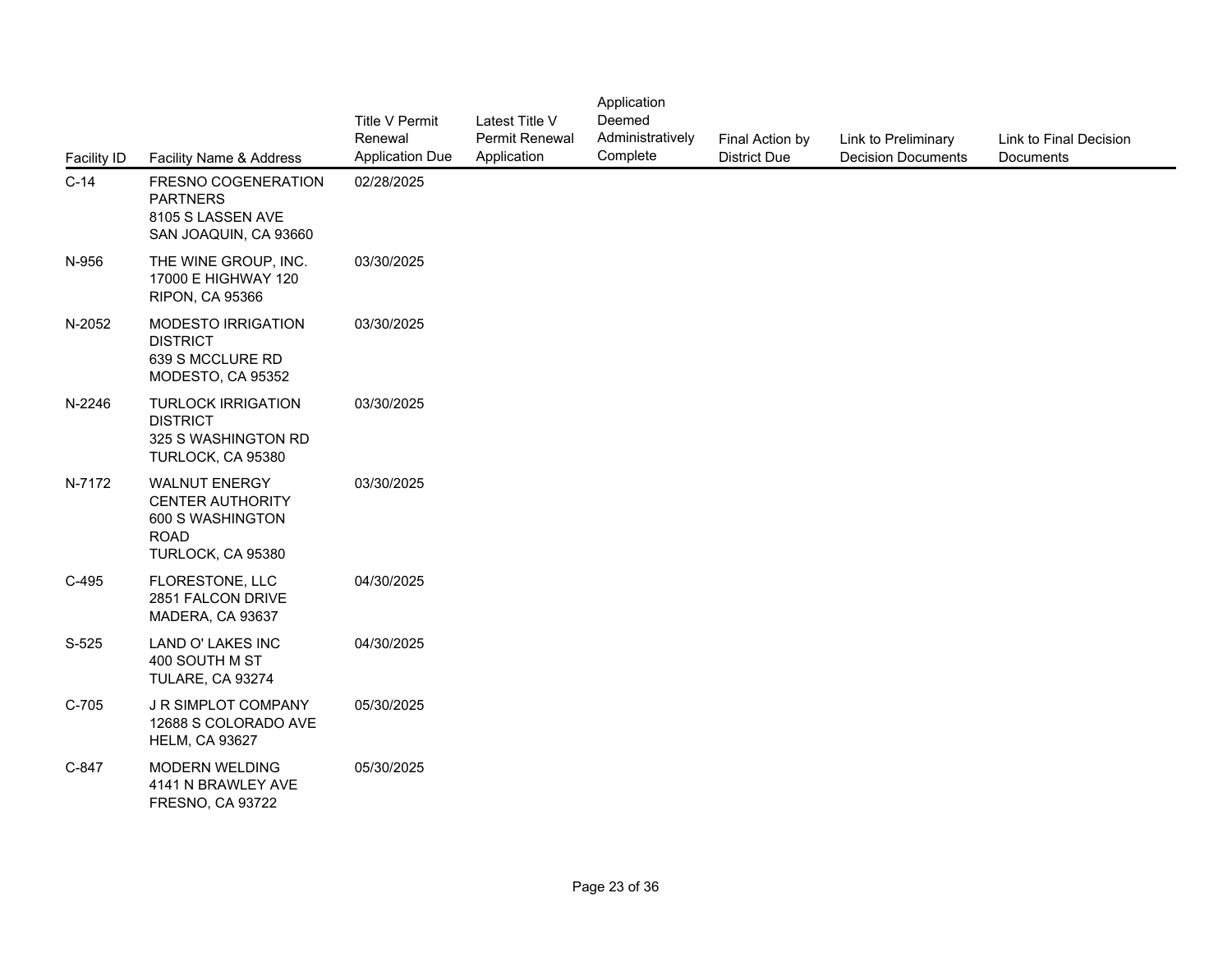| Facility ID | Facility Name & Address                                                                          | <b>Title V Permit</b><br>Renewal<br><b>Application Due</b> | Latest Title V<br>Permit Renewal<br>Application | Application<br>Deemed<br>Administratively<br>Complete | Final Action by<br><b>District Due</b> | Link to Preliminary<br><b>Decision Documents</b> | Link to Final Decision<br>Documents |
|-------------|--------------------------------------------------------------------------------------------------|------------------------------------------------------------|-------------------------------------------------|-------------------------------------------------------|----------------------------------------|--------------------------------------------------|-------------------------------------|
| C-1820      | RIO BRAVO FRESNO<br>3350 S WILLOW AVE<br><b>FRESNO, CA 93725</b>                                 | 05/30/2025                                                 |                                                 |                                                       |                                        |                                                  |                                     |
| N-645       | DTE STOCKTON, LLC<br>2526 W WASHINGTON ST<br>STOCKTON, CA 95203                                  | 05/30/2025                                                 |                                                 |                                                       |                                        |                                                  |                                     |
| N-767       | J R SIMPLOT COMPANY<br>16777 S HOWLAND RD<br>LATHROP, CA 95330                                   | 05/30/2025                                                 |                                                 |                                                       |                                        |                                                  |                                     |
| N-829       | <b>NUSTAR TERMINALS OPS</b><br>PARTNERSHIP LP<br>2941 NAVY DRIVE<br>STOCKTON, CA 95206           | 05/30/2025                                                 |                                                 |                                                       |                                        |                                                  |                                     |
| C-6699      | AGRI-WORLD<br><b>COOPERATIVE</b><br>31545 DONALD AVE<br>MADERA, CA 93636-1475                    | 06/30/2025                                                 |                                                 |                                                       |                                        |                                                  |                                     |
| $C-535$     | FRESNO/CLOVIS<br><b>REGIONAL WWTP</b><br>5607 W JENSEN AVE<br>FRESNO, CA 93706                   | 07/31/2025                                                 |                                                 |                                                       |                                        |                                                  |                                     |
| C-598       | <b>GUARDIAN INDUSTRIES,</b><br><b>LLC</b><br>11535 E MOUNTAIN VIEW<br>AVE<br>KINGSBURG, CA 93631 | 07/31/2025                                                 |                                                 |                                                       |                                        |                                                  |                                     |
| S-3103      | <b>BAKERSFIELD CITY</b><br><b>WASTEWATER #3</b><br>6901 MCCUTCHEN RD<br>BAKERSFIELD, CA 93313    | 07/31/2025                                                 |                                                 |                                                       |                                        |                                                  |                                     |
| S-1118      | HIGH SIERRA LIMITED<br>HEAVY OIL CENTRAL<br><b>KERN FRONT, CA</b>                                | 08/28/2025                                                 |                                                 |                                                       |                                        |                                                  |                                     |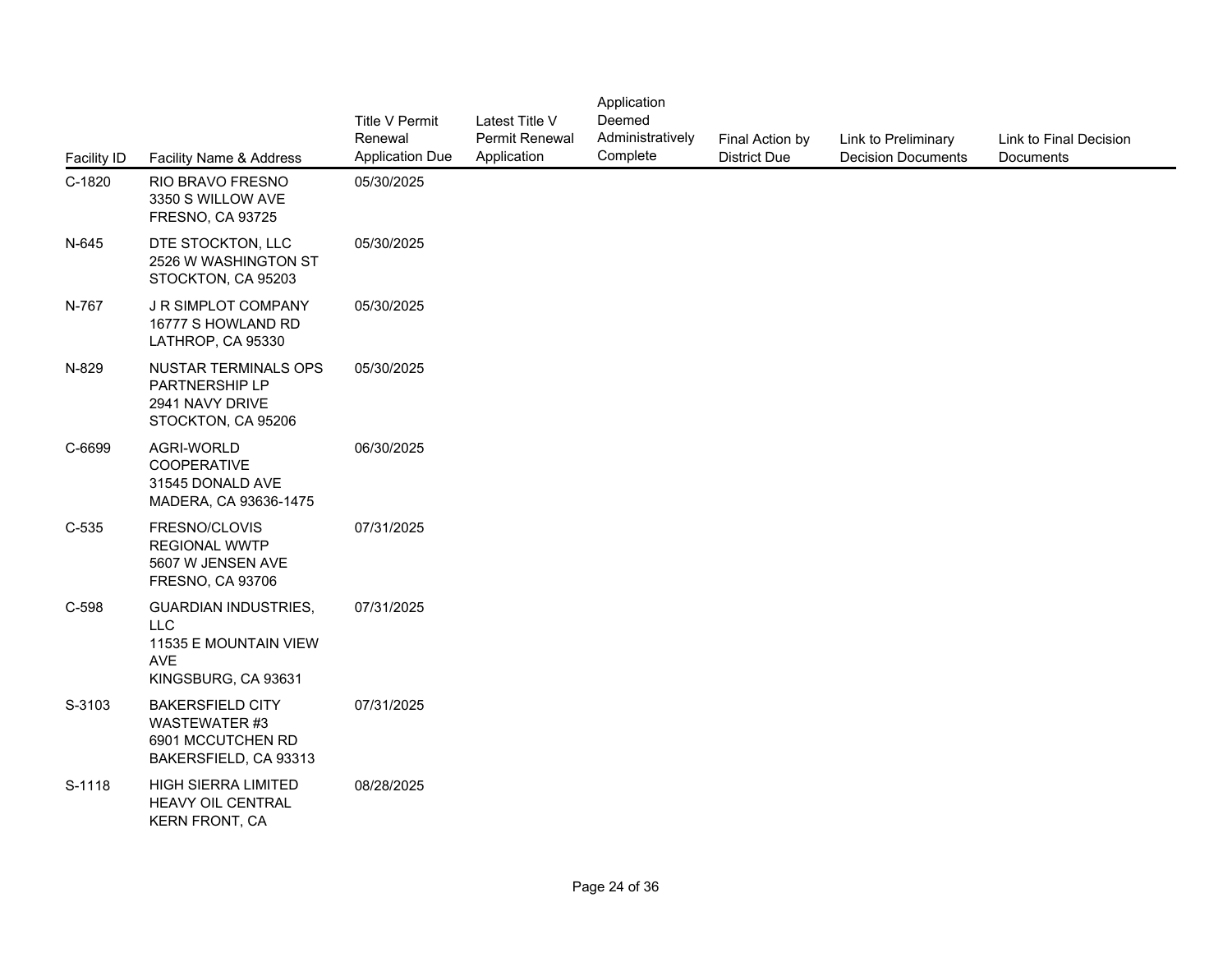| <b>Facility ID</b> | Facility Name & Address                                                                                               | Title V Permit<br>Renewal<br><b>Application Due</b> | Latest Title V<br>Permit Renewal<br>Application | Application<br>Deemed<br>Administratively<br>Complete | Final Action by<br><b>District Due</b> | Link to Preliminary<br><b>Decision Documents</b> | Link to Final Decision<br>Documents |
|--------------------|-----------------------------------------------------------------------------------------------------------------------|-----------------------------------------------------|-------------------------------------------------|-------------------------------------------------------|----------------------------------------|--------------------------------------------------|-------------------------------------|
| S-1120             | <b>KERN FRONT LIMITED</b><br>HEAVY OIL CENTRAL<br><b>KERN FRONT, CA</b>                                               | 08/28/2025                                          |                                                 |                                                       |                                        |                                                  |                                     |
| S-1128             | CHEVRON USA INC<br>HEAVY OIL WESTERN<br>STATIONARY SOURCE<br>KERN COUNTY,                                             | 08/28/2025                                          |                                                 |                                                       |                                        |                                                  |                                     |
| S-3523             | ELK HILLS POWER LLC<br>4026 SKYLINE RD<br>TUPMAN, CA 93276                                                            | 08/28/2025                                          |                                                 |                                                       |                                        |                                                  |                                     |
| S-9680             | <b>CHEVRON</b><br>COGENERATION<br><b>COMPANY</b><br>HEAVY OIL WESTERN<br>BAKERSFIELD, CA                              | 08/28/2025                                          |                                                 |                                                       |                                        |                                                  |                                     |
| S-9711             | <b>CHEVRON</b><br><b>COGENERATION</b><br><b>COMPANY</b><br>HEAVY OIL WESTERN<br><b>KERN COUNTY</b><br>BAKERSFIELD, CA | 08/28/2025                                          |                                                 |                                                       |                                        |                                                  |                                     |
| S-9712             | <b>CHEVRON</b><br>COGENERATION<br><b>COMPANY</b><br>HEAVY OIL WESTERN<br><b>KERN COUNTY</b><br>BAKERSFIELD, CA        | 08/28/2025                                          |                                                 |                                                       |                                        |                                                  |                                     |
| S-9713             | <b>CHEVRON</b><br>COGENERATION<br><b>COMPANY</b><br>HEAVY OIL WESTERN<br><b>KERN COUNTY</b><br>BAKERSFIELD, CA        | 08/28/2025                                          |                                                 |                                                       |                                        |                                                  |                                     |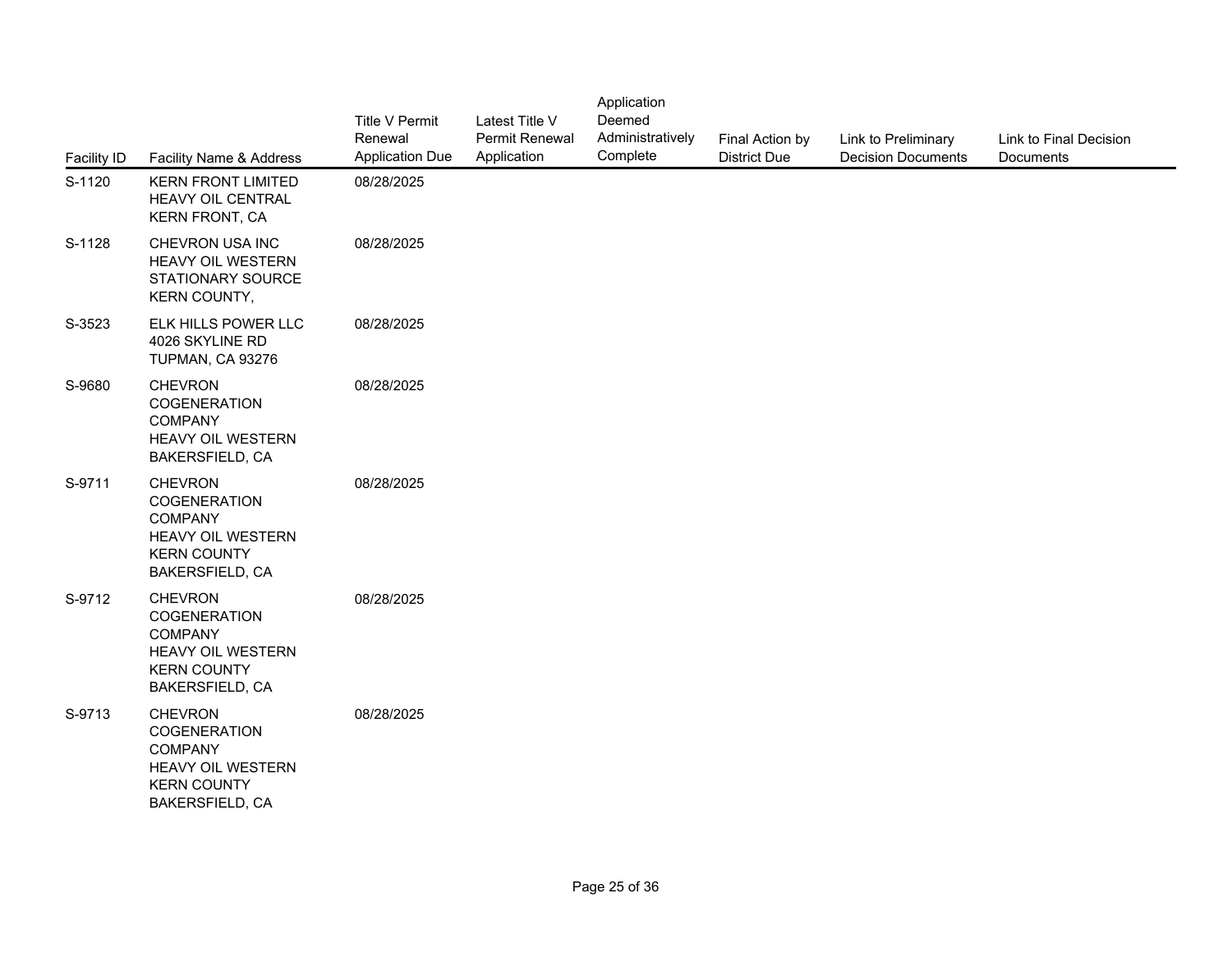| Facility ID | Facility Name & Address                                                                                                      | <b>Title V Permit</b><br>Renewal<br><b>Application Due</b> | Latest Title V<br>Permit Renewal<br>Application | Application<br>Deemed<br>Administratively<br>Complete | Final Action by<br><b>District Due</b> | Link to Preliminary<br><b>Decision Documents</b> | Link to Final Decision<br>Documents |
|-------------|------------------------------------------------------------------------------------------------------------------------------|------------------------------------------------------------|-------------------------------------------------|-------------------------------------------------------|----------------------------------------|--------------------------------------------------|-------------------------------------|
| S-9714      | <b>CHEVRON</b><br>COGENERATION<br><b>COMPANY</b><br><b>HEAVY OIL WESTERN</b><br><b>KERN COUNTY</b><br><b>BAKERSFIELD, CA</b> | 08/28/2025                                                 |                                                 |                                                       |                                        |                                                  |                                     |
| N-4940      | <b>MODESTO IRRIGATION</b><br><b>DISTRICT</b><br>1015 S STOCKTON AVE<br><b>RIPON, CA 95366</b>                                | 09/30/2025                                                 |                                                 |                                                       |                                        |                                                  |                                     |
| S-1326      | CALIFORNIA RESOURCES<br>PRODUCTION CORP<br><b>HEAVY OIL CENTRAL</b><br>STATIONARY SOURCE<br>KERN COUNTY, CA                  | 09/30/2025                                                 |                                                 |                                                       |                                        |                                                  |                                     |
| S-8452      | CALIFORNIA RESOURCES<br>PRODUCTION CORP<br>HEAVY OIL CENTRAL<br>$\bullet$                                                    | 09/30/2025                                                 |                                                 |                                                       |                                        |                                                  |                                     |
| $C-722$     | KINGSBURG COGEN<br><b>FACILITY</b><br>11765 MOUNTAIN VIEW<br><b>AVE</b><br>KINGSBURG, CA 93631                               | 10/30/2025                                                 |                                                 |                                                       |                                        |                                                  |                                     |
| C-1074      | SANGER BOATS, INC.<br>3316 E ANNADALE AVE<br><b>FRESNO, CA 93725</b>                                                         | 10/30/2025                                                 |                                                 |                                                       |                                        |                                                  |                                     |
| C-4140      | MRP SAN JOAQUIN<br>ENERGY, LLC<br>10596 IDAHO AVE<br>HANFORD, CA 93230                                                       | 10/30/2025                                                 |                                                 |                                                       |                                        |                                                  |                                     |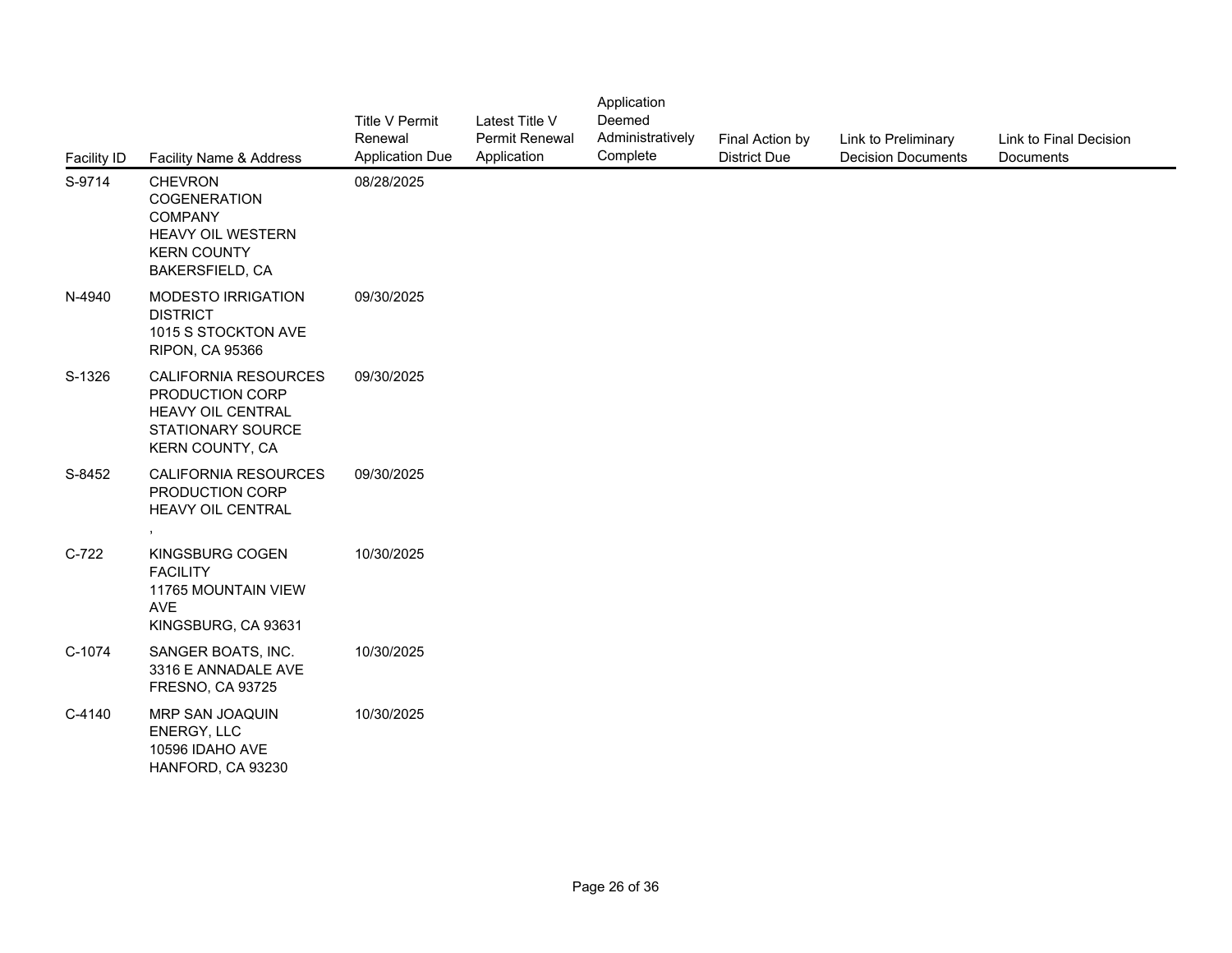| Facility ID | Facility Name & Address                                                                                                    | <b>Title V Permit</b><br>Renewal<br><b>Application Due</b> | Latest Title V<br>Permit Renewal<br>Application | Application<br>Deemed<br>Administratively<br>Complete | Final Action by<br><b>District Due</b> | Link to Preliminary<br><b>Decision Documents</b> | Link to Final Decision<br>Documents |
|-------------|----------------------------------------------------------------------------------------------------------------------------|------------------------------------------------------------|-------------------------------------------------|-------------------------------------------------------|----------------------------------------|--------------------------------------------------|-------------------------------------|
| N-3696      | <b>HIGHWAY 59 LANDFILL</b><br><b>SITE</b><br>7040 N HIGHWAY 59<br>MERCED, CA 95348                                         | 10/30/2025                                                 |                                                 |                                                       |                                        |                                                  |                                     |
| N-5018      | MERCED COUNTY<br>DEPARTMENT OF PUBLIC<br><b>WORKS</b><br>SOLID WASTE DIVISION<br>LOS BANOS, CA                             | 10/30/2025                                                 |                                                 |                                                       |                                        |                                                  |                                     |
| S-1135      | AERA ENERGY LLC<br><b>HEAVY OIL WESTERN</b><br><b>STATIONARY SOURCE</b><br>KERN COUNTY, CA                                 | 11/30/2025                                                 |                                                 |                                                       |                                        |                                                  |                                     |
| S-1548      | AERA ENERGY LLC<br><b>LIGHT OIL WESTERN</b><br>STATIONARY SOURCE<br>, CA                                                   | 11/30/2025                                                 |                                                 |                                                       |                                        |                                                  |                                     |
| C-3929      | MRP SAN JOAQUIN<br>ENERGY, LLC<br>16027 25TH AVE<br>LEMOORE, CA 93245                                                      | 12/30/2025                                                 |                                                 |                                                       |                                        |                                                  |                                     |
| N-2369      | <b>ARROW</b><br><b>INFRASTRUCTURE</b><br><b>HOLDING IA LLC</b><br>2700 W WASHINGTON<br><b>STREET</b><br>STOCKTON, CA 95203 | 12/30/2025                                                 |                                                 |                                                       |                                        |                                                  |                                     |
| N-3243      | SILGAN CONTAINERS<br>MFR. CORP.<br>4210 YOSEMITE BLVD<br>MODESTO, CA 95357-7798                                            | 12/30/2025                                                 |                                                 |                                                       |                                        |                                                  |                                     |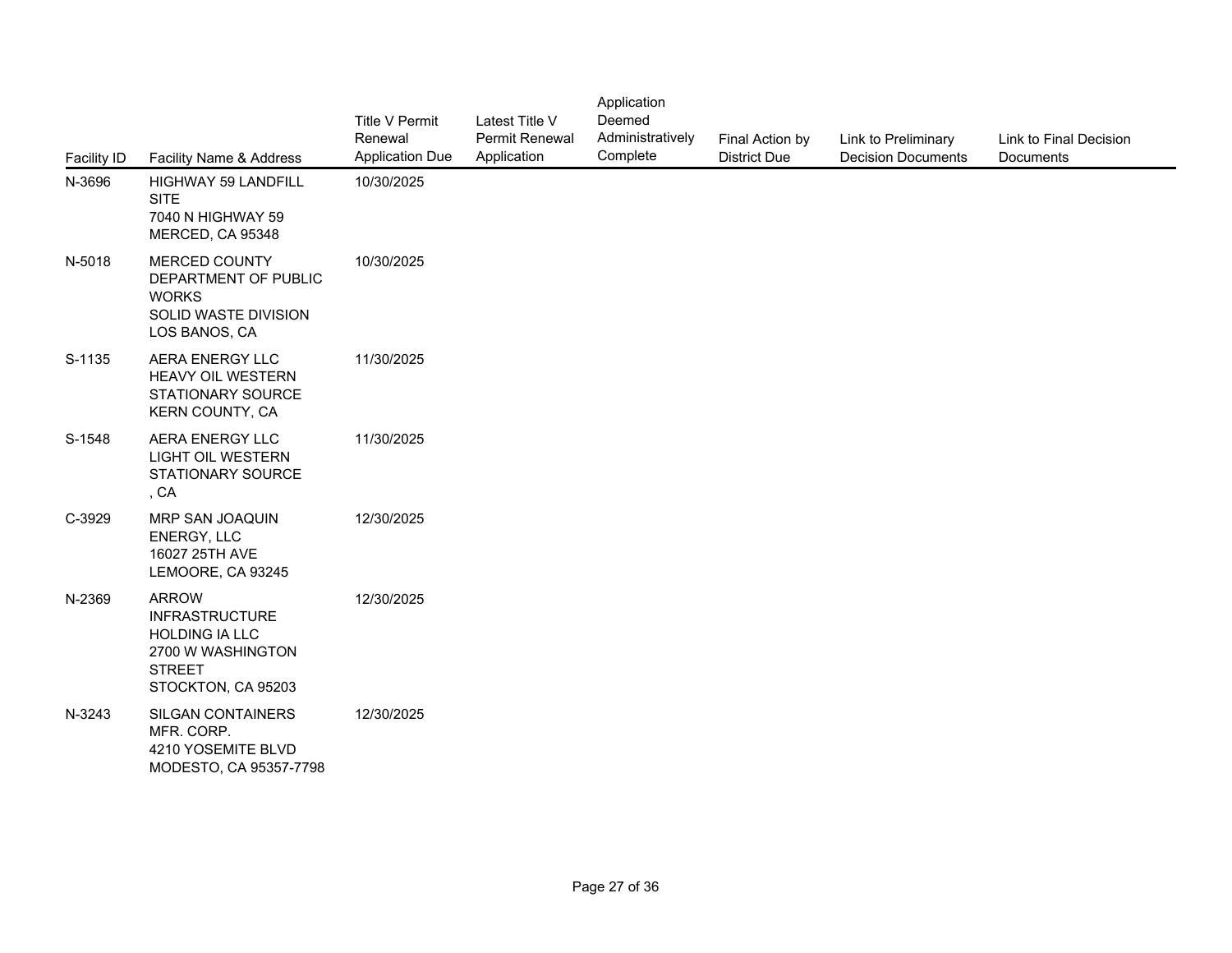| Facility ID | Facility Name & Address                                                                              | Title V Permit<br>Renewal<br><b>Application Due</b> | Latest Title V<br>Permit Renewal<br>Application | Application<br>Deemed<br>Administratively<br>Complete | Final Action by<br><b>District Due</b> | Link to Preliminary<br><b>Decision Documents</b> | Link to Final Decision<br>Documents |
|-------------|------------------------------------------------------------------------------------------------------|-----------------------------------------------------|-------------------------------------------------|-------------------------------------------------------|----------------------------------------|--------------------------------------------------|-------------------------------------|
| S-3232      | <b>BAKERSFIELD</b><br><b>METROPOLITAN</b><br>LANDFILL @BENA<br>2951 NEWMARKEL RD<br>EDISON, CA 93220 | 01/31/2026                                          |                                                 |                                                       |                                        |                                                  |                                     |
| S-3431      | SHAFTER-WASCO<br><b>LANDFILL</b><br>17621 SCOFIELD AVE<br>SHAFTER, CA                                | 01/31/2026                                          |                                                 |                                                       |                                        |                                                  |                                     |
| S-3432      | <b>TAFT SANITARY</b><br><b>LANDFILL</b><br>13351 ELK HILLS RD<br>TAFT, CA 93268                      | 01/31/2026                                          |                                                 |                                                       |                                        |                                                  |                                     |
| N-2107      | DARLING INGREDIENTS<br><b>INC</b><br>11946 CARPENTER RD<br>CROWS LANDING, CA<br>95313                | 02/28/2026                                          |                                                 |                                                       |                                        |                                                  |                                     |
| N-8044      | PACIFIC SOUTHWEST<br>CONTAINER, LLC<br>671 MARIPOSA RD<br>MODESTO, CA                                | 02/28/2026                                          |                                                 |                                                       |                                        |                                                  |                                     |
| $S-83$      | PACIFIC PIPELINE<br>SYSTEM, LLC<br><b>EMIDIO STATION</b><br>METTLER, CA 93313                        | 02/28/2026                                          |                                                 |                                                       |                                        |                                                  |                                     |
| S-3611      | <b>TEAPOT DOME LANDFILL</b><br>21063 AVENUE 128<br>PORTERVILLE, CA                                   | 02/28/2026                                          |                                                 |                                                       |                                        |                                                  |                                     |
| S-3728      | WOODVILLE LANDFILL<br>19800 ROAD 152<br>WOODVILLE, CA                                                | 02/28/2026                                          |                                                 |                                                       |                                        |                                                  |                                     |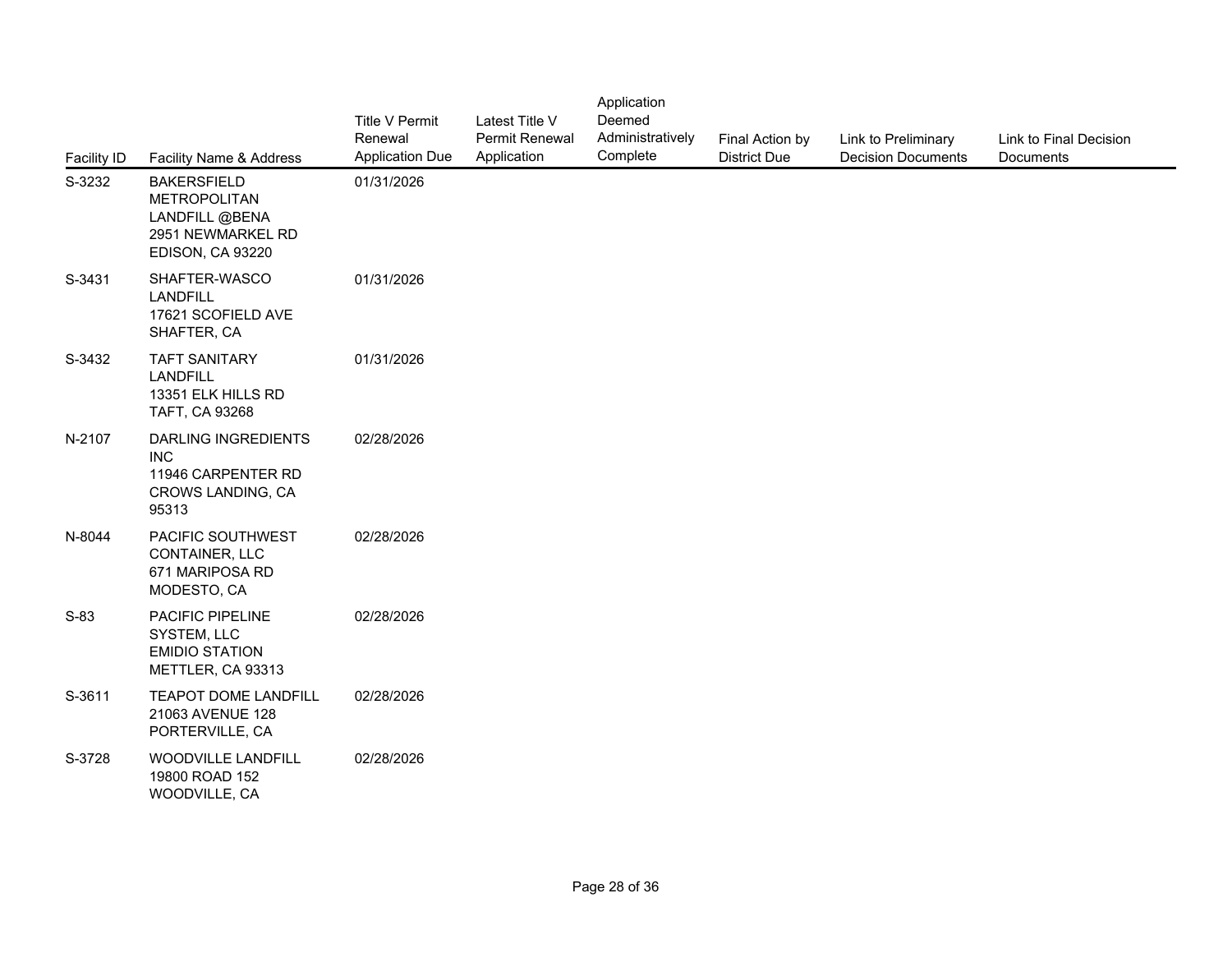| Facility ID | Facility Name & Address                                                                                 | <b>Title V Permit</b><br>Renewal<br><b>Application Due</b> | Latest Title V<br>Permit Renewal<br>Application | Application<br>Deemed<br>Administratively<br>Complete | Final Action by<br><b>District Due</b> | Link to Preliminary<br><b>Decision Documents</b> | Link to Final Decision<br>Documents |
|-------------|---------------------------------------------------------------------------------------------------------|------------------------------------------------------------|-------------------------------------------------|-------------------------------------------------------|----------------------------------------|--------------------------------------------------|-------------------------------------|
| N-1657      | SENSIENT NATURAL<br><b>INGREDIENTS LLC</b><br>9984 WEST WALNUT<br><b>AVENUE</b><br>LIVINGSTON, CA 95334 | 03/30/2026                                                 |                                                 |                                                       |                                        |                                                  |                                     |
| N-266       | DELICATO VINEYARDS<br>12001 S HIGHWAY 99<br>MANTECA, CA 95336                                           | 04/30/2026                                                 |                                                 |                                                       |                                        |                                                  |                                     |
| N-608       | PACIFIC GAS & ELECTRIC<br>CO.<br>MCDONALD ISLAND<br><b>COMPRESSOR STATION</b><br><b>HOLT, CA 95234</b>  | 04/30/2026                                                 |                                                 |                                                       |                                        |                                                  |                                     |
| N-2073      | COVANTA STANISLAUS,<br><b>INC</b><br><b>4040 FINK RD</b><br>CROWS LANDING, CA<br>95313                  | 04/30/2026                                                 |                                                 |                                                       |                                        |                                                  |                                     |
| N-2253      | SONOCO METAL<br>PACKAGING, LLC<br>300 W GREGER ST<br>OAKDALE, CA 95361-8613                             | 04/30/2026                                                 |                                                 |                                                       |                                        |                                                  |                                     |
| N-2149      | CALIFORNIA DAIRIES,<br>INC.<br>475 S TEGNER RD<br>TURLOCK, CA 95380                                     | 05/30/2026                                                 |                                                 |                                                       |                                        |                                                  |                                     |
| N-3233      | MODESTO IRRIGATION<br><b>DISTRICT</b><br>920 WOODLAND AVE<br>MODESTO, CA 95351                          | 05/30/2026                                                 |                                                 |                                                       |                                        |                                                  |                                     |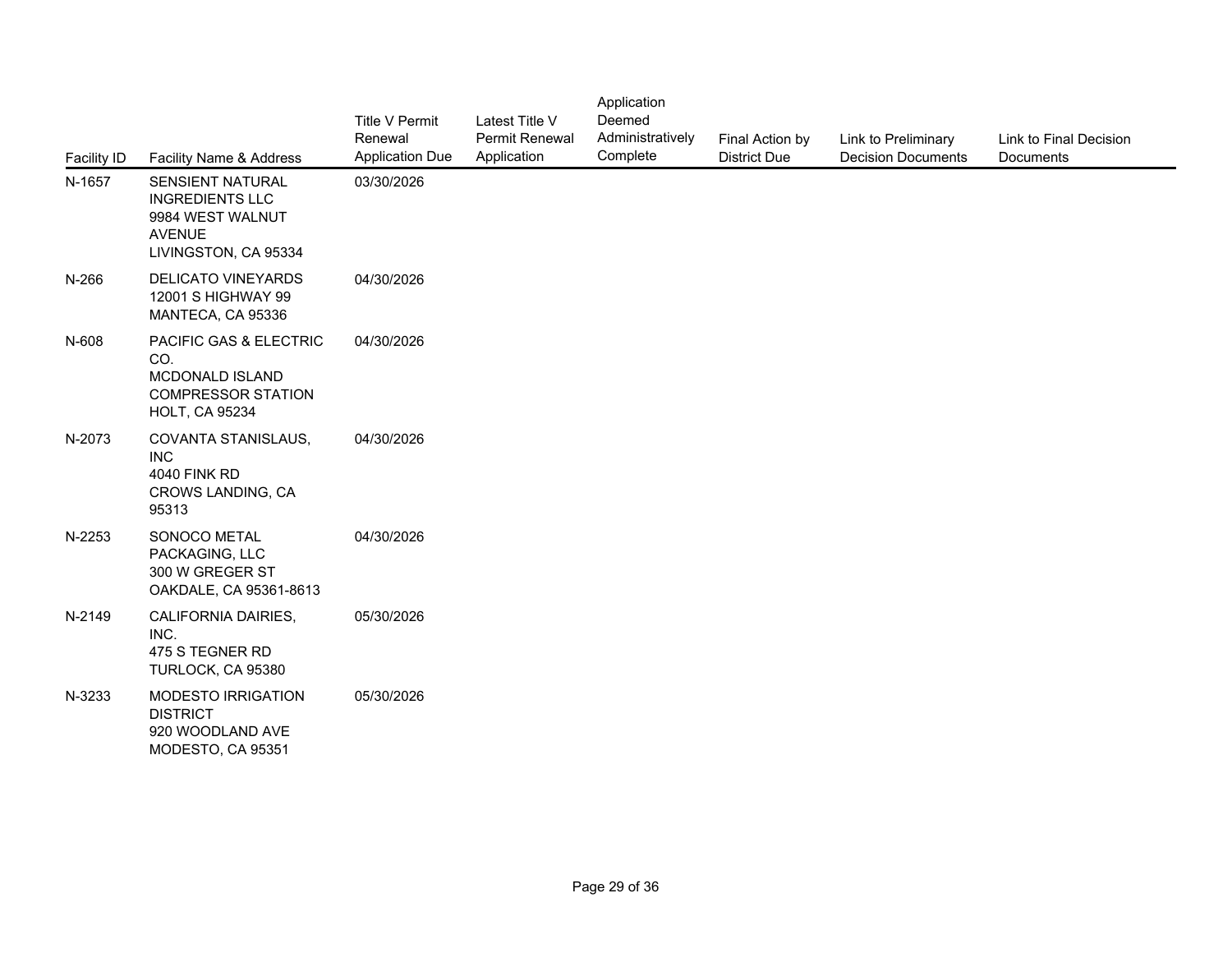| <b>Facility ID</b>     | Facility Name & Address                                                                                        | <b>Title V Permit</b><br>Renewal<br><b>Application Due</b> | Latest Title V<br><b>Permit Renewal</b><br>Application | Application<br>Deemed<br>Administratively<br>Complete | Final Action by<br><b>District Due</b> | Link to Preliminary<br><b>Decision Documer</b> |
|------------------------|----------------------------------------------------------------------------------------------------------------|------------------------------------------------------------|--------------------------------------------------------|-------------------------------------------------------|----------------------------------------|------------------------------------------------|
| S-511                  | <b>SYCAMORE</b><br><b>COGENERATION</b><br><b>FACILITY</b><br><b>HEAVY OIL CENTRAL</b><br>BAKERSFIELD, CA 93308 | 05/30/2026                                                 |                                                        |                                                       |                                        |                                                |
| $C-801$                | ARDAGH GLASS INC<br>24441 AVENUE 12 & ROAD<br>24 1/2<br>MADERA, CA 93637                                       | 07/31/2026                                                 |                                                        |                                                       |                                        |                                                |
| C-948                  | VITRO FLAT GLASS LLC<br>3333 S PEACH AVE<br><b>FRESNO, CA 93725</b>                                            | 08/28/2026                                                 |                                                        |                                                       |                                        |                                                |
| S-2010                 | CHEVRON USA INC<br>LIGHT OIL WESTERN<br><b>STATIONARY SOURCE</b><br>, CA                                       | 08/28/2026                                                 |                                                        |                                                       |                                        |                                                |
| S-8453                 | <b>CALIFORNIA RESOURCES</b><br>PRODUCTION CORP<br>HEAVY OIL WESTERN<br>$\,$                                    | 08/28/2026                                                 |                                                        |                                                       |                                        |                                                |
| $S-254$                | <b>PLAINS PIPELINE LP</b><br>PENTLAND PUMP<br>STATION, SECTION 10,<br>T11N, R23W<br>MARICOPA, CA 93252         | 11/30/2026                                                 |                                                        |                                                       |                                        |                                                |
| <b>Recent Renewals</b> |                                                                                                                |                                                            |                                                        |                                                       |                                        |                                                |
| $C-402$                | CALIFORNIA DAIRIES,<br>INC.<br>755 F ST<br>FRESNO, CA 93706-3415                                               | 07/31/2024                                                 | 07/02/2020                                             | 07/28/2020                                            | 01/28/2022                             | Click here for<br>documents                    |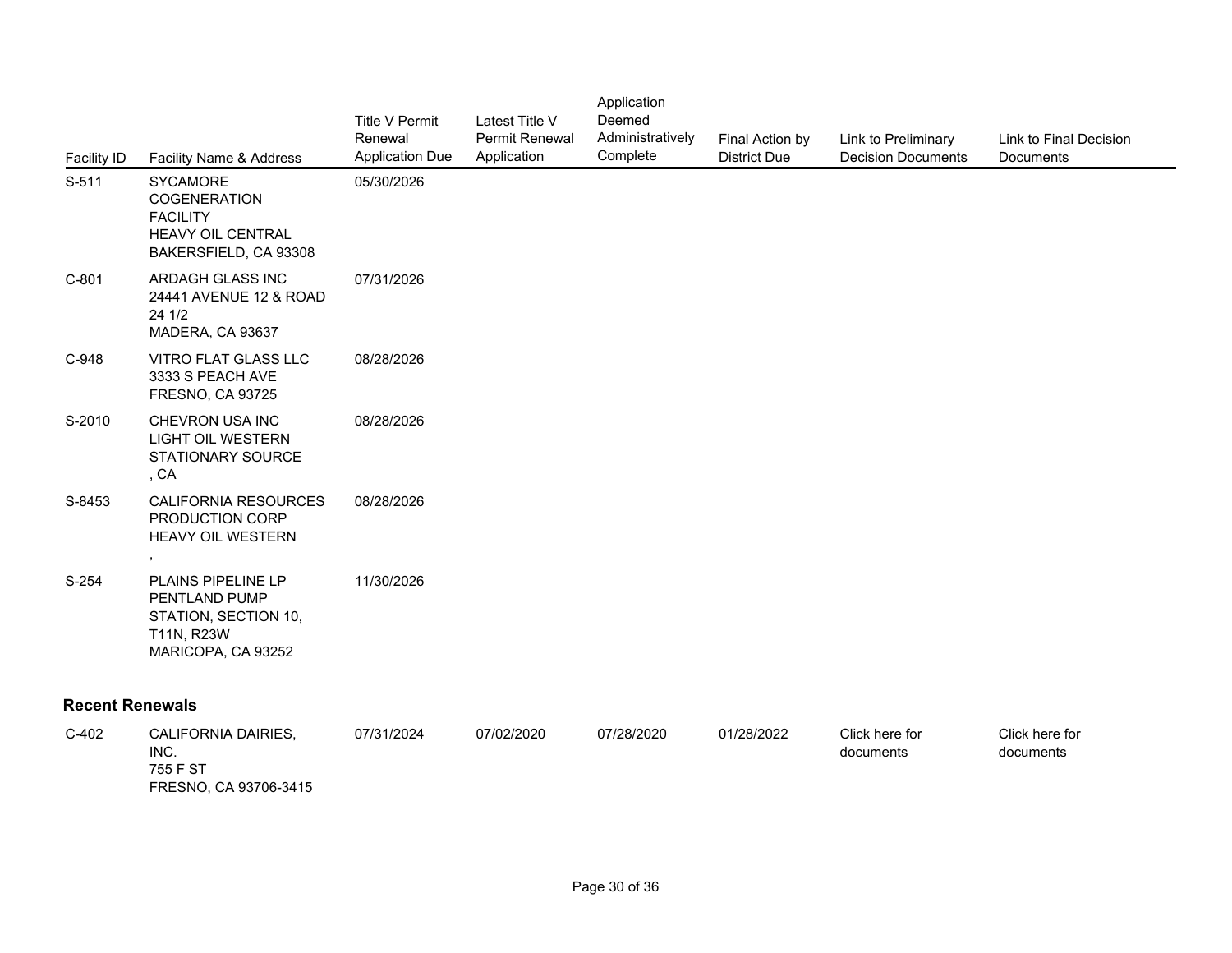| <b>Facility ID</b> | Facility Name & Address                                                                | <b>Title V Permit</b><br>Renewal<br><b>Application Due</b> | Latest Title V<br><b>Permit Renewal</b><br>Application | Application<br>Deemed<br>Administratively<br>Complete | Final Action by<br><b>District Due</b> | Link to Preliminary<br><b>Decision Documer</b> |
|--------------------|----------------------------------------------------------------------------------------|------------------------------------------------------------|--------------------------------------------------------|-------------------------------------------------------|----------------------------------------|------------------------------------------------|
| C-7748             | <b>OLAM SPICES</b><br>47641 W NEES AVE<br>FIREBAUGH, CA 93622                          | 01/31/2025                                                 | 01/30/2020                                             | 03/03/2020                                            | 09/03/2021                             | Click here for<br>documents                    |
| S-7858             | GRADE 6 OIL, LLC - KRH<br><b>HEAVY OIL CENTRAL</b><br>, CA                             | 01/31/2025                                                 | 01/31/2019                                             | 02/12/2019                                            | 08/12/2020                             | Click here for<br>documents                    |
| $C-14$             | FRESNO COGENERATION<br><b>PARTNERS</b><br>8105 S LASSEN AVE<br>SAN JOAQUIN, CA 93660   | 02/28/2025                                                 | 02/11/2020                                             | 03/05/2020                                            | 09/05/2021                             | Click here for<br>documents                    |
| $C-495$            | FLORESTONE, LLC<br>2851 FALCON DRIVE<br>MADERA, CA 93637                               | 04/30/2025                                                 | 01/27/2020                                             | 02/03/2020                                            | 08/03/2021                             | Click here for<br>documents                    |
| $C-705$            | <b>J R SIMPLOT COMPANY</b><br>12688 S COLORADO AVE<br><b>HELM, CA 93627</b>            | 05/30/2025                                                 | 05/17/2019                                             | 05/29/2019                                            | 11/29/2020                             | Click here for<br>documents                    |
| C-847              | <b>MODERN WELDING</b><br>4141 N BRAWLEY AVE<br><b>FRESNO, CA 93722</b>                 | 05/30/2025                                                 | 09/03/2020                                             | 09/23/2020                                            | 03/23/2022                             | Click here for<br>documents                    |
| C-1820             | RIO BRAVO FRESNO<br>3350 S WILLOW AVE<br><b>FRESNO, CA 93725</b>                       | 05/30/2025                                                 | 10/09/2019                                             | 10/28/2019                                            | 04/28/2021                             | Click here for<br>documents                    |
| N-645              | DTE STOCKTON, LLC<br>2526 W WASHINGTON ST<br>STOCKTON, CA 95203                        | 05/30/2025                                                 | 05/29/2020                                             | 06/08/2020                                            | 12/08/2021                             | Click here for<br>documents                    |
| N-829              | <b>NUSTAR TERMINALS OPS</b><br>PARTNERSHIP LP<br>2941 NAVY DRIVE<br>STOCKTON, CA 95206 | 05/30/2025                                                 | 05/29/2020                                             | 07/01/2020                                            | 01/01/2022                             | Click here for<br>documents                    |
| $C-535$            | FRESNO/CLOVIS<br><b>REGIONAL WWTP</b><br>5607 W JENSEN AVE<br><b>FRESNO, CA 93706</b>  | 07/31/2025                                                 | 05/11/2020                                             | 06/04/2020                                            | 12/04/2021                             | Click here for<br>documents                    |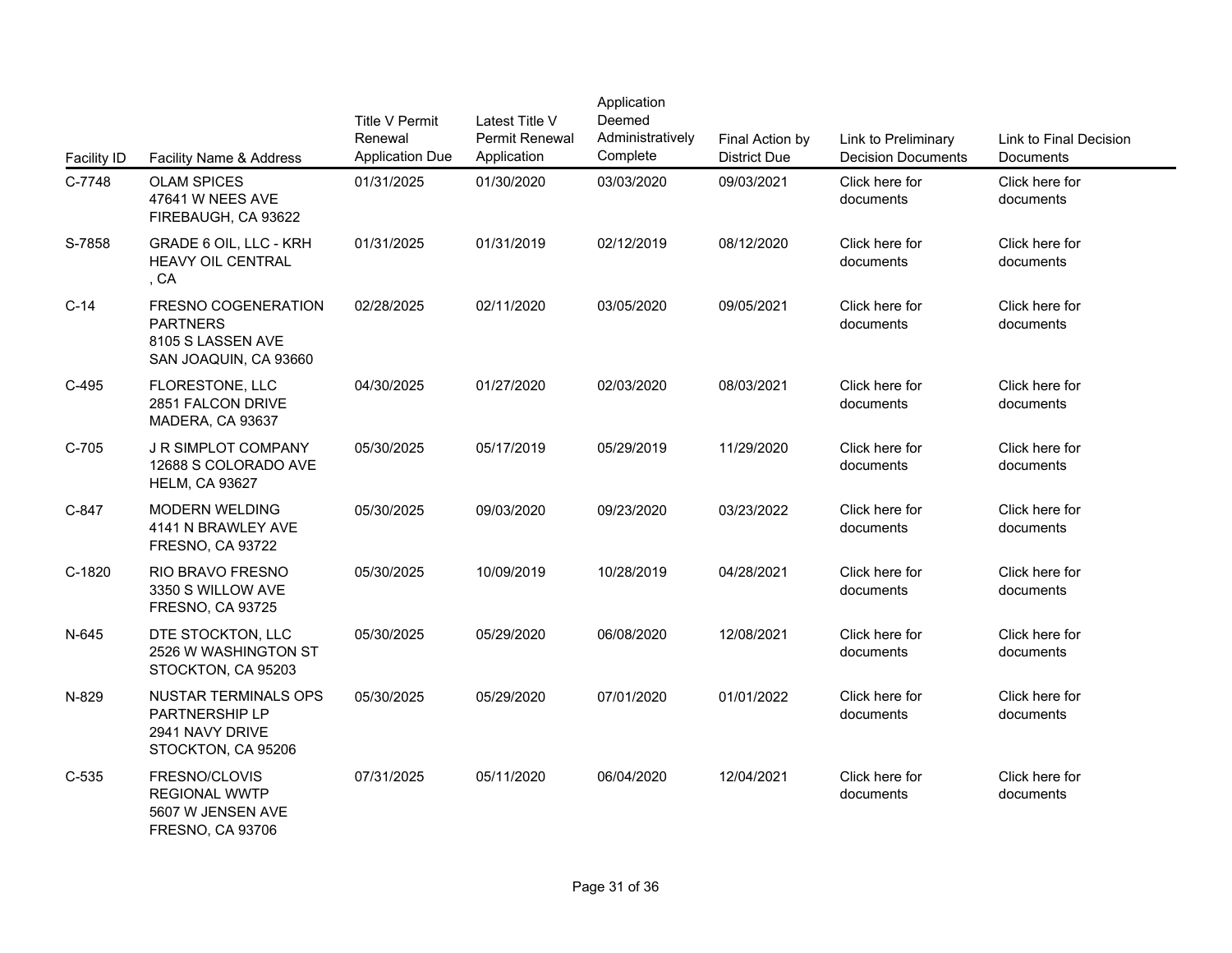| Facility ID | Facility Name & Address                                                                                                   | <b>Title V Permit</b><br>Renewal<br><b>Application Due</b> | Latest Title V<br>Permit Renewal<br>Application | Application<br>Deemed<br>Administratively<br>Complete | Final Action by<br><b>District Due</b> | Link to Preliminary<br><b>Decision Documer</b> |
|-------------|---------------------------------------------------------------------------------------------------------------------------|------------------------------------------------------------|-------------------------------------------------|-------------------------------------------------------|----------------------------------------|------------------------------------------------|
| C-598       | <b>GUARDIAN INDUSTRIES,</b><br><b>LLC</b><br>11535 E MOUNTAIN VIEW<br><b>AVE</b><br>KINGSBURG, CA 93631                   | 07/31/2025                                                 | 07/21/2020                                      | 08/19/2020                                            | 02/19/2022                             | Click here for<br>documents                    |
| S-3103      | <b>BAKERSFIELD CITY</b><br><b>WASTEWATER #3</b><br>6901 MCCUTCHEN RD<br>BAKERSFIELD, CA 93313                             | 07/31/2025                                                 | 07/13/2020                                      | 07/27/2020                                            | 01/27/2022                             | Click here for<br>documents                    |
| S-1118      | <b>HIGH SIERRA LIMITED</b><br><b>HEAVY OIL CENTRAL</b><br><b>KERN FRONT, CA</b>                                           | 08/28/2025                                                 | 01/27/2020                                      | 03/26/2020                                            | 09/26/2021                             | Click here for<br>documents                    |
| S-1120      | <b>KERN FRONT LIMITED</b><br><b>HEAVY OIL CENTRAL</b><br><b>KERN FRONT, CA</b>                                            | 08/28/2025                                                 | 08/12/2015                                      | 08/20/2015                                            | 02/20/2017                             | Click here for<br>documents                    |
| S-1120      | <b>KERN FRONT LIMITED</b><br>HEAVY OIL CENTRAL<br><b>KERN FRONT, CA</b>                                                   | 08/28/2025                                                 | 01/27/2020                                      | 03/26/2020                                            | 09/26/2021                             | Click here for<br>documents                    |
| S-1128      | CHEVRON USA INC<br>HEAVY OIL WESTERN<br><b>STATIONARY SOURCE</b><br>KERN COUNTY,                                          | 08/28/2025                                                 | 08/27/2015                                      | 08/26/2015                                            | 02/26/2017                             | Click here for<br>documents                    |
| S-3523      | ELK HILLS POWER LLC<br>4026 SKYLINE RD<br>TUPMAN, CA 93276                                                                | 08/28/2025                                                 | 06/22/2020                                      | 07/22/2020                                            | 01/22/2022                             | Click here for<br>documents                    |
| S-1326      | CALIFORNIA RESOURCES<br>PRODUCTION CORP<br><b>HEAVY OIL CENTRAL</b><br><b>STATIONARY SOURCE</b><br><b>KERN COUNTY, CA</b> | 09/30/2025                                                 | 03/30/2020                                      | 04/21/2020                                            | 10/21/2021                             | Click here for<br>documents                    |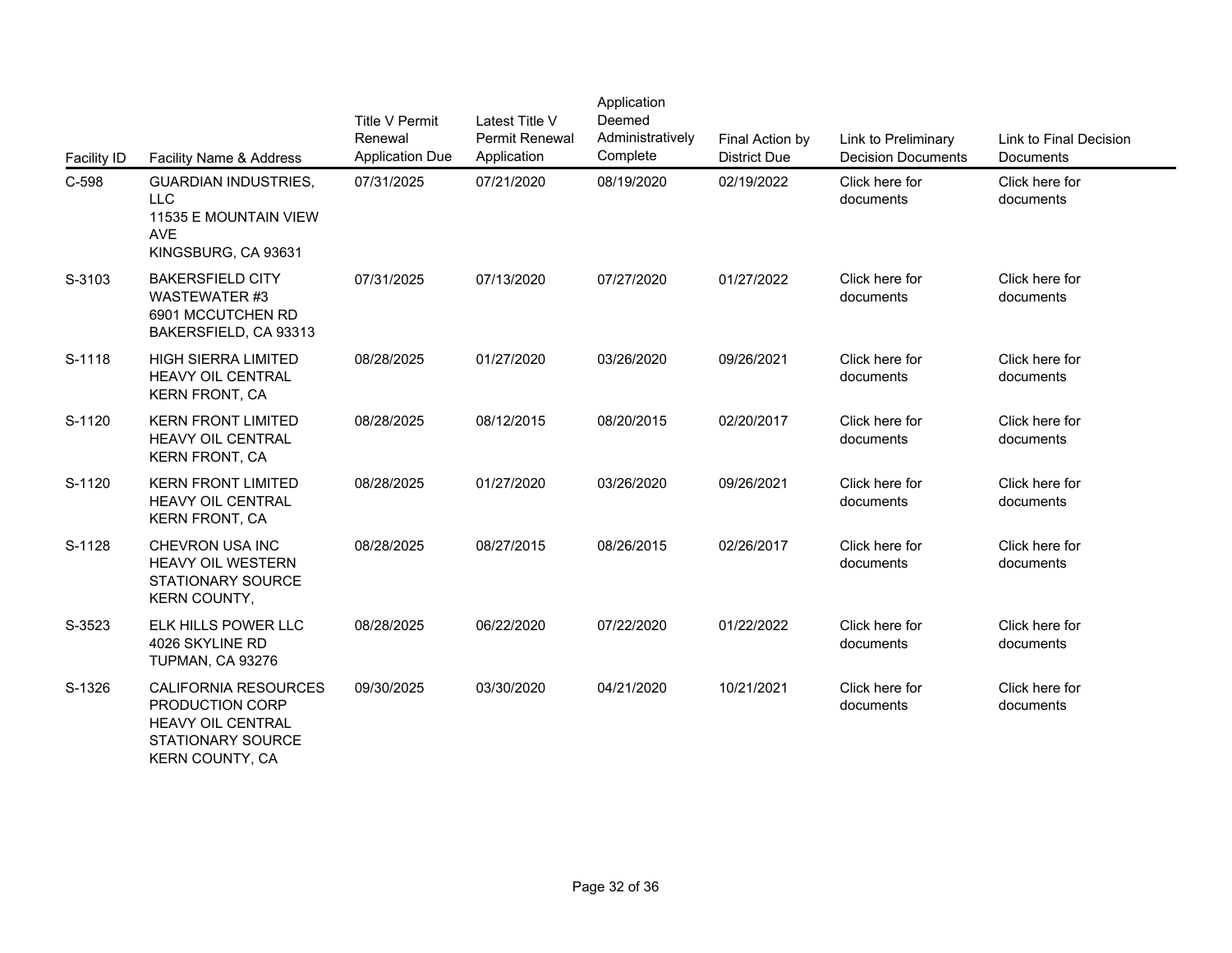| <b>Facility ID</b> | Facility Name & Address                                                                                                    | <b>Title V Permit</b><br>Renewal<br><b>Application Due</b> | Latest Title V<br>Permit Renewal<br>Application | Application<br>Deemed<br>Administratively<br>Complete | Final Action by<br><b>District Due</b> | Link to Preliminary<br><b>Decision Documer</b> |
|--------------------|----------------------------------------------------------------------------------------------------------------------------|------------------------------------------------------------|-------------------------------------------------|-------------------------------------------------------|----------------------------------------|------------------------------------------------|
| $C-722$            | <b>KINGSBURG COGEN</b><br><b>FACILITY</b><br>11765 MOUNTAIN VIEW<br><b>AVE</b><br>KINGSBURG, CA 93631                      | 10/30/2025                                                 | 02/22/2021                                      | 03/17/2021                                            | 09/17/2022                             | Click here for<br>documents                    |
| C-1074             | SANGER BOATS, INC.<br>3316 E ANNADALE AVE<br><b>FRESNO, CA 93725</b>                                                       | 10/30/2025                                                 | 10/28/2020                                      | 01/25/2021                                            | 07/25/2022                             | Click here for<br>documents                    |
| N-3696             | <b>HIGHWAY 59 LANDFILL</b><br><b>SITE</b><br>7040 N HIGHWAY 59<br>MERCED, CA 95348                                         | 10/30/2025                                                 | 09/14/2020                                      | 09/15/2020                                            | 03/15/2022                             | Click here for<br>documents                    |
| S-1135             | AERA ENERGY LLC<br><b>HEAVY OIL WESTERN</b><br><b>STATIONARY SOURCE</b><br><b>KERN COUNTY, CA</b>                          | 11/30/2025                                                 | 09/21/2020                                      | 10/01/2020                                            | 04/01/2022                             | Click here for<br>documents                    |
| S-1548             | <b>AERA ENERGY LLC</b><br><b>LIGHT OIL WESTERN</b><br>STATIONARY SOURCE<br>, CA                                            | 11/30/2025                                                 | 04/27/2020                                      | 05/28/2020                                            | 11/28/2021                             | Click here for<br>documents                    |
| N-2369             | <b>ARROW</b><br><b>INFRASTRUCTURE</b><br><b>HOLDING IA LLC</b><br>2700 W WASHINGTON<br><b>STREET</b><br>STOCKTON, CA 95203 | 12/30/2025                                                 | 12/23/2019                                      | 02/05/2020                                            | 08/05/2021                             | Click here for<br>documents                    |
| N-3243             | <b>SILGAN CONTAINERS</b><br>MFR. CORP.<br>4210 YOSEMITE BLVD<br>MODESTO, CA 95357-7798                                     | 12/30/2025                                                 | 06/30/2020                                      | 08/03/2020                                            | 02/03/2022                             | Click here for<br>documents                    |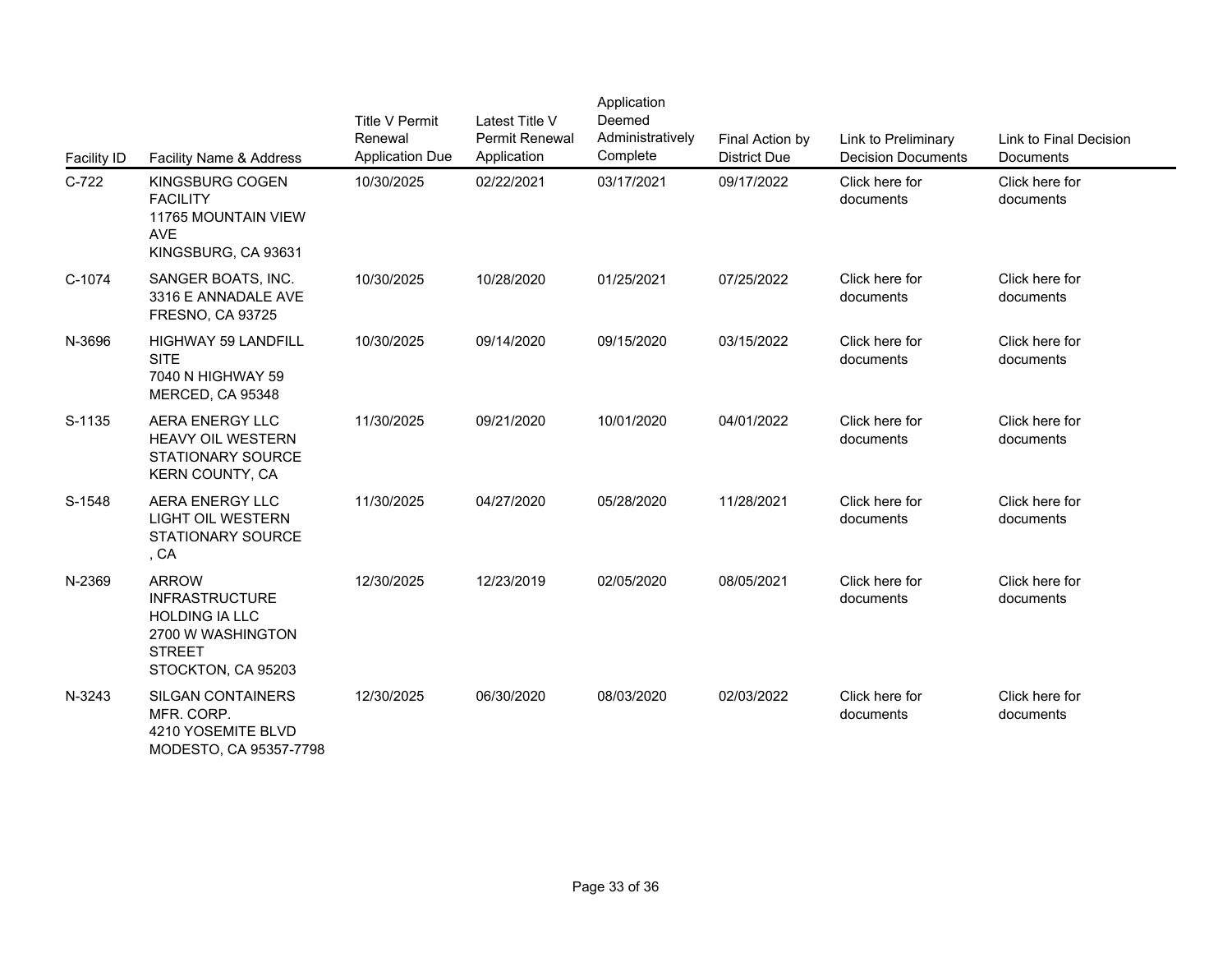| Facility ID | Facility Name & Address                                                                                 | <b>Title V Permit</b><br>Renewal<br><b>Application Due</b> | Latest Title V<br>Permit Renewal<br>Application | Application<br>Deemed<br>Administratively<br>Complete | Final Action by<br><b>District Due</b> | Link to Preliminary<br><b>Decision Documer</b> |
|-------------|---------------------------------------------------------------------------------------------------------|------------------------------------------------------------|-------------------------------------------------|-------------------------------------------------------|----------------------------------------|------------------------------------------------|
| S-3232      | <b>BAKERSFIELD</b><br><b>METROPOLITAN</b><br>LANDFILL @BENA<br>2951 NEWMARKEL RD<br>EDISON, CA 93220    | 01/31/2026                                                 | 01/23/2020                                      | 02/05/2020                                            | 08/05/2021                             | Click here for<br>documents                    |
| S-3431      | SHAFTER-WASCO<br><b>LANDFILL</b><br>17621 SCOFIELD AVE<br>SHAFTER, CA                                   | 01/31/2026                                                 | 01/23/2020                                      | 02/05/2020                                            | 08/05/2021                             | Click here for<br>documents                    |
| S-3432      | <b>TAFT SANITARY</b><br><b>LANDFILL</b><br>13351 ELK HILLS RD<br>TAFT, CA 93268                         | 01/31/2026                                                 | 01/23/2020                                      | 02/05/2020                                            | 08/05/2021                             | Click here for<br>documents                    |
| N-2107      | <b>DARLING INGREDIENTS</b><br><b>INC</b><br>11946 CARPENTER RD<br>CROWS LANDING, CA<br>95313            | 02/28/2026                                                 | 11/12/2020                                      | 11/17/2020                                            | 05/17/2022                             | Click here for<br>documents                    |
| $S-83$      | PACIFIC PIPELINE<br>SYSTEM, LLC<br><b>EMIDIO STATION</b><br>METTLER, CA 93313                           | 02/28/2026                                                 | 10/06/2020                                      | 11/02/2020                                            | 05/02/2022                             | Click here for<br>documents                    |
| S-3611      | <b>TEAPOT DOME LANDFILL</b><br>21063 AVENUE 128<br>PORTERVILLE, CA                                      | 02/28/2026                                                 | 01/22/2020                                      | 01/22/2020                                            | 07/22/2021                             | Click here for<br>documents                    |
| S-3728      | <b>WOODVILLE LANDFILL</b><br>19800 ROAD 152<br>WOODVILLE, CA                                            | 02/28/2026                                                 | 01/22/2020                                      | 01/22/2020                                            | 07/22/2021                             | Click here for<br>documents                    |
| N-1657      | SENSIENT NATURAL<br><b>INGREDIENTS LLC</b><br>9984 WEST WALNUT<br><b>AVENUE</b><br>LIVINGSTON, CA 95334 | 03/30/2026                                                 | 03/16/2020                                      | 04/02/2020                                            | 10/02/2021                             | Click here for<br>documents                    |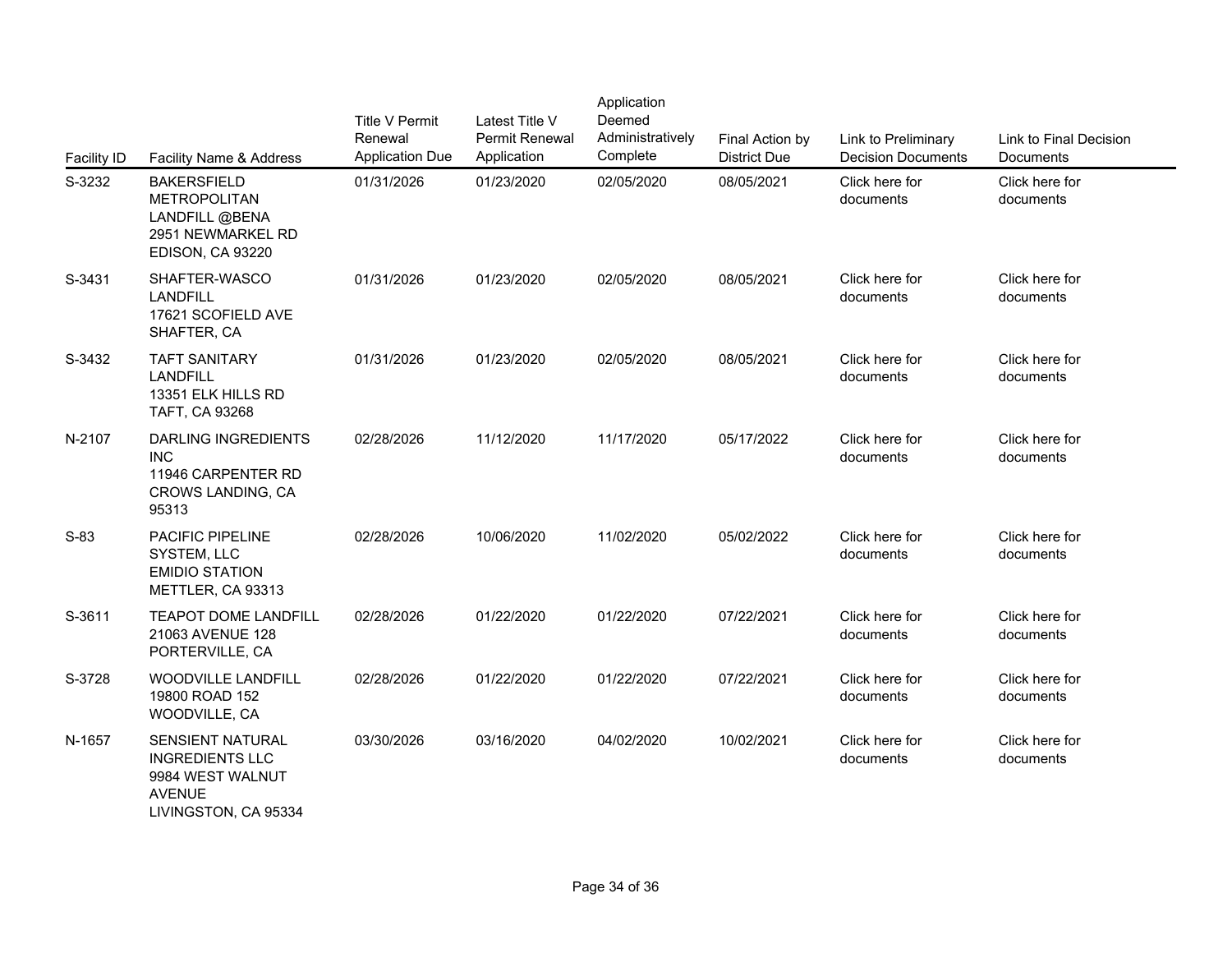| <b>Facility ID</b> | Facility Name & Address                                                                                           | <b>Title V Permit</b><br>Renewal<br><b>Application Due</b> | Latest Title V<br>Permit Renewal<br>Application | Application<br>Deemed<br>Administratively<br>Complete | Final Action by<br><b>District Due</b> | Link to Preliminary<br><b>Decision Documer</b> |
|--------------------|-------------------------------------------------------------------------------------------------------------------|------------------------------------------------------------|-------------------------------------------------|-------------------------------------------------------|----------------------------------------|------------------------------------------------|
| N-266              | <b>DELICATO VINEYARDS</b><br>12001 S HIGHWAY 99<br>MANTECA, CA 95336                                              | 04/30/2026                                                 | 04/23/2020                                      | 04/29/2020                                            | 10/29/2021                             | Click here for<br>documents                    |
| N-608              | <b>PACIFIC GAS &amp; ELECTRIC</b><br>CO.<br>MCDONALD ISLAND<br><b>COMPRESSOR STATION</b><br><b>HOLT, CA 95234</b> | 04/30/2026                                                 | 04/30/2020                                      | 05/05/2020                                            | 11/05/2021                             | Click here for<br>documents                    |
| N-2073             | COVANTA STANISLAUS,<br><b>INC</b><br><b>4040 FINK RD</b><br>CROWS LANDING, CA<br>95313                            | 04/30/2026                                                 | 08/31/2020                                      | 09/04/2020                                            | 03/04/2022                             | Click here for<br>documents                    |
| N-2253             | SONOCO METAL<br>PACKAGING, LLC<br>300 W GREGER ST<br>OAKDALE, CA 95361-8613                                       | 04/30/2026                                                 | 04/30/2020                                      | 06/16/2020                                            | 12/16/2021                             | Click here for<br>documents                    |
| N-2149             | CALIFORNIA DAIRIES,<br>INC.<br>475 S TEGNER RD<br>TURLOCK, CA 95380                                               | 05/30/2026                                                 | 06/15/2021                                      | 07/29/2021                                            | 01/29/2023                             | Click here for<br>documents                    |
| N-3233             | MODESTO IRRIGATION<br><b>DISTRICT</b><br>920 WOODLAND AVE<br>MODESTO, CA 95351                                    | 05/30/2026                                                 | 05/26/2020                                      | 06/22/2020                                            | 12/22/2021                             | Click here for<br>documents                    |
| $S-511$            | <b>SYCAMORE</b><br><b>COGENERATION</b><br><b>FACILITY</b><br><b>HEAVY OIL CENTRAL</b><br>BAKERSFIELD, CA 93308    | 05/30/2026                                                 | 05/28/2020                                      | 07/23/2020                                            | 01/23/2022                             | Click here for<br>documents                    |
| $C-801$            | ARDAGH GLASS INC<br>24441 AVENUE 12 & ROAD<br>24 1/2<br>MADERA, CA 93637                                          | 07/31/2026                                                 | 08/02/2021                                      | 10/07/2021                                            | 04/07/2023                             | Click here for<br>documents                    |